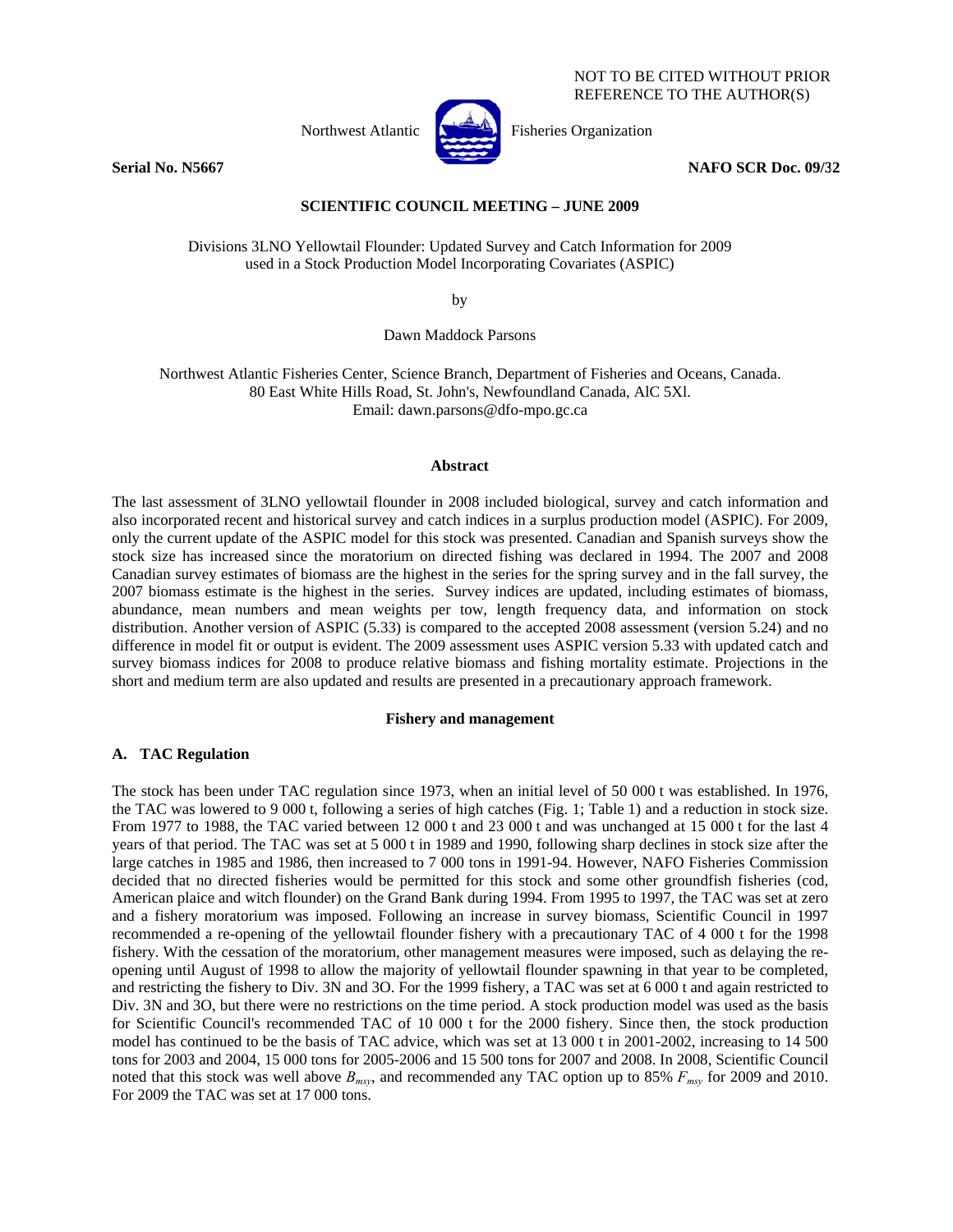## **B. Catch Trends**

The nominal catch increased from negligible amounts in the early 1960s to a peak of 39 000 t in 1972 (Table 1; Fig. 1). With the exception of 1985 and 1986, when the nominal catch was around 30 000 t, catches were in the range of 10 000 to 18 000 t from 1976 to 1993, the year before the moratorium.

During the moratorium (1994-97), catches decreased from approximately 2 000 tons in 1994 to around 300 - 800 tons per year, as by-catch in other fisheries (Table 1). Since the fishery re-opened in 1998, catches have increased from 4 400 tons to a high of 14 100 tons in 2001. Overall, catches exceeded the TACs during 1985 to 1993 and again from 1998-2001, by about 10% in the latter period (Table 1; Fig. 1). Since 2002 the catches have been below the TAC. Both the 2004 and 2005 nominal catch estimates of 13 354 tons and 13 933 tons, respectively are below their respective TAC of 14 500 tons and 15 000 tons. In 2004, Canada caught 12 575 tons and in 2005 caught 13 137 tons. Corporate restructuring and labour disputes, in 2006, prevented the Canadian fleet from prosecuting the Yellowtail flounder fishery, and Canadian catch was only 177 tons. The nominal catch in that year was only 930 tons, well below the TAC of 15 500 tons. In 2007, the participation in the fishery increased by Canadian fleet, but was still low at 3 673 tons, and the nominal catch was 4 617 tons. Catch increased in 2008 to 11 400 tons.

In some years, small catches of yellowtail have been reported from the Flemish Cap, NAFO Div. 3M. STACFIS previously noted that these catches were probably errors in reporting or identification, as the reported distribution of yellowtail flounder does not extend to the Flemish Cap.

Table 2 shows a breakdown of the Canadian catches by year, division and gear. With the exception of 1991-1993, when Canadian vessels pursued a mixed fishery for plaice and yellowtail flounder in Div. 3O, the majority of catches have been taken in Div. 3N. The most important gear is otter trawl. The Canadian otter trawl catch in Div. 3L of 2 760 t in 2004 was the highest in this Division since 1986 but the catches declined by about 1 000 t in Div. 3N and 1 800 t in Div. 3O from 2003 to 2004. Although the Div. 3L and 3O catches were lower in 2005 when compared to 2004, Canada's highest catch of 10 572 t came from Div. 3N and represents the highest level from this division since 1981. In 2006, catch was negligible; with only 177 tons taken mainly in 3N (1 ton was taken in 3L). Canadian catch in 3L was only 5 tons in 2007 but increased to 985 tons in 2008. In 3N and 3O catches increased from 2006, and in 2007 were 2 053 tons and 1 615 tons respectively. Catch in 3N and 3O in 2008 was 10 210 tons, closer to the average for 2000-2005.

### **II. Research Survey Data**

## **A. Canadian Stratified-random Surveys Spring and Fall Surveys**

Stratified-random research vessel surveys have been conducted in the spring in Divs. 3L, 3N and 3O since 1984 and in the fall since 1990. Up until 1994, the surveys were conducted using an *Engel* 145' high-rise groundfish trawl whereas the 1995-2008 surveys were carried out with a much more efficient *Campelen 1800* shrimp trawl. All data presented here are now in *Campelen 1800* trawl catch equivalents for 1984-94 with the actual data for 1995-2008.

### *Abundance and biomass trends*

Figures 2 and 3 and Tables 3 and 4 compare the population abundance and biomass estimates of yellowtail flounder in the Canadian spring and fall surveys. Detailed descriptions of survey trends in both series are contained in Maddock Parsons (2009). Survey indices show similar trends in both series, although the fall estimates were generally higher from 1992 to 2002, with the exception of 1996 and 1999. Since then, there has been no trend in biomass estimates between the surveys (Fig. 4). The fall survey indicates that the upward trend in stock size started in 1993 while the spring survey showed the trend starting in 1995.

Figure 4 shows the result of a regression of the biomass estimates from the spring and fall time series. A linear relationship is evident with 69% of the variation being explained by the model. Two time regimes are present: 1990-1995, when the stock was at its lowest and estimates were more in agreement, and 1996-2008, when the stock was increasing and the estimates were more variable. Catchability estimates from the stock production model indicate *q's* from the Campelen surveys are around 3, and therefore swept-area stock-size is likely being overestimated in the spring and fall surveys (see Appendix 1).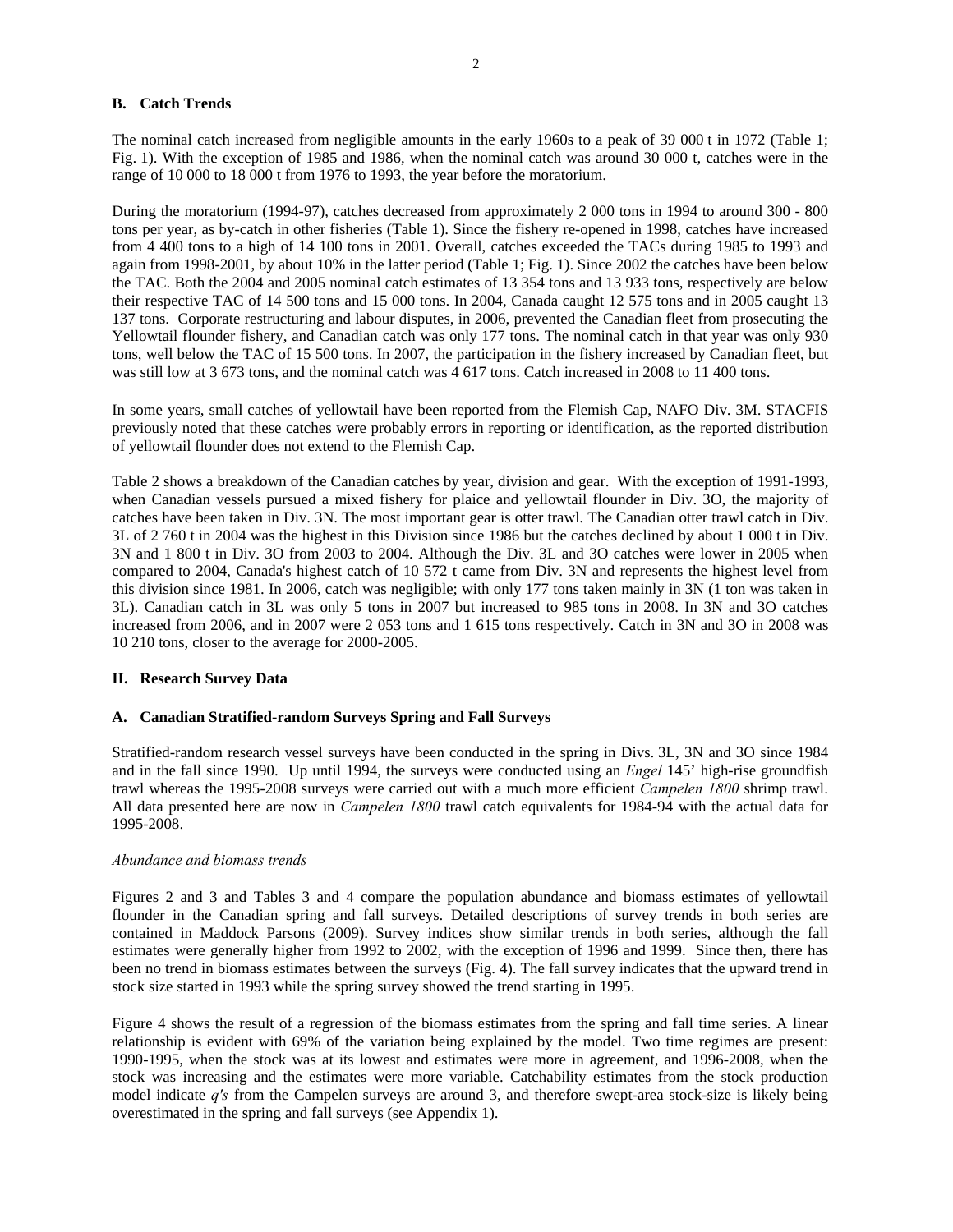### *Size composition and growth*

Figure 5 shows the length composition of survey catches from spring and fall surveys by year for Div. 3LNO (combined sexes). Size composition in most recent years generally showed one main peak in the length frequencies in the spring surveys and multi-modal peaks in the fall surveys. More small fish were present in the survey catches beginning in the fall of 1995 onward due to the increased efficiency of the new Campelen survey gear over the old gear. Annual shifts in modes could be evidence of year classes moving through the time series.

In the spring surveys in 1996, 1997, 1999 and 2000 there were bimodal distributions seen in the data which can be tracked from year to year. For example following the first mode, in 1998 its peak is at 27.5 cm; by 1999, the peak has moved to 31.5 cm where it stays for 2000; and by 2001 it has moved to 32.5 cm. Over the next two years, the peak remained strong but doesn't appear to move because growth was probably reduced considerably (see Dwyer *et al*., 2003). At this point, it is probably made up of a number of different age classes. However since 2000 there were no bimodal peaks evident in the data (Fig. 5).

In the fall surveys, multi-modal peaks are more common and unlike the spring surveys, were evident in surveys from 2001-2008 (Fig. 5). After 30-32 cm, growth slows and becomes almost negligible between years. This is consistent with the growth curves constructed using ages from thin-sectioned otoliths (Dwyer *et al*., 2003).

Figure 6A shows survey abundance less than 21 cm from Canada and Spain for the period 1995-2008 as a proxy for recruitment. At that size, yellowtail flounder are not recruited to any of the regulated fisheries. Population numbers at length for yellowtail flounder less than 22 cm (age 0-3 years) are plotted from the spring and fall Canadian surveys and total numbers caught from the spring Spanish surveys. The trends in spring and fall abundance < 22 cm are generally similar between series with the exception of the 2004 and 2005 Canadian fall surveys which had increased abundance of small fish compared to either the Canadian spring or Spanish spring surveys. In 2006-2008, however, the number of small fish in the Canadian fall survey, although higher than either of the spring surveys, is more in line with trends in the other surveys. Figure 6B shows that there was a relationship between 1996-2003 Canadian spring and fall estimates but no linear relationship exists between the entire time series.

## **B. Spanish Stratified-random Spring Surveys in the Regulatory Area, Div. 3NO** (*SCR Doc. 09/09*)

Beginning in 1995, Spain has conducted stratified-random surveys for groundfish in the NAFO Regulatory Area (NRA) of Div. 3NO. These surveys cover a depth range of approximately 45 to 1 300 m. In 2003, after extensive comparative fishing between the vessel, C/V *Playa de Menduiňa* and Pedreira trawl with the replacement vessel, C/V *Vizconde de Eza*, using a Campelen 1800 shrimp trawl as the new survey trawl, all data have been converted to Campelen units (Paz *et al*., 2003, 2004). In 2006, an error in the estimation method was corrected and all survey estimates were re-calculated (González-Troncoso *et al*., 2006).

The biomass of yellowtail in the Div. 3NO of the NRA increased sharply up to 1999, and since then has shown a similar annual fluctuation pattern seen in the Canadian spring surveys of Div. 3LNO (Fig. 3 and 7). Most (83%) of the biomass comes from strata 360 and 376 similar to other years. Length frequencies in the 2008 Spanish survey showed a mode around 32-34 cm (Fig. 8). As in the Canadian spring surveys (Fig. 5), this survey showed a similar progression of the peak in the length frequencies from 1998 to 2005. There was no evidence of a recruitment pulse in recent years similar to the Canadian spring survey results.

## **C. Stock Distribution** *(SCR Doc. 09/31)*

The 2008 distribution of yellowtail flounder in NAFO Divs. 3LNO are described in the results of the Canadian spring and fall surveys (Maddock Parsons, 2009). As in recent years, the stock continues to occupy more northern areas than in previous years with the increase in stock size.

Correlation of spatial distribution in the surveys to temperature has not been updated for this assessment.

In a previous assessment, a steady increase in the abundance of yellowtail flounder was seen to coincide with a northward expansion of the stock from 1995 up to 2005 and also coincided with increasing bottom temperatures (Walsh and Brodie, 2006). Small amounts of yellowtail were sometimes found in deepwater.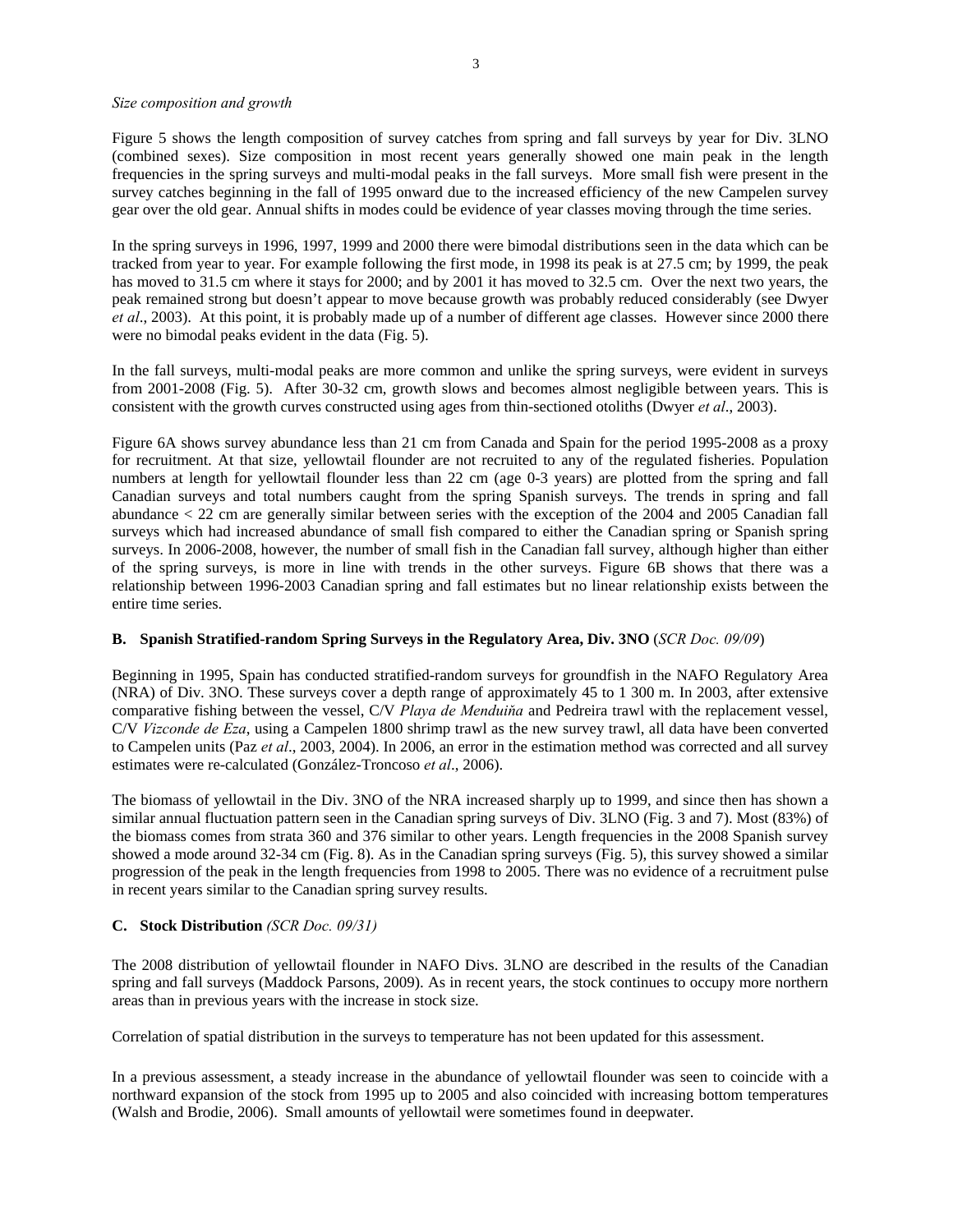#### **D. ASPIC Model Comparisons**

In the 2008 assessment of this stock (SCR 08/45), both the version change of the stock production model incorporating covariance (ASPIC; Prager 1994, 1995, 2005) and input of various sources of data were investigated as applied to yellowtail flounder in NAFO Divs. 3LNO. The agreed assessment used ASPIC version 5.24, and the survey indices listed in Table 5. There is an updated version of ASPIC available for the 2009 assessment (version 5.33) that has some minor improvements to the estimation calculations, and comparison runs of the 2008 assessment formulation were undertaken to confirm that results in the new version are unchanged from version 5.24. Two other model specifications were also considered; the starting guess for *B1/K* (a parameter that is estimated, but requires a starting guess in the model input) and the Monte Carlo (MC) search which is used during fitting to help when a repeatable solution is otherwise difficult to find.

In the switch to the new version in 2008, the starting guess for *B1/K* was left at 2, but likely should have been set to 1 (biomass at the start of the series was thought to be around *K* (Walsh and Brodie, 2003)). As well, the assessment of this stock in 2006 (and held over in the 2008 assessment) utilized the MC search feature of ASPIC, but it is recommended to leave this search off unless it is definitely needed. A third comparison run was done, then, using the 2008 formulation, the starting guess for *B1/K*=1 and no MC search. Figure 9 shows the relative biomass and relative fishing mortality estimates for both the 2008 assessment and the same formulation in the version 5.33 of ASPIC, as well as the suggested model formulation to use in 2009 (using 2008 assessment formulation for comparison). Table 6 gives model diagnostics and parameter estimates for these three runs. Other than the difference in the beginning of the time series (which is generally more sensitive to model formulation, and is affected by the starting estimate for  $B/\sqrt{K}$ , there are no differences in the trends of relative biomass and relative fishing mortality and model results and diagnostics are very similar between the comparison runs.

#### **E. Assessment Results**

### *Surplus production model (ASPIC)*

A non-equilibrium surplus production model incorporating covariates (ASPIC; Prager, 1994, 1995, 2005) was applied to nominal catch and survey biomass indices, as was done in the 2002, 2004, 2006 and 2008 assessments of this stock (Walsh *et al*., 2002; 2004;2006; Maddock Parsons *et al*., 2008). The Schaefer production model used assumes logistic population growth, in which the change in stock biomass over time  $\frac{d}{dt}$  is a quadratic function of biomass (B):

$$
d\mathbf{B}_t/d\mathbf{t} = \mathbf{r} \mathbf{B}_t - (r/K)\mathbf{B}_t^2
$$

where *r* is the intrinsic rate of population growth, and *K* is carrying capacity. For a fished stock, the rate of change is also a function of catch biomass (C):

$$
d\mathbf{B}_t/d\mathbf{t} = r\mathbf{B}_t - (r/K)\mathbf{B}_t^2 - \mathbf{C}_t
$$

Biological reference points can be calculated from the production model parameters:

$$
MSY = K r / 4; B_{msy} = K / 2; F_{msy} = r / 2
$$

Initial biomass (expressed as the ratio:  $B1/K$ ), *K*, *MSY*, and catchability coefficients for each biomass index  $(q<sub>i</sub>)$ were estimated using non-linear least squares of survey residuals. Once a model formulation is accepted, a bootstrapped run can be made, in which survey residuals are randomly re-sampled 500 times to derive biascorrected probability distributions for parameter estimates. This bootstrap analyses will be the basis for catch projections. In the model runs presented, and for all subsequent projections, it was assumed that the catch in 2009 would equal the TAC of 17 000 t, although catches in 2002-2005 and 2007 were estimated to be less than the TACs. In 2006, corporate restructuring and a labour dispute in the industry resulted in a near absence of yellowtail catch by the Canadian fleet. In 2007, catches increased marginally, while in 2008 catches were more normal, at 11 400 tons.

Because of differences in catchability among the various indices, relative (to *MSY* values) indices of biomass and fishing mortality rate were used instead of absolute values. Fishing mortality refers to yield (catch) /biomass ratio.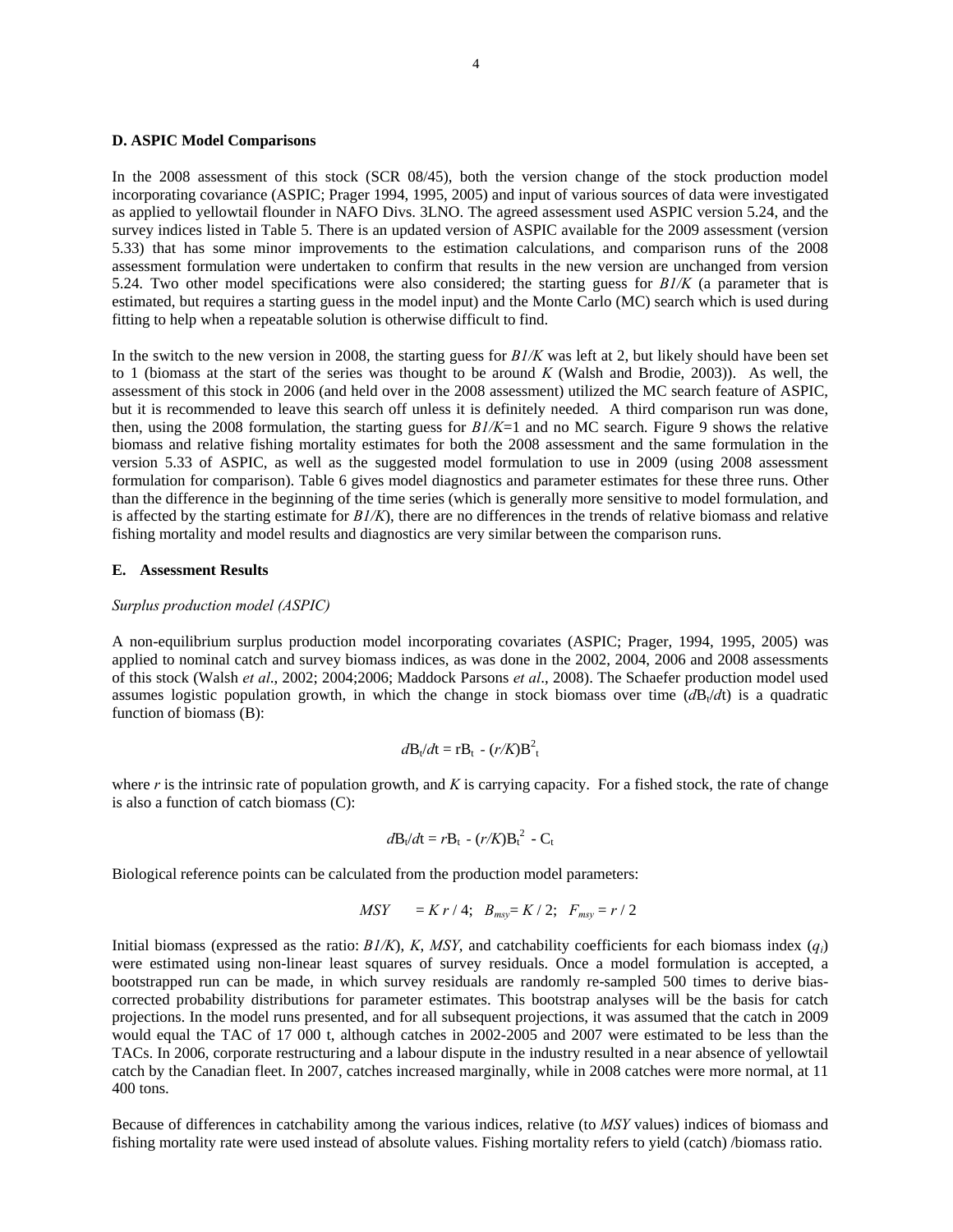#### *Input data/model formulation*

To investigate the sensitivity of the ASPIC model to various input specifications (starting estimates for *B1/K*, *K*, *MSY* and the random number seed) several runs of the 2008 assessment formulation and data in ASPIC version 5.33 were run. The estimates of relative biomass (*B/Bmsy*) and relative fishing mortality (*F/Fmsy*) for these sensitivity runs are shown in Figure 10. With the exception of 2 of the runs, in which results in the early part of the time series are sensitive to the model specification, all other runs give estimates that overlay and the model does not appear to be sensitive to input specifications.

The survey indices and catch series that were used in the production model are included in Table 5. The catch and indices (scaled to the mean of each series) are shown in Figure 11.

ASPIC model runs comparing version 5.24 and 5.33 indicated no difference in estimates of relative biomass and fishing mortality (Table 7) or in the parameter estimates (*MSY*, *K*, *Fmsy*, *Bmsy* etc.) and model fit indicators (Table 6). The 2009 accepted model formulation was an update of the 2008 assessment formulation (adding the 2008 catch and indices; TAC in 2009 of 17 000 tons) with the exception of setting *B1/K* starting guess at 1 and turning off the Monte Carlo search feature. See Appendix 1 for the ASPIC input file. The 2009 assessment used the indices outlined in table 5 in ASPIC version 5.33.

For the accepted model in 2009, then, correlations among biomass indices varied (see Appendix 2). Of the five pair-wise correlations among the biomass indices included in the production analysis, all were high (>0.7). This excludes a sixth possible comparison involving only 2 data points (Russian *vs*. Canadian fall).

The model fit the data relatively well (Tables 6 and 8; Figs. 12 and 13). The majority of variance in survey indices was explained by the model, but fit varied among indices  $(r^2$  ranged from 0.54 to 0.89). Residuals appeared to be randomly distributed for most of the survey indices (see Figure 13 and Appendix 2). The Spanish survey series, however, which covers only a portion of the stock area, showed negative residuals in the first 3 years followed by positive residuals. This indicates that the series increased faster than the model estimates in the latter period. In recent years, residuals have been smaller, and in 2007, the residual was negative.

ASPIC model estimates of relative biomass  $(B_t/B_{msv})$  and fishing mortality rates  $(F_t/F_{msv})$  are more precisely estimated than absolute values (Prager, 1995). Therefore the estimates of annual biomass (as of Jan 1) and fishing mortality rates were presented in relative terms.

The model results were very similar in trend to recent previous assessments, but parameter estimates were slightly higher. The model suggested that a maximum sustainable yield (*MSY*) of 19 540 (80% CL = 18 290, 20 440) tons can be produced when the total stock biomass  $(B_{msv})$  is 78 550 (80% CL=72 580, 102 200) tons and the fishing mortality rate  $(F_{msv})$  is 0.25 (80% CL = 0.21, 0.28) (Table 7; Appendix 2). Estimates of relative biomass and fishing mortality rates are given in Table 8 and shown in Fig. 14. Biomass showed a continuous decline from the late 1960s to the mid-1970s, stabilized through the mid-1980s, before declining further until about 1994, when the moratorium was imposed. The analysis showed that relative biomass (*Bt /Bmsy*) was below the level at which *MSY* can be produced from 1973 to 1998, and at its minimum in 1994 the ratio was about 0.20, which is below the suggested *Blim* reference point of 30% *Bmsy* proposed by the SC Study Group on Limit Reference Points (NAFO 2004, SCS Doc. 04/12). Since 1994, the stock increased rapidly to a point where  $B_t/B_{msy}$  >1.0, and at the beginning of 2010, assuming a catch of 17 000 t in 2009, the relative bias corrected biomass  $B_t/B_{msy}$  is estimated to be 1.62  $(80\% \text{ CL} = 1.55, 1.64).$ 

The relative fishing mortality rate  $(F_t/F_{msy})$  was high during most of the historical fishery (Fig 14), in particular during the mid to late 1980s to the early 1990s when landings were often double the TAC (Fig.1). Since the fishery re-opened in 1998, the fishing mortality rate gradually increased to the advised level of 2/3*Fmsy,* but in 2006, 2007, and 2008 the bias corrected *F*-ratios were considerably lower than  $2/3F_{msy}$  at 0.32, 0.15, and 0.49 respectively. If the TAC of 17 000 tons is taken in 2009, the bias corrected *F*-ratio was calculated to be 0.53 (80%  $CL = 0.49, 0.59$ . Since the moratorium in 1994, the estimated yield from the stock had been below surplus production levels, until 2008 when the catch slightly exceeded the estimated surplus production. The stock is considered to be within the safe zone as defined in the Scientific Council Precautionary Approach Framework (NAFO, 2004).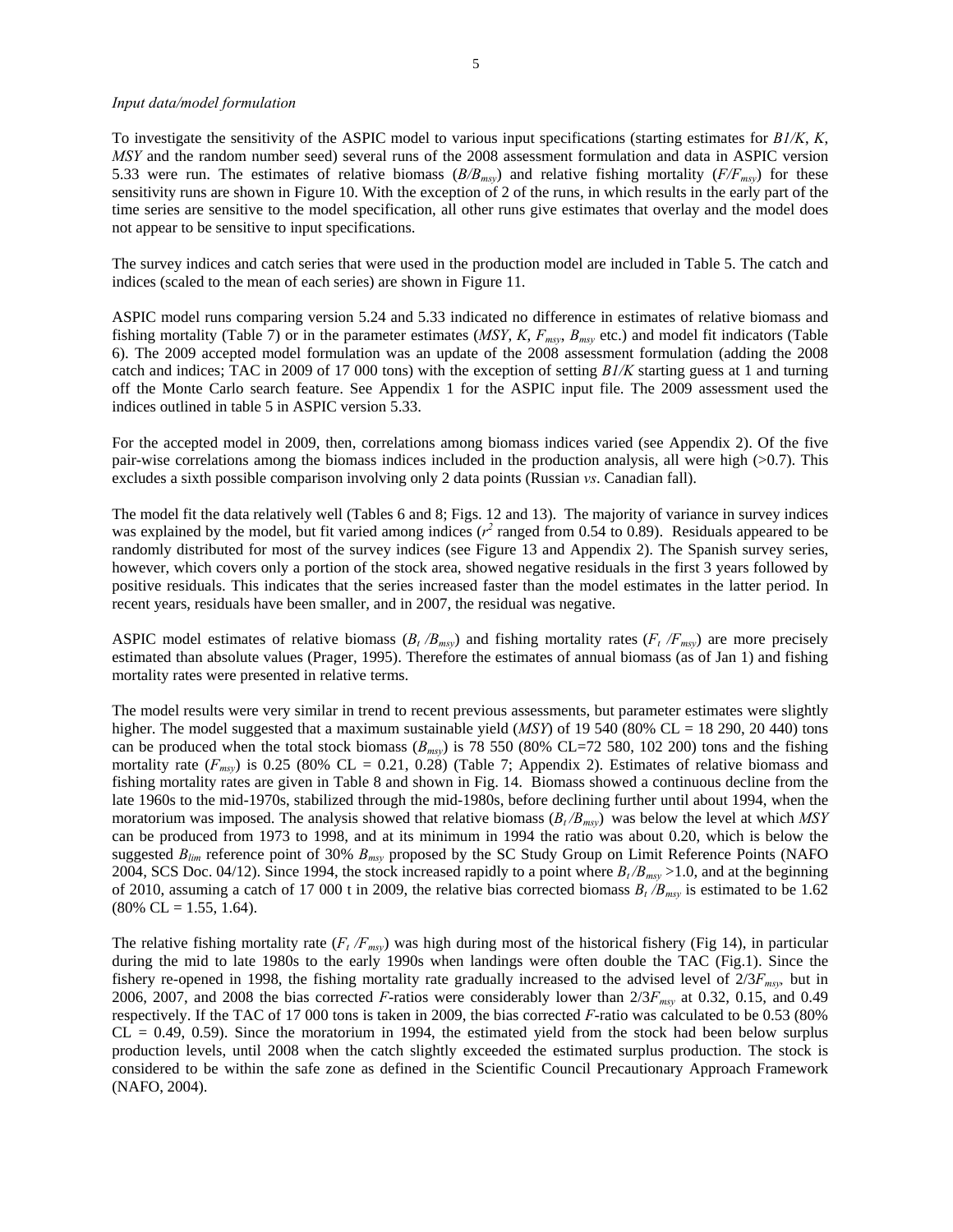### *Retrospective analysis*

The surplus production model for the 2009 assessment was run with the same formulation, dropping out 5 years of data, one year at a time (2008-2004). The model parameter estimates and goodness of fit results are given in Table 9 and the relative biomass and fishing mortality estimates are plotted in Figure 15. There is very little retrospective pattern in the 2009 production model.

#### *Projections*

The accepted formulation for the 2009 assessment was used as the basis for projections in the short and medium term. Medium-term projections were carried out by extending the ASPIC bootstrap results forward to the year 2014 under an assumption of constant fishing mortality at 2/3 *Fmsy*, 0.75 *Fmsy* and 0.85 *Fmsy*. All analyses assumed that the catch in 2009 would equal the TAC of 17 000 tons. Catch and biomass decrease slightly in the projections at 2/3  $F_{\text{msy}}$ , 0.75 and 0.85  $F_{\text{msy}}$  (Tables 10-12). At all levels of  $F_{\text{msy}}$  considered for medium term projections (2/3  $F_{\text{msy}}$ , 75%  $F_{\text{msy}}$  and 85% $F_{\text{msy}}$ , the probability that the biomass in 2010 is below  $B_{\text{msy}}$  is negligible. Plots of projection results are shown in Figure 21.

#### **Summary**

Yellowtail flounder on the Grand Bank declined in the late 1980s and early 1990s to its lowest observed level in 1994 (about 20% *Bmsy*) following several years of excessive catch. The stock was under a directed-fishery moratorium from January 1, 1994 until Aug 1, 1998. The stock increased rapidly during and following the closure, as strong year classes produced in the early to mid-1990s (albeit at low SSB levels), benefited from 4+ years of reduced fishing mortality. Catches increased from about 4 400 tons in 1998 to around 15 000 tons 2004 and 2005, but was very low in 2006 (due to corporate restructuring/labour dispute in the Canadian industry) and again well below the TAC in 2007. Catches were nearer the recent average (2000-2005) in 2008 at 11 400 tons. Stock size estimates remain high, above  $B_{msv}$ . Fishing mortality is estimated to be below  $2/3$   $F_{msv}$ , and well below the limit reference point  $(F_{LM} = F_{msy})$ , and at levels of *F* between 2/3  $F_{msy}$  and 85%  $F_{msy}$ , the stock is not projected to decrease below *BLIM* in the medium term (to 2014).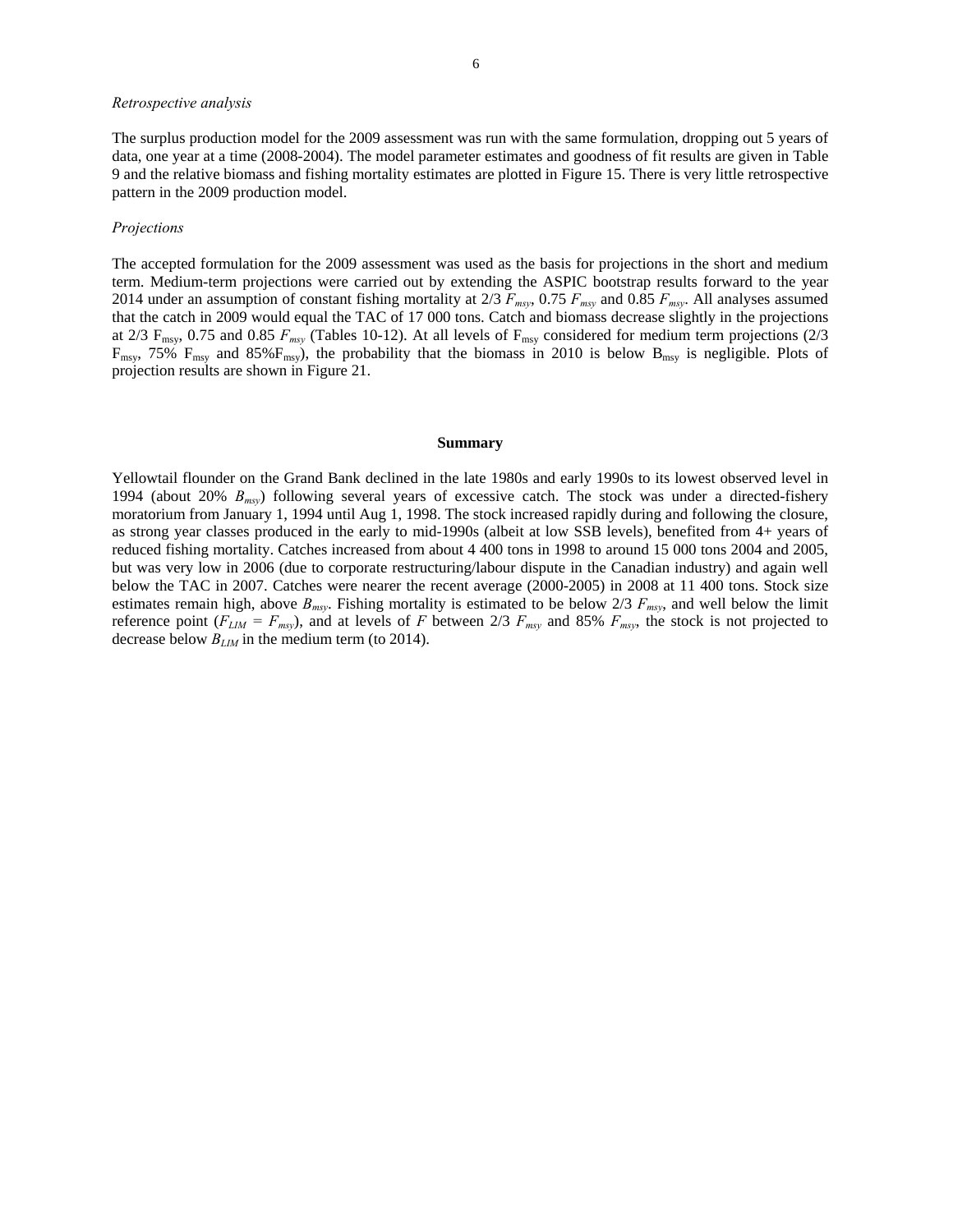#### **References**

- DWYER, K. S., S. J. WALSH, and S. E. CAMPANA. 2003. Age determination and validation of Grand Bank yellowtail flounder (*Limanda ferruginea*). *ICES J. Mar. Sci*., **60**: 1123-1138.
- GONZÁLEZ-TRONCOSO, D., C. GONZÁLEZ, and X. PAZ. 2006. Atlantic cod and yellowtail flounder Indices from the Spanish survey conducted in Divisions 3NO of the NAFO Regulatory Area. *NAFO SCR Doc*., No. 13, Serial No. N5228, 26 p.
- MADDOCK PARSONS, D. and B. BRODIE. 2008. Distribution and Abundance of Yellowtail Flounder (*Limanda ferruginea*) on the Grand Bank, NAFO Divisions 3LNO, from Canadian Bottom Trawl Survey Estimates from 1984-2007. *NAFO SCR Doc*., No. 44, Serial No. N5546, 36 p.
- MADDOCK PARSONS, D. 2009. 3LNO Yellowtail Flounder (*Limanda ferruginea)* in the 2008 Canadian Stratified Bottom Trawl Survey. *NAFO SCR Doc*., No. 31, Serial No. N5666, 28 p.
- NAFO. 2004. Report of the NAFO Study Group on Limit Reference Points. Lorient, France, 15-20 April, 2004. *NAFO SCS Doc*., No. 12, Serial No. N4980, 72 p.
- PRAGER, M. H. 1994. A suite of extensions to a nonequilibrium surplus-production model. *Fish. Bull*., **92**: 374- 389.
- PRAGER, M. H. 1995. Users manual for ASPIC: a stock-production model incorporating covariates. *SEFSC Miami Lab Doc*., No. MIA-92/93-55
- PRAGER, M. H. 2005. Users manual for ASPIC: a stock-production model incorporating covariates (ver. 5) and auxillary programs. *Beaufort Lab. Doc*., No. BL-2004-01.
- WALSH, S. J., W. B. BRODIE, M. J. MORGAN, D. POWER, K. S. DWYER, and C. DARBY. 2002. Stock assessment and management of the Grand Bank yellowtail flounder stock. *NAFO SCR Doc*., No. 71, Serial No. N4684, 54 p.
- WALSH, S. J, and W. B. BRODIE. 2003. Sensitivity analysis of survey biomass indices used to tuned ASPIC production model for Grand Bank yellowtail flounder. *NAFO SCR Doc*., No. 61, Serial No. N4880, 23 p.
- WALSH, S. J., M. F. VEITCH, W. B. BRODIE, and K. S. DWYER, 2004. Canadian bottom trawl survey estimates of the distribution and abundance of yellowtail flounder (*Limanda ferruginea*) on the Grand Bank, in NAFO Divisions 3LNO, from 1984-2003. *NAFO SCR Doc*., No. 36, Serial No. N4986, 50 p.
- WALSH, S. J., and W. B. BRODIE. 2006. Exploring relationships between bottom temperatures and spatial and temporal patterns in the Canadian fishery for yellowtail flounder on the Grand Bank . *NAFO SCR Doc*., No. 26, Serial No. N5245, 15 p.
- WALSH, S. J., M. F. Veitch, W. B. Brodie, AND E. COLBOURNE. 2006. DISTRIBUTION AND ABUNDANCE OF YELLOWTAIL flounder (*Limanda ferruginea*) on the Grand Bank, NAFO Divisions 3LNO, from Canadian bottom trawl survey estimates from 1984-2006. *NAFO SCR Doc*., No. 41, Serial No. N5264, 50 p.
- WALSH, S. J., M. J. MORGAN, G. HAN, and J. CRAIG. 2006. Progress toward modeling tagging data to investigate spatial and temporal changes in habitat utilization of yellowtail flounder on the Grand Bank. *NAFO SCR Doc*., No. 29, Serial No. N5248, 30 p.
- WALSH, S. J. 2007. Sensitivity Analysis and Alternate Model Formulation of Survey Biomass Indices used to Tuned ASPIC Surplus Production Model for Grand Bank Yellowtail Flounder. *NAFO SCR Doc*., No. 57, Serial No. N5409, 47 p.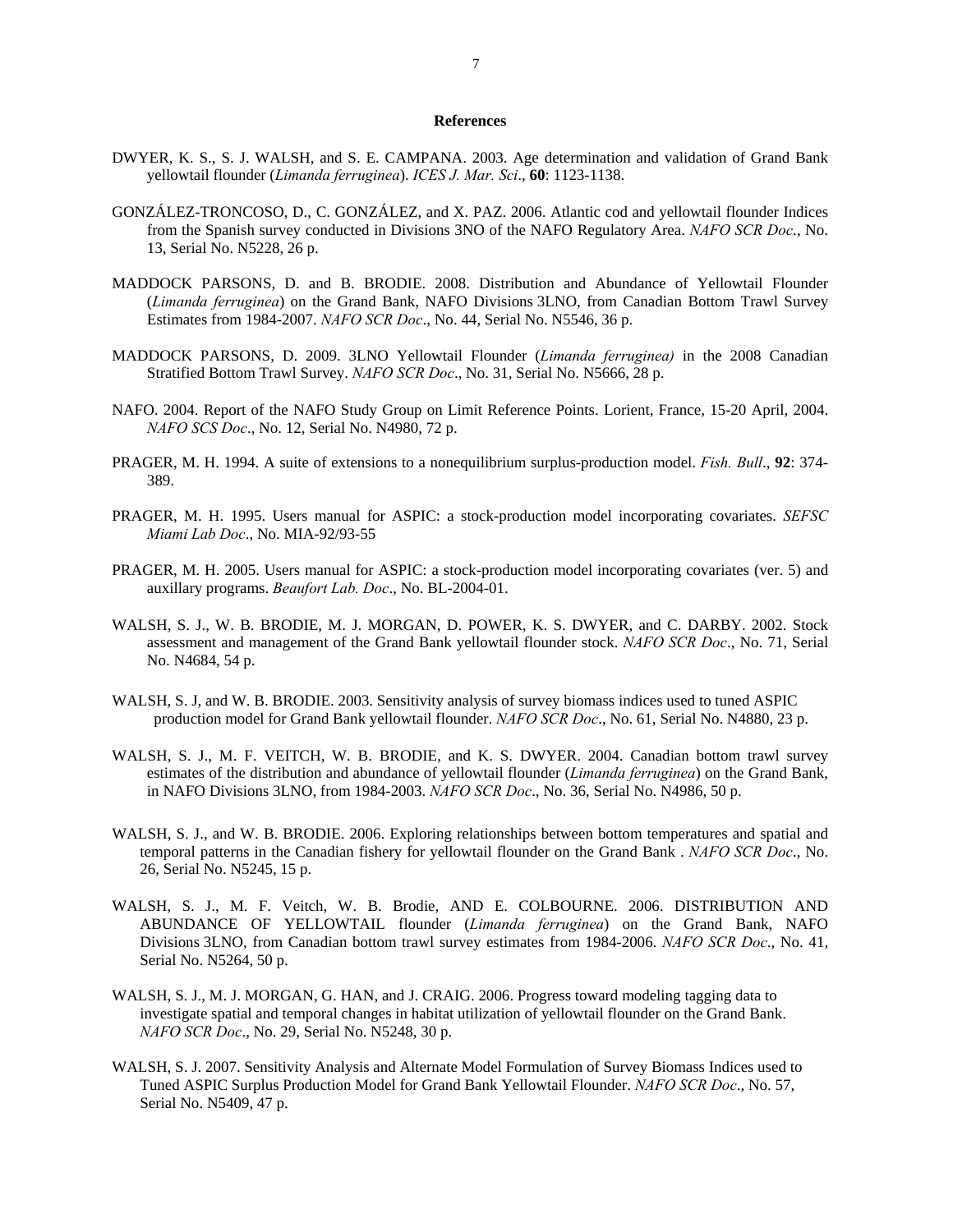| Year              | Canada         |                | France USSR/Rus. | S.Korea <sup>a</sup> | Other <sup>b</sup>   | Total          | <b>TAC</b>        |
|-------------------|----------------|----------------|------------------|----------------------|----------------------|----------------|-------------------|
|                   |                |                |                  |                      |                      |                |                   |
| 1960              | 7              |                |                  |                      |                      | 7              |                   |
| 1961              | 100            |                |                  |                      |                      | 100            |                   |
| 1962              | 67             |                |                  |                      |                      | 67             |                   |
| 1963              | 138            |                | 380              |                      |                      | 518            |                   |
| 1964              | 126            |                | 21               |                      |                      | 147            |                   |
| 1965              | 3075           |                | 55               |                      | ۰                    | 3130           |                   |
| 1966              | 4185           |                | 2,834            |                      | $\overline{7}$       | 7026           |                   |
| 1967              | 2122           |                | 6,736            |                      | 20                   | 8878           |                   |
| 1968              | 4180           | 14             | 9146             |                      | -                    | 13340          |                   |
| 1969              | 10494          | 1              | 5,207            |                      | 6                    | 15708          |                   |
| 1970              | 22814          | 17             | 3,426            |                      | 169                  | 26426          |                   |
| 1971              | 24206          | 49             | 13087            |                      | $\frac{1}{2}$        | 37342          |                   |
| 1972              | 26939          | 358            | 11929            |                      | 33                   | 39259          |                   |
| 1973              | 28492          | 368            | 3,545            |                      | 410                  | 32815          | 50000             |
| 1974              | 17053          | 60             | 6,952            |                      | 248                  | 24313          | 40000             |
| 1975              | 18458          | 15             | 4,076            |                      | 345                  | 22894          | 35000             |
| 1976              | 7910           | 31             | 57               |                      | 59                   | 8057           | 9000              |
| 1977              | 11295          | 245            | 97               |                      | 1                    | 11638          | 12000             |
| 1978              | 15091          | 375            |                  |                      | $\blacksquare$       | 15466          | 15000             |
| 1979<br>1980      | 18116<br>12011 | 202<br>366     |                  |                      | 33<br>$\blacksquare$ | 18351<br>12377 | 18000<br>18000    |
| 1981              | 14122          | 558            |                  |                      | $\blacksquare$       | 14680          | 21000             |
| 1982              | 11479          | 110            | ä,               | 1,073                | 657                  | 13319          | 23000             |
| 1983              | 9085           | 165            | -                | 1,223                |                      | 10473          | 19000             |
| 1984              | 12437          | 89             |                  | 2,373                | b<br>1836            | 16735          | 17000             |
| 1985              | 13440          | $\blacksquare$ |                  | 4,278                | b<br>11245           | 28963          | 15000             |
| 1986              | 14168          | 77             |                  | 2,049                | b<br>13882           | 30176          | 15000             |
| 1987              | 13420          | 51             | -                | 125                  | 2718                 | 16314          | 15000             |
|                   | 10607          |                |                  |                      | b                    |                |                   |
| 1988<br>1989      | 5009           | 139            |                  | 1,383                | 4166<br>1551         | 16158<br>10207 | 15000<br>5000     |
| 1990              | 4966           | $\blacksquare$ | -                | 3,508<br>5903        | 3117                 | 13986          | 5000              |
| 1991              | 6589           |                |                  | 4156                 | 5458                 | 16203          | 7000              |
| 1992              | 6814           |                |                  | 3825                 | 123                  | 10762          | 7000              |
| 1993              | 6747           |                |                  | $\overline{a}$       | 6868                 | 13615          | 7000              |
| 1994              | -              |                |                  | $\overline{a}$       | 2069                 | 2069           | 7000 <sup>d</sup> |
| 1995              | $\overline{2}$ |                |                  |                      | 65                   | 67             | 0 <sup>d</sup>    |
| 1996              |                |                |                  |                      | 232                  | 232            | $0d$              |
| 1997              | 1              |                |                  |                      | 657                  | 658            | $0d$              |
|                   |                |                |                  |                      |                      |                |                   |
| 1998              | 3739           |                |                  |                      | 647<br>b             | 4386           | 4000              |
| 1999              | 5746           |                | 96               |                      | 1052                 | 6894           | 6000              |
| 2000 <sup>c</sup> | 9463           |                | 212              |                      | 1486                 | 11161          | 10000             |
| 2001 $^{\circ}$   | 12238          |                | 148              |                      | 1759                 | 14145          | 13000             |
| 2002 <sup>c</sup> | 9959           |                | 103              |                      | 636                  | 10698          | 13000             |
| 2003 <sup>c</sup> | 12708          |                | 184              |                      | 914e                 | 13806          | 14500             |
| 2004              | 12575          |                | 158              |                      | 621                  | 13354          | 14500             |
| 2005              | 13140          | 299            | 8                |                      | 486                  | 13933          | 15000             |
| 2006              | 177            |                | $\mathbf{1}$     |                      | 752                  | 930            | 15000             |
| 2007              | 3673           |                | 76               |                      | 874                  | 4623           | 15500             |
| 2008              | 10217          | 384            | 143              |                      | 659                  | 11403          | 15500             |
| 2009              |                |                |                  |                      |                      |                | 17000             |

Table 1. Nominal catches by country and TACs (tons) of yellowtail in NAFO Divisions 3LNO.

a South Korean catches ceased after 1992

**b** includes catches estimated from Canadian surveillance reports

<sup>c</sup> provisional

<sup>d</sup> no directed fishery permitted

e Includes catches averaged from a range of estimates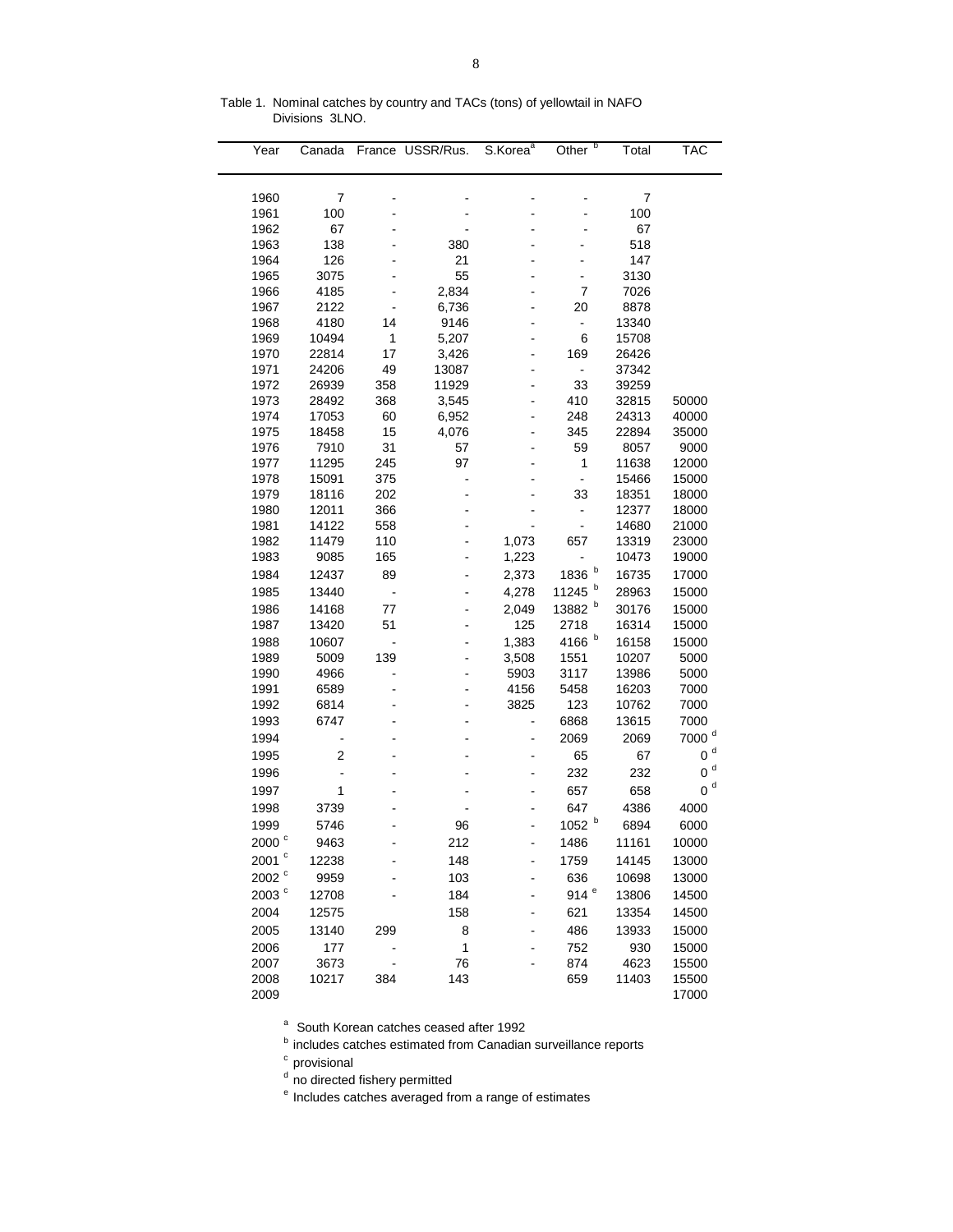Table 2. Canadian catches (tons) of yellowtail flounder by division, from 1973 to 2008. Data from 2003-08 are from preliminary Canadian ZIF statistics and maybe slightly different from STATLANT data.

| 3L   | 3N    | $\overline{30}$    | 3LNO  | <b>OTHER GEARS</b> |
|------|-------|--------------------|-------|--------------------|
| 4188 | 21470 | 2827               | 28475 | 17                 |
| 1107 | 14757 | 1119               | 16983 | 70                 |
| 2315 | 13289 | 2852               | 18456 | $\boldsymbol{2}$   |
| 448  | 4978  | 2478               | 7904  | 6                  |
| 2546 | 7166  | 1583               | 11295 | $\mathbf 0$        |
| 2537 | 10705 | 1793               | 15035 | 56                 |
| 2575 | 14359 |                    | 18034 | 82                 |
| 1892 | 9501  | 578                | 11971 | 40                 |
| 2345 | 11245 | 515                | 14105 | 17                 |
| 2305 | 7554  | 1607               | 11466 | 13                 |
| 2552 | 5737  | 770                | 9059  | 26                 |
| 5264 | 6847  | 318                | 12429 | 8                  |
| 3404 | 9098  | 829                | 13331 | 9                  |
| 2933 | 10196 | 1004               | 14133 | 35                 |
| 1584 | 10248 | 1529               | 13361 | 59                 |
| 1813 | 7146  | 1475               | 10434 | 173                |
| 844  | 2407  | 1506               | 4757  | 252                |
| 1263 | 2725  | 668                | 4656  | 310                |
| 798  | 2943  | 2284               | 6025  | 564                |
| 95   | 1266  | 4633               | 5994  | 820                |
| 0    | 2062  | 3903               | 5965  | 782                |
| 0    | 0     | 0                  | 0     | 0                  |
| 0    | 0     | 0                  | 0     | $\boldsymbol{2}$   |
| 0    | 0     | 0                  | 0     | $\mathbf 0$        |
| 0    | 1     | 0                  | 1     | $\mathbf 0$        |
| 0    | 2968  | 742                | 3710  | 29                 |
| 0    | 5636  | 107                | 5743  | 3                  |
| 1409 | 7733  | 278                | 9420  | 43                 |
| 183  | 8709  | 3216               | 12108 | 130                |
| 22   | 7707  | 2035               | 9764  | 195                |
| 28   | 8186  | 4482               | 12696 | 1                  |
| 2760 | 7205  | 2609               | 12574 | 3                  |
| 284  | 10572 | 2283               | 13139 | 1                  |
|      | 176   |                    | 176   | 1                  |
| 5    | 2053  | 1615               | 3672  | 1                  |
| 985  | 6976  | 2249               | 10210 | 6                  |
|      |       | <b>OTTER TRAWL</b> | 1100  |                    |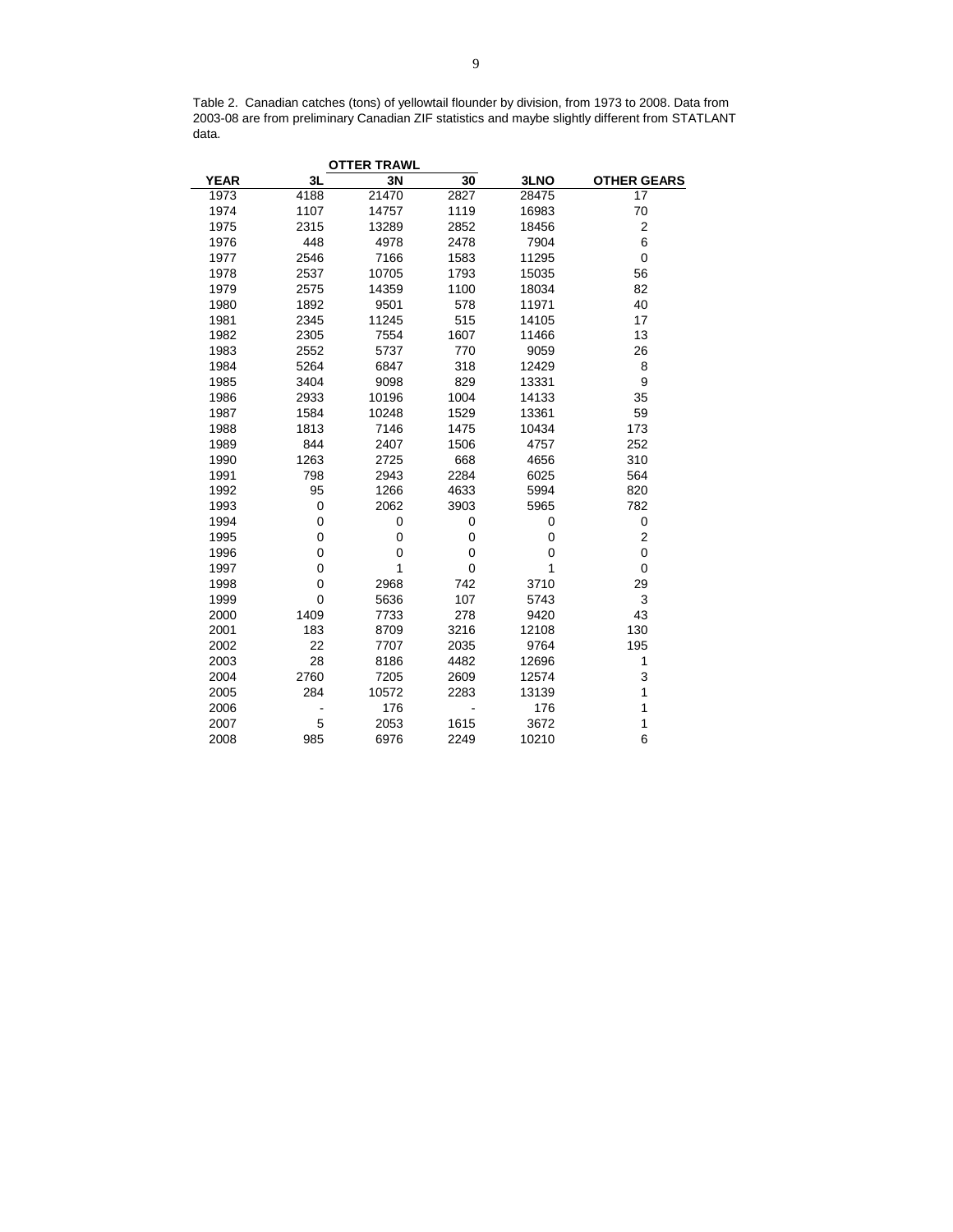|      |       | סטטא דטטוו טווטוויסטומוס    |       |        |        |                     |      |       |      |                       |       |       |                                |       |      |      |
|------|-------|-----------------------------|-------|--------|--------|---------------------|------|-------|------|-----------------------|-------|-------|--------------------------------|-------|------|------|
|      |       | Spring Abundance (millions) |       |        | Spring | Biomass ('000 tons) |      |       |      | Spring mean # per tow |       |       | Spring mean wt (kg)<br>per tow |       |      |      |
|      | 3L    | 3N                          | 30    | 3LNO   | 3L     | 3N                  | 30   | 3LNO  | 3L   | 3N                    | 30    | 3LNO  | 3L                             | 3N    | 30   | 3LNO |
| 1984 | 45.4  | 435.3                       | 63.5  | 544.2  | 21.9   | 167.7               | 28.2 | 217.7 | 22.1 | 189.7                 | 25.8  | 79.9  | 10.7                           | 73.1  | 11.4 | 32.0 |
| 1985 | 49.9  | 240.1                       | 84.1  | 374.1  | 21.1   | 88.2                | 37.5 | 146.8 | 9.4  | 104.6                 | 34.2  | 37.1  | 4.0                            | 38.4  | 15.2 | 14.6 |
| 1986 | 26.9  | 229.5                       | 70.1  | 326.5  | 12.6   | 95.1                | 30.5 | 138.2 | 5.3  | 100.0                 | 28.5  | 33.3  | 2.5                            | 41.5  | 12.4 | 14.1 |
| 1987 | 12.3  | 291.0                       | 90.9  | 394.2  | 5.8    | 77.5                | 41.2 | 124.6 | 2.4  | 128.1                 | 36.9  | 40.2  | 1.1                            | 34.1  | 16.7 | 12.7 |
| 1988 | 8.1   | 135.3                       | 59.7  | 203.1  | 3.7    | 51.4                | 25.8 | 81.0  | 1.6  | 58.9                  | 24.2  | 20.7  | 0.7                            | 22.4  | 10.5 | 8.2  |
| 1989 | 7.9   | 478.3                       | 46.7  | 532.9  | 4.0    | 78.3                | 21.5 | 103.8 | 1.6  | 208.4                 | 18.9  | 54.3  | 0.8                            | 34.1  | 8.7  | 10.6 |
| 1990 | 4.7   | 305.5                       | 57.3  | 367.4  | 2.2    | 75.7                | 25.1 | 103.1 | 0.9  | 133.1                 | 23.9  | 37.7  | 0.4                            | 33.0  | 10.5 | 10.6 |
| 1991 | 2.2   | 268.1                       | 50.0  | 320.3  | 1.1    | 69.1                | 23.3 | 93.4  | 0.4  | 111.7                 | 19.7  | 32.5  | 0.2                            | 28.8  | 9.2  | 9.5  |
| 1992 | 0.3   | 189.2                       | 28.0  | 217.4  | 0.2    | 49.6                | 11.6 | 61.4  | 0.1  | 79.3                  | 11.0  | 21.2  | 0.0                            | 20.8  | 4.6  | 6.0  |
| 1993 | 0.2   | 145.0                       | 101.1 | 246.3  | 0.1    | 50.8                | 42.4 | 93.3  | 0.0  | 60.4                  | 39.8  | 24.0  | 0.0                            | 21.1  | 16.7 | 9.1  |
| 1994 | 0.1   | 126.4                       | 21.9  | 148.4  | 0.0    | 46.3                | 9.2  | 55.6  | 0.0  | 51.5                  | 8.5   | 14.1  | 0.0                            | 18.9  | 3.6  | 5.3  |
| 1995 | 0.0   | 158.8                       | 28.5  | 187.4  | 0.0    | 57.9                | 12.7 | 70.6  | 0.0  | 66.1                  | 11.2  | 18.2  | 0.0                            | 24.1  | 5.0  | 6.9  |
| 1996 | 2.5   | 475.3                       | 161.7 | 639.4  | 1.1    | 103.9               | 70.6 | 175.6 | 0.5  | 198.0                 | 63.3  | 62.1  | 0.2                            | 43.3  | 27.6 | 17.1 |
| 1997 | 1.2   | 554.9                       | 139.4 | 695.5  | 0.5    | 121.3               | 53.2 | 174.9 | 0.2  | 233.2                 | 54.6  | 67.7  | 0.1                            | 51.0  | 20.8 | 17.0 |
| 1998 | 1.6   | 577.2                       | 154.5 | 733.3  | 0.5    | 143.7               | 58.0 | 202.2 | 0.3  | 240.4                 | 60.5  | 69.9  | 0.1                            | 59.8  | 22.7 | 19.3 |
| 1999 | 55.4  | 965.4                       | 269.1 | 1289.9 | 28.5   | 238.5               | 98.7 | 365.7 | 9.6  | 402.1                 | 105.4 | 120.4 | 5.0                            | 99.3  | 38.7 | 34.1 |
| 2000 | 40.7  | 695.3                       | 186.5 | 922.5  | 17.5   | 197.3               | 72.1 | 287.0 | 7.6  | 289.6                 | 73.1  | 89.6  | 3.3                            | 82.2  | 28.3 | 27.9 |
| 2001 | 11.5  | 1119.9                      | 197.2 | 1328.5 | 4.4    | 297.9               | 63.6 | 366.0 | 2.1  | 466.4                 | 77.3  | 126.6 | 0.8                            | 124.1 | 24.9 | 34.9 |
| 2002 | 1.6   | 528.3                       | 161.0 | 690.9  | 0.6    | 147.3               | 51.6 | 199.5 | 0.3  | 220.0                 | 63.1  | 66.5  | 0.1                            | 61.4  | 20.2 | 19.2 |
| 2003 | 92.0  | 914.9                       | 243.2 | 1250.1 | 34.3   | 280.2               | 72.0 | 386.5 | 16.9 | 381.0                 | 95.3  | 120.2 | 6.3                            | 116.7 | 28.2 | 37.2 |
| 2004 | 38.7  | 690.1                       | 237.9 | 966.7  | 15.3   | 216.7               | 75.8 | 307.9 | 7.0  | 287.4                 | 93.2  | 92.0  | 2.8                            | 90.3  | 29.7 | 29.3 |
| 2005 | 115.6 | 822.0                       | 227.1 | 1164.8 | 43.6   | 263.7               | 81.5 | 388.8 | 21.7 | 342.4                 | 89.0  | 113.2 | 8.2                            | 109.8 | 31.9 | 37.8 |
| 2006 | 251.5 | 1035.0                      | 295.9 | 1582.4 | 85.7   | 319.1               | 99.1 | 503.8 | 47.1 | 660.7                 | 169.8 | 183.0 | 16.0                           | 203.7 | 56.9 | 58.3 |
| 2007 | 177.5 | 953.5                       | 309.7 | 1440.7 | 60.9   | 292.8               | 89.3 | 443.0 | 33.3 | 397.1                 | 121.4 | 140.0 | 11.4                           | 121.9 | 35.0 | 43.0 |
| 2008 | 115.3 | 1114.6                      | 250.6 | 1480.4 | 43.2   | 330.4               | 83.3 | 456.9 | 21.6 | 464.2                 | 98.2  | 143.8 | 8.1                            | 137.6 | 32.6 | 44.4 |

Table 3. Estimates of abundance (millions), biomass ('000 tons), mean number and weight (kg) per tow for Spring surveys in NAFO Divisions 3LNO from 1984-2008.

Table 4. Estimates of abundance (millions), biomass ('000 tons), mean number and weight (kg) per tow for Fall surveys in NAFO Divisions 3LNO from 1990-2008.

|       |      | Fall Abundance (millions) |       |        |      | Fall Biomass (<br>('000 tons) |      |       |      | Fall mean # per tow |       |       | Fall mean wt (kg) per tow |       |      |      |
|-------|------|---------------------------|-------|--------|------|-------------------------------|------|-------|------|---------------------|-------|-------|---------------------------|-------|------|------|
|       | 3L   | 3N                        | 30    | 3LNO   | 3L   | 3N                            | 30   | 3LNO  | 3L   | 3N                  | 30    | 3LNO  | 3L                        | 3N    | 30   | 3LNO |
| 1990  | 4.4  | 148.5                     | 39.5  | 192.5  | 2.1  | 46.5                          | 17.3 | 65.8  | 0.8  | 65.9                | 16.1  | 19.3  | 0.4                       | 20.6  | 7.0  | 6.6  |
| 1991  | 2.1  | 212.3                     | 82.7  | 297.1  | 1.0  | 50.9                          | 30.5 | 82.4  | 0.4  | 92.1                | 33.1  | 29.3  | 0.2                       | 22.1  | 12.2 | 8.1  |
| 1992  | 2.0  | 158.0                     | 55.8  | 215.9  | 0.9  | 44.1                          | 19.4 | 64.5  | 0.4  | 86.4                | 22.7  | 22.4  | 0.2                       | 24.1  | 7.9  | 6.7  |
| 1993  | 2.6  | 327.7                     | 41.6  | 371.9  | 1.1  | 94.2                          | 17.5 | 112.8 | 0.5  | 137.7               | 16.4  | 37.4  | 0.2                       | 39.6  | 6.9  | 11.3 |
| 1994  | 0.1  | 259.3                     | 28.5  | 287.9  | 0.0  | 95.5                          | 10.9 | 106.4 | 0.0  | 108.0               | 11.2  | 28.0  | 0.0                       | 39.8  | 4.3  | 10.3 |
| 1995  | 0.0  | 509.0                     | 79.6  | 592.2  | 0.0  | 102.8                         | 25.7 | 129.8 | 0.0  | 212.0               | 31.2  | 57.2  | 0.0                       | 42.8  | 10.1 | 12.5 |
| 1996  | 6.7  | 516.3                     | 56.2  | 579.1  | 2.2  | 113.2                         | 18.9 | 134.3 | 1.1  | 215.0               | 22.7  | 51.6  | 0.4                       | 47.1  | 7.6  | 12.0 |
| 1997  | 6.1  | 616.2                     | 159.2 | 781.5  | 1.3  | 164.2                         | 57.5 | 222.9 | 1.0  | 256.7               | 62.7  | 69.1  | 0.2                       | 68.4  | 22.7 | 19.7 |
| 1998  | 13.1 | 632.1                     | 183.0 | 828.2  | 5.2  | 173.6                         | 52.8 | 231.6 | 2.1  | 241.2               | 69.0  | 71.1  | 0.8                       | 66.3  | 19.9 | 19.9 |
| 1999  | 20.6 | 743.1                     | 176.5 | 940.3  | 9.6  | 193.0                         | 48.4 | 250.9 | 3.5  | 312.4               | 71.4  | 87.8  | 1.6                       | 81.1  | 19.6 | 23.4 |
| 2000l | 37.9 | 860.3                     | 254.1 | 1152.3 | 12.5 | 252.8                         | 69.7 | 335.0 | 6.1  | 320.3               | 91.5  | 98.8  | 2.0                       | 94.1  | 25.1 | 28.7 |
| 2001  | 74.5 | 1314.7                    | 262.7 | 1651.9 | 25.5 | 368.9                         | 81.4 | 475.8 | 11.7 | 489.5               | 95.3  | 139.8 | 4.0                       | 137.3 | 29.5 | 40.3 |
| 2002  | 33.1 | 971.3                     | 170.4 | 1174.8 | 13.6 | 272.7                         | 53.5 | 339.7 | 5.2  | 361.7               | 61.4  | 99.3  | 2.1                       | 101.5 | 19.3 | 28.7 |
| 2003  | 58.9 | 869.6                     | 334.1 | 1262.6 | 18.6 | 252.0                         | 97.7 | 368.3 | 9.2  | 364.8               | 127.1 | 110.9 | 2.9                       | 105.7 | 37.2 | 32.3 |
| 2004  | 63.4 | 1158.6                    | 209.1 | 1431.0 | 22.2 | 291.6                         | 60.9 | 374.7 | 13.4 | 485.5               | 81.9  | 147.8 | 4.7                       | 122.2 | 23.9 | 38.7 |
| 2005  | 38.8 | 1146.7                    | 190.8 | 1376.3 | 14.1 | 261.5                         | 67.1 | 342.7 | 6.6  | 446.1               | 68.7  | 122.7 | 2.4                       | 101.7 | 24.2 | 30.6 |
| 2006  | 61.9 | 814.1                     | 172.5 | 1048.5 | 21.2 | 232.3                         | 52.0 | 305.5 | 10.2 | 339.1               | 68.1  | 95.4  | 3.5                       | 96.7  | 20.5 | 27.8 |
| 2007  | 91.0 | 1414.2                    | 252.0 | 1757.2 | 28.0 | 377.8                         | 76.5 | 482.4 | 15.3 | 526.6               | 90.8  | 154.0 | 4.7                       | 140.7 | 27.6 | 42.3 |
| 2008  | 81.9 | 787.1                     | 300.2 | 1169.2 | 27.8 | 214.8                         | 79.4 | 322.0 | 15.3 | 327.8               | 117.6 | 113.6 | 5.2                       | 89.5  | 31.1 | 31.3 |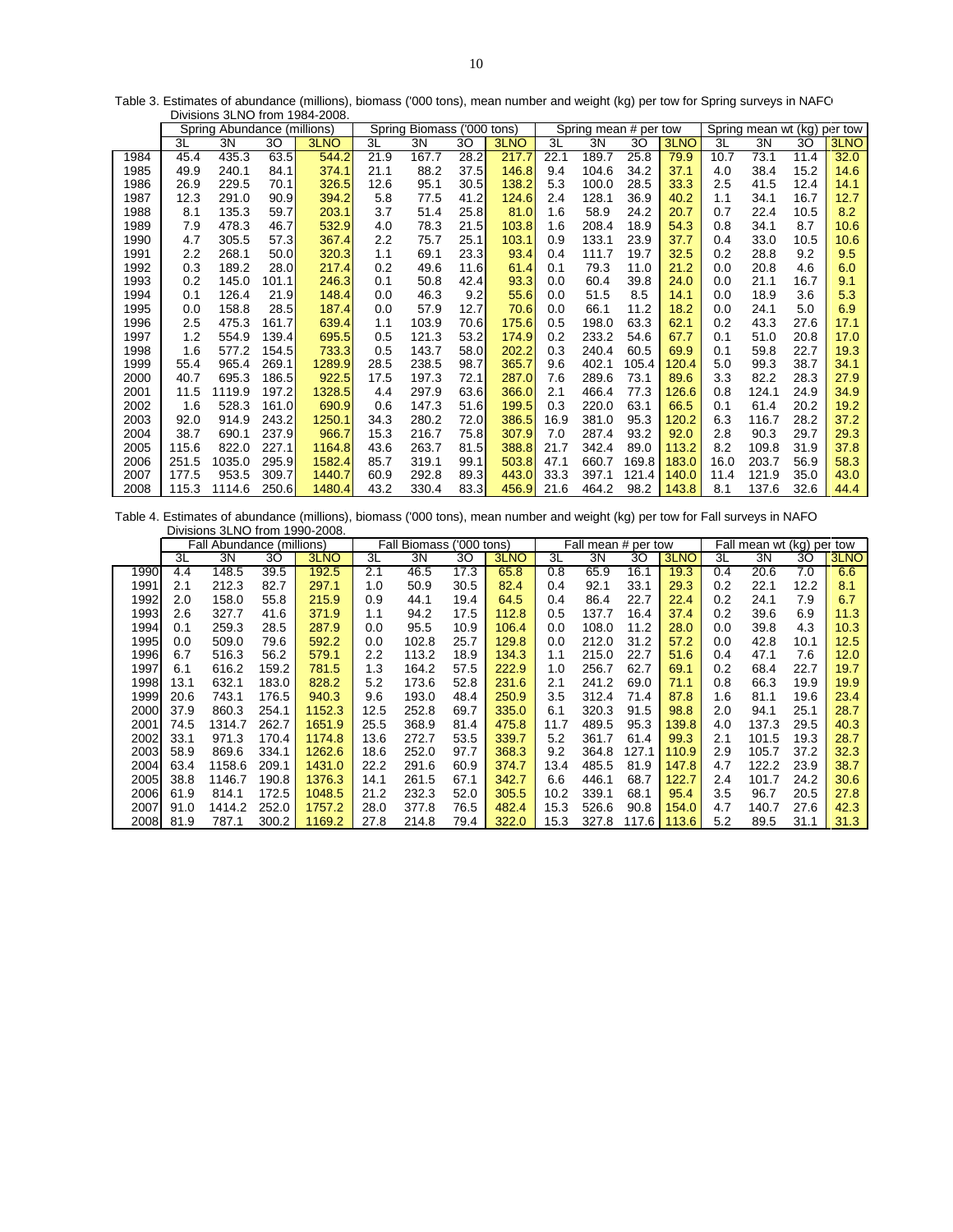|              | Nominal        | Yankee  | Russian | Campelen       | Campelen       | Spain       |
|--------------|----------------|---------|---------|----------------|----------------|-------------|
|              | catch          | survey  | survey  | spring         | fall           | survey      |
| Year         | (000 t)        | (000 t) | (000 t) | (000 t)        | (000 t)        | (000 t)     |
| 1965         | 3.13           |         |         |                |                |             |
| 1966         | 7.026          |         |         |                |                |             |
| 1967         | 8.878          |         |         |                |                |             |
| 1968         | 13.34          |         |         |                |                |             |
| 1969         | 15.708         |         |         |                |                |             |
| 1970         | 26.426         |         |         |                |                |             |
| 1971         | 37.342         | 96.9    |         |                |                |             |
| 1972         | 39.259         | 79.2    |         |                |                |             |
| 1973         | 32.815         | 51.7    |         |                |                |             |
| 1974         | 24.313         | 40.3    |         |                |                |             |
| 1975         | 22.894         | 37.4    |         |                |                |             |
| 1976         | 8.057          | 41.7    |         |                |                |             |
| 1977         | 11.638         | 65.0    |         |                |                |             |
| 1978         | 15.466         | 44.3    |         |                |                |             |
| 1979         | 18.351         | 38.5    |         |                |                |             |
| 1980         | 12.377         | 51.4    |         |                |                |             |
| 1981         | 14.68          | 45.0    |         |                |                |             |
| 1982         | 13.319         | 43.1    |         |                |                |             |
| 1983         | 10.473         |         |         |                |                |             |
| 1984         | 16.735         |         | 132.0   | 217.7          |                |             |
| 1985         | 28.963         |         | 85.0    | 146.8          |                |             |
| 1986         | 30.176         |         | 42.0    | 138.2          |                |             |
| 1987         | 16.314         |         | 30.0    | 124.6          |                |             |
| 1988         | 16.158         |         | 23.0    | 81.0           |                |             |
| 1989         | 10.207         |         | 44.0    | 103.8          |                |             |
| 1990         | 13.986         |         | 27.0    | 103.1          | 65.8           |             |
| 1991         | 16.203         |         | 27.5    | 93.4           | 82.4           |             |
| 1992         | 10.762         |         |         | 61.4           | 64.5           |             |
| 1993         | 13.615         |         |         | 93.3           | 112.8          |             |
| 1994         | 2.069          |         |         | 55.6           | 106.4          |             |
| 1995<br>1996 | 0.067          |         |         | 70.6           | 129.8<br>134.3 | 9.3<br>43.3 |
| 1997         | 0.232<br>0.658 |         |         | 175.6<br>174.9 | 222.9          | 38.7        |
| 1998         | 4.386          |         |         | 202.2          | 231.6          | 122.6       |
| 1999         | 6.894          |         |         | 365.7          | 249.9          | 197.0       |
| 2000         | 11.161         |         |         | 287.5          | 335.0          | 144.7       |
| 2001         | 14.145         |         |         | 366.0          | 475.8          | 182.7       |
| 2002         | 10.698         |         |         | 199.5          | 339.7          | 148.5       |
| 2003         | 13.806         |         |         | 386.5          | 368.3          | 136.8       |
| 2004         | 13.354         |         |         | 307.9          | 374.7          | 170.0       |
| 2005         | 13.933         |         |         | 388.8          | 342.7          | 156.48      |
| 2006         | 0.930          |         |         | ★              | 305.5          | 160.1       |
| 2007         | 4.617          |         |         | 443.0          | 482.4          | 160.7       |
| 2008         | 11.403         |         |         | 456.9          | 322.0          | 160.1       |
| 2009         | 17.000         |         |         |                |                |             |
|              |                |         |         |                |                |             |

Table 5. Input indices used in the ASPIC production model for the 2009 assessment of Yellowtail flounder.

notes: The Campelen fall survey values are corrected from the 2006 assessment

(see SCR 07/57). The TAC in 2009 (17 000 t) is included in the catch series.<br>
★ Survey coverage in 2006 was incomplete and results may not be compara years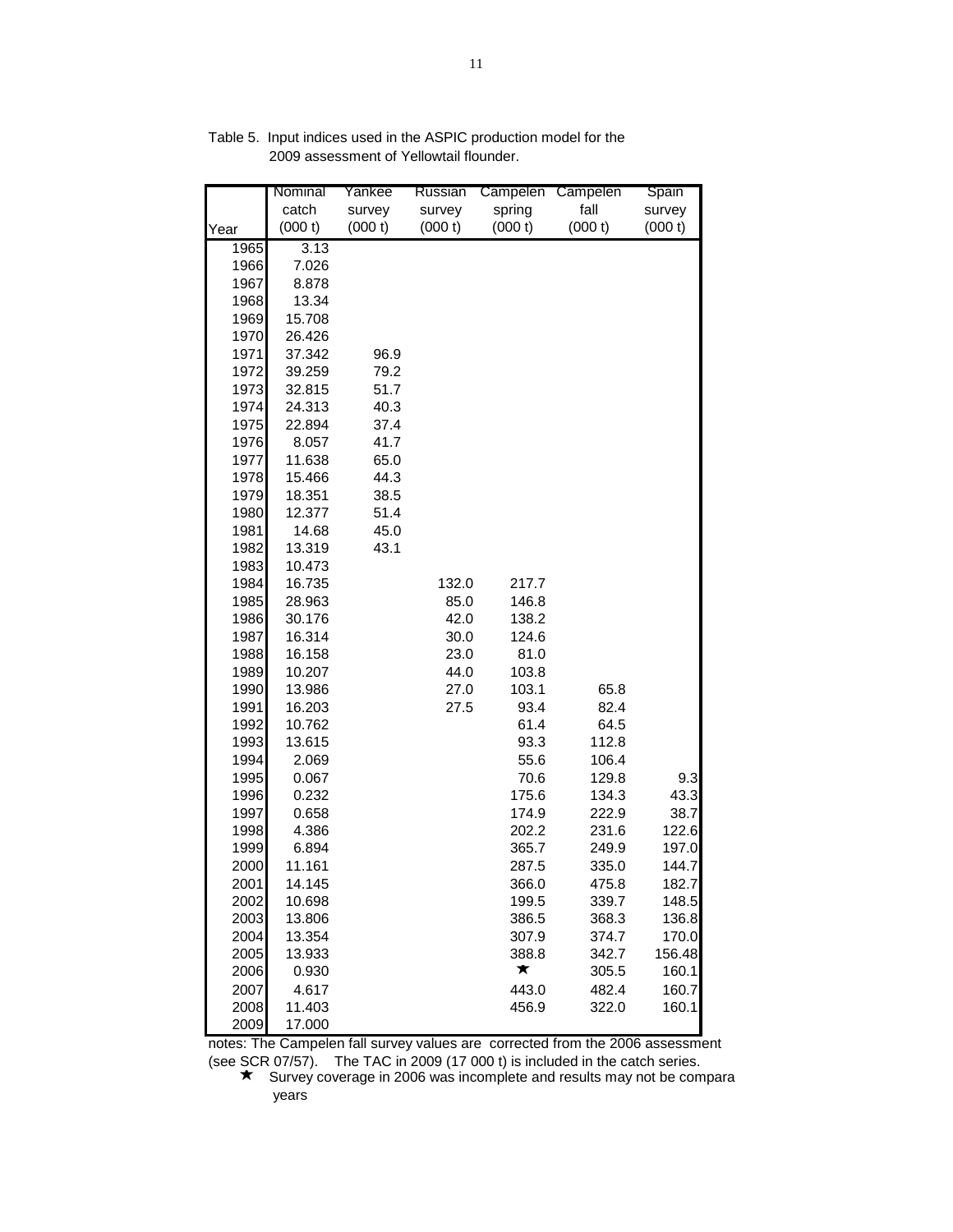|                         | 2008 Assessment | 2008 Formulation  | 2008 Formulation  | 2009 Assessment |
|-------------------------|-----------------|-------------------|-------------------|-----------------|
|                         | ASPIC 5.24      | <b>ASPIC 5.33</b> | <b>ASPIC 5.33</b> | version 5.33    |
| starting guess B1/K*    |                 | 2                 |                   |                 |
| B1/K                    | 0.868           | 0.814             | 0.432             | 0.494           |
| K                       | 147.200         | 152.400           | 162.100           | 157.100         |
| <b>MSY</b>              | 18.820          | 18.590            | 19.790            | 19.540          |
| <b>Bmsy</b>             | 73.580          | 76.220            | 81.060            | 78.550          |
| Fmsy                    | 0.256           | 0.244             | 0.244             | 0.249           |
| B/Bmsy                  | 1.637           | 1.619             | 1.647             | 1.619           |
| Y(Fmsy)                 | 30.800          | 30.090            | 32.590            | 31.620          |
| Ye                      | 11.190          | 11.470            | 11.500            | 12.060          |
| F/Fmsy                  | 0.494           | 0.506             | 0.468             | 0.527           |
| q(1)                    | 3.372           | 3.292             | 3.183             | 3.225           |
| q(2)                    | 0.997           | 0.929             | 0.994             | 1.001           |
| q(3)                    | 3.581           | 3.516             | 3.321             | 3.309           |
| q(4)                    | 1.176           | 1.132             | 1.144             | 1.157           |
| q(5)                    | 1.307           | 1.295             | 1.211             | 1.224           |
| $R^2$ FC/Spring         | 0.873           | 0.873             | 0.870             | 0.891           |
| $R^2$ Yankee            | 0.804           | 0.798             | 0.801             | 0.802           |
| $R^2$ Can Fall          | 0.852           | 0.854             | 0.848             | 0.818           |
| $R^2$ Russian           | 0.558           | 0.551             | 0.537             | 0.542           |
| $R^2$ Spanish           | 0.616           | 0.603             | 0.610             | 0.617           |
| <b>Tot Obj Function</b> | 6.096           | 6.120             | 6.083             | 6.192           |
| <b>MSE</b>              | 0.092           | 0.093             | 0.092             | 0.090           |

Table 6.Parameter estimates and model diagnostics comparing the 2008 Assessment (version 5.24) with the same formulation in the newest version of ASPIC (5.33), a starting estimates of B1/K of 1, and the 2009 assessment (TAC in 201

\* This is an input to the model.

Table 7. Bootstrap results from the 2009 assessment of yellowtail flounder (ASPIC version 5.33).

|             |                |                      |                |           |           | Bias-corrected approximate confidence limits |           |          |              |
|-------------|----------------|----------------------|----------------|-----------|-----------|----------------------------------------------|-----------|----------|--------------|
|             | Point Estimate | Est. bias in pt est. | Est. rel. bias | 80% Lower | 80% Upper | 50% Lower                                    | 50% Upper | IQ range | Rel IQ range |
| B1/K        | 0.49           | 0.011                | 2.30%          | 0.30      | 0.74      | 0.41                                         | 0.60      | 0.19     | 0.39         |
| Κ           | 157.10         | 6.364                | 4.05%          | 145.20    | 204.30    | 149.90                                       | 174.10    | 24.17    | 0.15         |
|             |                |                      |                |           |           |                                              |           |          |              |
| q(1)        | 3.23           | $-0.031$             | $-0.97%$       | 2.85      | 3.64      | 3.03                                         | 3.48      | 0.45     | 0.14         |
| q(2)        | 1.00           | 0.001                | 0.09%          | 0.84      | 1.15      | 0.91                                         | 1.09      | 0.18     | 0.18         |
| q(3)        | 3.31           | $-0.023$             | $-0.69%$       | 2.75      | 3.68      | 3.05                                         | 3.49      | 0.44     | 0.13         |
| q(4)        | 1.16           | 0.003                | 0.29%          | 0.95      | 1.34      | 1.04                                         | 1.25      | 0.20     | 0.18         |
| q(5)        | 1.22           | $-0.020$             | $-1.62%$       | 1.08      | 1.44      | 1.15                                         | 1.35      | 0.20     | 0.17         |
| <b>MSY</b>  | 19.54          | 0.380                | 1.95%          | 18.29     | 20.44     | 18.80                                        | 19.89     | 1.09     | 0.06         |
| Ye(2010)    | 12.06          | 0.266                | 2.20%          | 11.80     | 13.09     | 11.88                                        | 12.46     | 0.58     | 0.05         |
|             |                |                      |                |           |           |                                              |           |          |              |
| <b>Bmsy</b> | 78.55          | 3.182                | 4.05%          | 72.58     | 102.20    | 74.94                                        | 87.03     | 12.08    | 0.15         |
| Fmsy        | 0.25           | $-0.002$             | $-0.72%$       | 0.21      | 0.28      | 0.23                                         | 0.26      | 0.04     | 0.15         |
|             |                |                      |                |           |           |                                              |           |          |              |
| fmsy(1)     | 0.08           | 0.001                | 0.66%          | 0.07      | 0.09      | 0.07                                         | 0.08      | 0.01     | 0.13         |
| fmsy(2)     | 0.25           | 0.000                | $-0.14%$       | 0.22      | 0.28      | 0.24                                         | 0.26      | 0.03     | 0.12         |
| fmsy(3)     | 0.08           | 0.001                | 0.67%          | 0.07      | 0.09      | 0.07                                         | 0.08      | 0.01     | 0.14         |
| fmsy(4)     | 0.22           | 0.000                | $-0.01%$       | 0.19      | 0.26      | 0.20                                         | 0.23      | 0.03     | 0.14         |
| fmsy(5)     | 0.20           | 0.004                | 1.98%          | 0.17      | 0.24      | 0.18                                         | 0.22      | 0.04     | 0.18         |
|             |                |                      |                |           |           |                                              |           |          |              |
| B./Bmsy     | 1.62           | $-0.003$             | $-0.21%$       | 1.55      | 1.64      | 1.59                                         | 1.63      | 0.05     | 0.03         |
| F./Fmsy     | 0.53           | $-0.006$             | $-1.13%$       | 0.49      | 0.59      | 0.51                                         | 0.56      | 0.04     | 0.08         |
| Ye./MSY     | 0.62           | 0.003                | 0.48%          | 0.58      | 0.69      | 0.60                                         | 0.66      | 0.06     | 0.09         |
|             |                |                      |                |           |           |                                              |           |          |              |
| q2/q1       | 0.31           | 0.005                | 1.66%          | 0.26      | 0.36      | 0.28                                         | 0.33      | 0.05     | 0.17         |
| q3/q1       | 1.03           | 0.007                | 0.66%          | 0.90      | 1.16      | 0.96                                         | 1.10      | 0.14     | 0.13         |
| q4/q1       | 0.36           | 0.007                | 1.84%          | 0.29      | 0.42      | 0.32                                         | 0.38      | 0.06     | 0.17         |
| q5/q1       | 0.38           | $-0.001$             | $-0.26%$       | 0.33      | 0.44      | 0.35                                         | 0.41      | 0.06     | 0.15         |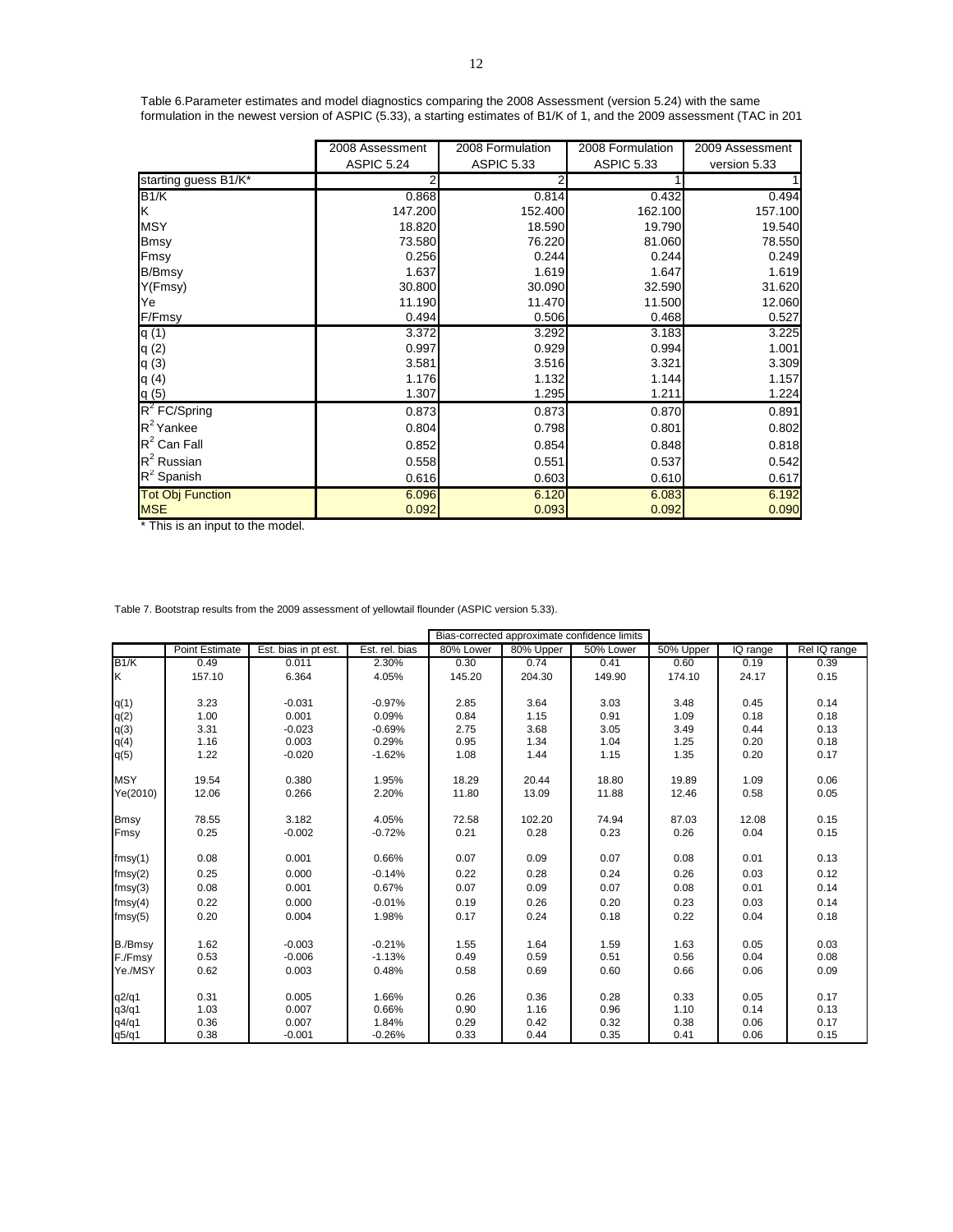|              |              | $\overline{F}/F_{\text{msy}}$ |              |              | $B/B_{msy}$  |              |              |              |  |  |  |
|--------------|--------------|-------------------------------|--------------|--------------|--------------|--------------|--------------|--------------|--|--|--|
|              | 2008 v5.24   | 2008 v5.33                    | 2008 v5.33   | 2009 v5.33   | 2008 v5.24   | 2008 v5.33   | 2008 v5.33   | 2009 v5.33   |  |  |  |
|              | <b>B1/K2</b> | <b>B1/K2</b>                  | <b>B1/K1</b> | <b>B1/K1</b> | <b>B1/K2</b> | <b>B1/K2</b> | <b>B1/K1</b> | <b>B1/K1</b> |  |  |  |
| 1965         | 0.09         | 0.10                          | 0.16         | 0.15         | 1.74         | 1.63         | 0.86         | 0.99         |  |  |  |
| 1966         | 0.21         | 0.22                          | 0.31         | 0.28         | 1.80         | 1.72         | 1.07         | 1.19         |  |  |  |
| 1967         | 0.26         | 0.27                          | 0.35         | 0.33         | 1.80         | 1.74         | 1.22         | 1.34         |  |  |  |
| 1968         | 0.41         | 0.42                          | 0.50         | 0.47         | 1.77         | 1.74         | 1.34         | 1.43         |  |  |  |
| 1969         | 0.50         | 0.51                          | 0.57         | 0.55         | 1.71         | 1.68         | 1.38         | 1.46         |  |  |  |
| 1970         | 0.91         | 0.93                          | 1.00         | 0.97         | 1.64         | 1.62         | 1.40         | 1.46         |  |  |  |
| 1971         | 1.52         | 1.55                          | 1.62         | 1.59         | 1.46         | 1.45         | 1.29         | 1.33         |  |  |  |
| 1972         | 2.03         | 2.06                          | 2.13         | 2.10         | 1.18         | 1.18         | 1.06         | 1.09         |  |  |  |
| 1973         | 2.21         | 2.22                          | 2.30         | 2.27         | 0.90         | 0.90         | 0.82         | 0.84         |  |  |  |
| 1974         | 2.02         | 2.02                          | 2.10         | 2.08         | 0.70         | 0.71         | 0.64         | 0.65         |  |  |  |
| 1975         | 2.31         | 2.27                          | 2.39         | 2.37         | 0.59         | 0.60         | 0.54         | 0.55         |  |  |  |
| 1976         | 0.83         | 0.81                          | 0.86         | 0.85         | 0.48         | 0.49         | 0.44         | 0.45         |  |  |  |
| 1977         | 1.05         | 1.04                          | 1.09         | 1.08         | 0.56         | 0.58         | 0.51         | 0.53         |  |  |  |
| 1978         | 1.33         | 1.32                          | 1.38         | 1.37         | 0.62         | 0.63         | 0.56         | 0.58         |  |  |  |
| 1979         | 1.61         | 1.59                          | 1.68         | 1.66         | 0.62         | 0.64         | 0.57         | 0.58         |  |  |  |
| 1980         | 1.07         | 1.06                          | 1.12         | 1.10         | 0.59         | 0.60         | 0.54         | 0.55         |  |  |  |
| 1981         | 1.20         | 1.19                          | 1.25         | 1.24         | 0.64         | 0.65         | 0.58         | 0.60         |  |  |  |
| 1982         | 1.02         | 1.03                          | 1.07         | 1.06         | 0.67         | 0.68         | 0.61         | 0.62         |  |  |  |
| 1983         | 0.73         | 0.73                          | 0.76         | 0.75         | 0.72         | 0.72         | 0.65         | 0.67         |  |  |  |
| 1984         | 1.08         | 1.10                          | 1.12         | 1.11         | 0.82         | 0.82         | 0.74         | 0.76         |  |  |  |
| 1985         | 2.05         | 2.08                          | 2.11         | 2.09         | 0.84         | 0.83         | 0.77         | 0.79         |  |  |  |
| 1986         | 2.81         | 2.84                          | 2.88         | 2.85         | 0.68         | 0.68         | 0.63         | 0.64         |  |  |  |
| 1987         | 1.90         | 1.91                          | 1.94         | 1.92         | 0.48         | 0.48         | 0.45         | 0.46         |  |  |  |
| 1988         | 2.11         | 2.12                          | 2.14         | 2.12         | 0.44         | 0.44         | 0.41         | 0.42         |  |  |  |
| 1989         | 1.37         | 1.38                          | 1.39         | 1.38         | 0.38         | 0.39         | 0.36         | 0.37         |  |  |  |
| 1990         | 1.90         | 1.92                          | 1.93         | 1.91         | 0.41         | 0.41         | 0.38         | 0.39         |  |  |  |
| 1991         | 2.57         | 2.59                          | 2.58         | 2.56         | 0.38         | 0.38         | 0.35         | 0.36         |  |  |  |
| 1992         | 1.99         | 1.99                          | 1.97         | 1.96         | 0.30         | 0.30         | 0.29         | 0.29         |  |  |  |
| 1993         | 3.06         | 3.05                          | 2.97         | 2.95         | 0.28         | 0.28         | 0.27         | 0.27         |  |  |  |
| 1994         | 0.46         | 0.46                          | 0.44         | 0.44         | 0.20         | 0.21         | 0.20         | 0.20         |  |  |  |
| 1995         | 0.01         | 0.01                          | 0.01         | 0.01         | 0.28         | 0.28         | 0.28         | 0.28         |  |  |  |
| 1996         | 0.02         | 0.02                          | 0.02         | 0.02         | 0.42         | 0.42         | 0.41         | 0.43         |  |  |  |
| 1997<br>1998 | 0.05<br>0.25 | 0.05<br>0.26                  | 0.05<br>0.25 | 0.05<br>0.24 | 0.62<br>0.84 | 0.60         | 0.59         | 0.61         |  |  |  |
|              |              |                               |              |              |              | 0.81         | 0.81         | 0.83         |  |  |  |
| 1999         | 0.33         | 0.35                          | 0.33         | 0.32         | 1.04         | 1.00         | 0.99         | 1.02         |  |  |  |
| 2000         | 0.48         | 0.50                          | 0.47         | 0.46         | 1.20         | 1.15         | 1.15         | 1.18         |  |  |  |
| 2001         | 0.58<br>0.42 | 0.60<br>0.44                  | 0.56<br>0.40 | 0.56<br>0.40 | 1.28<br>1.32 | 1.24         | 1.25<br>1.30 | 1.27<br>1.32 |  |  |  |
| 2002<br>2003 | 0.52         | 0.54                          | 0.50         | 0.50         | 1.40         | 1.28<br>1.36 |              | 1.40         |  |  |  |
| 2004         | 0.49         | 0.51                          | 0.47         | 0.47         | 1.42         | 1.39         | 1.38<br>1.42 | 1.43         |  |  |  |
| 2005         | 0.51         | 0.53                          | 0.48         | 0.49         | 1.45         | 1.42         | 1.45         | 1.46         |  |  |  |
| 2006         | 0.03         | 0.03                          | 0.03         | 0.03         | 1.46         | 1.43         | 1.47         | 1.48         |  |  |  |
| 2007         | 0.15         | 0.15                          | 0.14         | 0.14         | 1.63         | 1.60         | 1.63         | 1.64         |  |  |  |
| 2008         | 0.49         | 0.51                          | 0.47         | 0.34         | 1.71         | 1.68         | 1.71         | 1.71         |  |  |  |
| 2009         |              |                               |              | 0.53         | 1.64         | 1.62         | 1.65         | 1.69         |  |  |  |
| 2010         |              |                               |              |              |              |              |              | 1.62         |  |  |  |
|              |              |                               |              |              |              |              |              |              |  |  |  |

Table 8. Estimates of relative F ( $F/F_{\text{msy}}$ ) and relative B ( $B/B_{\text{msy}}$ ) from ASPIC versions 5.24 and 5.33 using the 2008 assessment formulation and the 2009 assessment.

note: B1/K values in the table are starting guesses that are input into the model.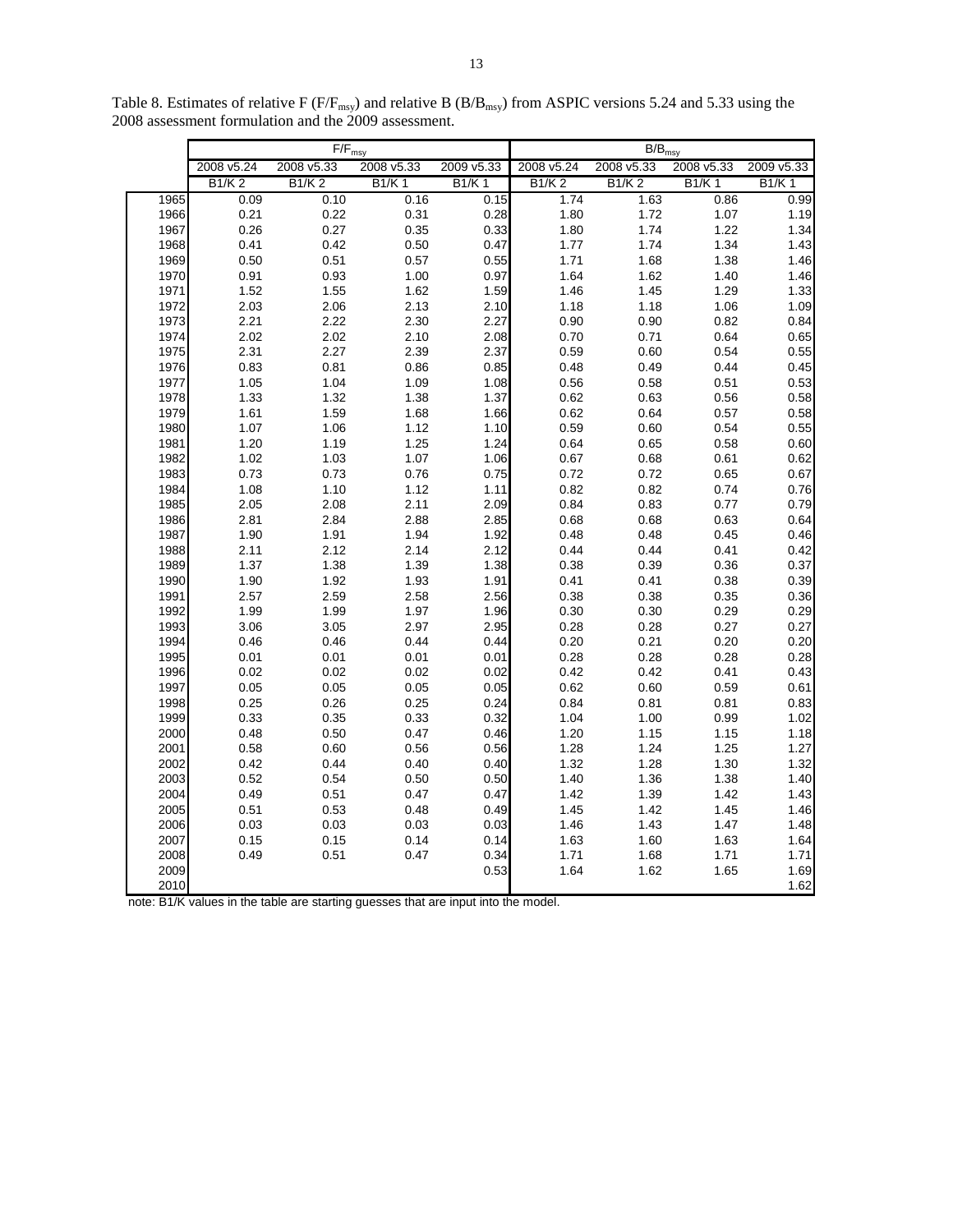|                         | 2009        |           |           |           |           |           |
|-------------------------|-------------|-----------|-----------|-----------|-----------|-----------|
|                         | Assessment  |           |           |           |           |           |
| Model                   | (1965-2008) | 1965-2007 | 1965-2006 | 1965-2004 | 1965-2003 | 1965-2004 |
| B1/K                    | 0.494       | 0.466     | 0.468     | 0.629     | 0.491     | 0.687     |
| K                       | 157.100     | 159.600   | 159.600   | 152.000   | 157.400   | 149.600   |
| <b>MSY</b>              | 19.540      | 19.620    | 19.610    | 19.140    | 19.540    | 19.090    |
| Bmsy                    | 78.550      | 79.800    | 79.780    | 76.010    | 78.720    | 74.780    |
| Fmsy                    | 0.249       | 0.246     | 0.246     | 0.252     | 0.248     | 0.255     |
| B/Bmsy                  | 1.619       | 1.705     | 1.628     | 1.463     | 1.445     | 1.427     |
| F/Fmsy                  | 0.527       | 0.141     | 0.036     | 0.500     | 0.478     | 0.511     |
| Y(Fmsy)                 | 31.620      | 33.450    | 31.920    | 28.000    | 28.240    | 27.240    |
| Ye                      | 12.060      | 9.864     | 11.880    | 15.040    | 15.670    | 15.600    |
| q(1)                    | 3.225       | 3.213     | 3.202     | 3.317     | 3.266     | 3.359     |
| q(2)                    | 1.001       | 0.993     | 0.994     | 0.997     | 0.999     | 1.007     |
| q(3)                    | 3.309       | 3.367     | 3.348     | 3.579     | 3.556     | 3.662     |
| q(4)                    | 1.157       | 1.149     | 1.149     | 1.166     | 1.158     | 1.177     |
| q(5)                    | 1.224       | 1.227     | 1.226     | 1.276     | 1.239     | 1.239     |
| $R^2$ FC/Spring         | 0.891       | 0.871     | 0.842     | 0.845     | 0.812     | 0.816     |
| $R^2$ Yankee            | 0.802       | 0.802     | 0.802     | 0.803     | 0.802     | 0.803     |
| $R^2$ Can Fall          | 0.818       | 0.848     | 0.820     | 0.873     | 0.875     | 0.860     |
| $R^2$ Russian           | 0.542       | 0.540     | 0.540     | 0.551     | 0.544     | 0.554     |
| $R^2$ Spanish           | 0.617       | 0.611     | 0.602     | 0.589     | 0.570     | 0.533     |
| <b>Tot Obj Function</b> | 6.192       | 6.082     | 6.077     | 5.946     | 5.897     | 5.830     |
| <b>MSE</b>              | 0.090       | 0.090     | 0.096     | 0.097     | 0.102     | 0.106     |

Table 9. Model outputs (ASPIC version 5.33) for retrospective analysis.

Table 10. Medium-term projections for yellowtail flounder. The 5, 50 and 95th percentiles of fishing mortality, biomass, yield and biomass /B<sub>msy</sub>, are shown, for projected F of 2/3 F<sub>msy</sub>, 75% F<sub>msy</sub> and 85% F<sub>msy</sub>. The results are derived from an ASPIC bootstrap run (500 iterations) with a catch constraint of 17 000 tons (TAC) in 2009. *F msy* =0.2487

|                 |    |                  |        |        | <b>Biomass</b>              |        |                             | Yield |       |           |       |       | Relative Biomass ( $B/B_{msy}$ ) |      |      |      |      |
|-----------------|----|------------------|--------|--------|-----------------------------|--------|-----------------------------|-------|-------|-----------|-------|-------|----------------------------------|------|------|------|------|
|                 |    | $2010 -$<br>2014 | 2010   | 2011   | 2012                        | 2013   | 2014                        | 2010  | 2011  | 2012      | 2013  | 2014  | 2010                             | 2011 | 2012 | 2013 | 2014 |
|                 | 5  | 0.126            | 15.51  | 108.25 | 103.76                      | 100.88 | 98.99                       | 20.35 | 19.31 | 18.64     | 18.20 | 17.90 | 1.54                             | 1.47 | 1.42 | 1.37 | 1.34 |
| 2/3 Fmsy        | 50 | 0.168            | 125.91 |        | 118.74 113.94 110.79 108.58 |        |                             | 20.49 | 19.51 | 18.86     | 18.42 | 18.13 | 1.62                             | 1.53 | 1.47 | 1.43 | 1.40 |
|                 | 95 | 0.183            | 170.07 |        |                             |        | 163.65 159.12 156.04 153.70 | 20.93 | 20.24 | 19.76     | 19.40 | 19.12 | 1.66                             | 1.58 | 1.53 | 1.49 | 1.47 |
|                 |    |                  |        |        |                             |        |                             |       |       |           |       |       |                                  |      |      |      |      |
|                 | 5  | 0.140            | 15.51  | 106.37 | 100.76                      | 97.17  | 94.78                       | 22.54 | 21.08 | 20.15     | 19.53 | 19.08 | 1.54                             | 1.45 | 1.38 | 1.32 | 1.29 |
| <b>75% Fmsv</b> | 50 | 0.188            | 125.91 | 116.78 | 110.78 106.78 103.95        |        |                             | 22.71 | 21.33 | 20.41     | 19.80 | 19.39 | 1.62                             | 1.50 | 1.43 | 1.38 | 1.34 |
|                 | 95 | 0.204            | 170.07 |        | 161.57 155.51 151.47 148.46 |        |                             | 23.25 | 22.24 | 21.50     | 20.98 | 20.62 | 1.66                             | 1.55 | 1.49 | 1.45 | 1.42 |
|                 |    |                  |        |        |                             |        |                             |       |       |           |       |       |                                  |      |      |      |      |
|                 | 5  | 0.159            | 15.51  | 104.03 | 97.06                       | 92.59  | 89.40                       | 25.27 | 23.19 | .86<br>21 | 20.98 | 20.32 | 1.54                             | 1.42 | 1.33 | 1.26 | 1.21 |
| 85% Fmsv        | 50 | 0.213            | 125.91 | 114.36 | 106.87                      | 101.82 | 98.44                       | 25.47 | 23.49 | 22.21     | 21.35 | 20.75 | 1.62                             | 1.47 | 1.38 | 1.32 | 1.27 |
|                 | 95 | 0.231            | 170.07 | 158.96 | 151.04                      | 145.85 | 141.84                      | 26.14 | 24.65 | 23.60     | 22.88 | 22.33 | 1.66                             | 1.53 | 1.45 | 1.40 | 1.36 |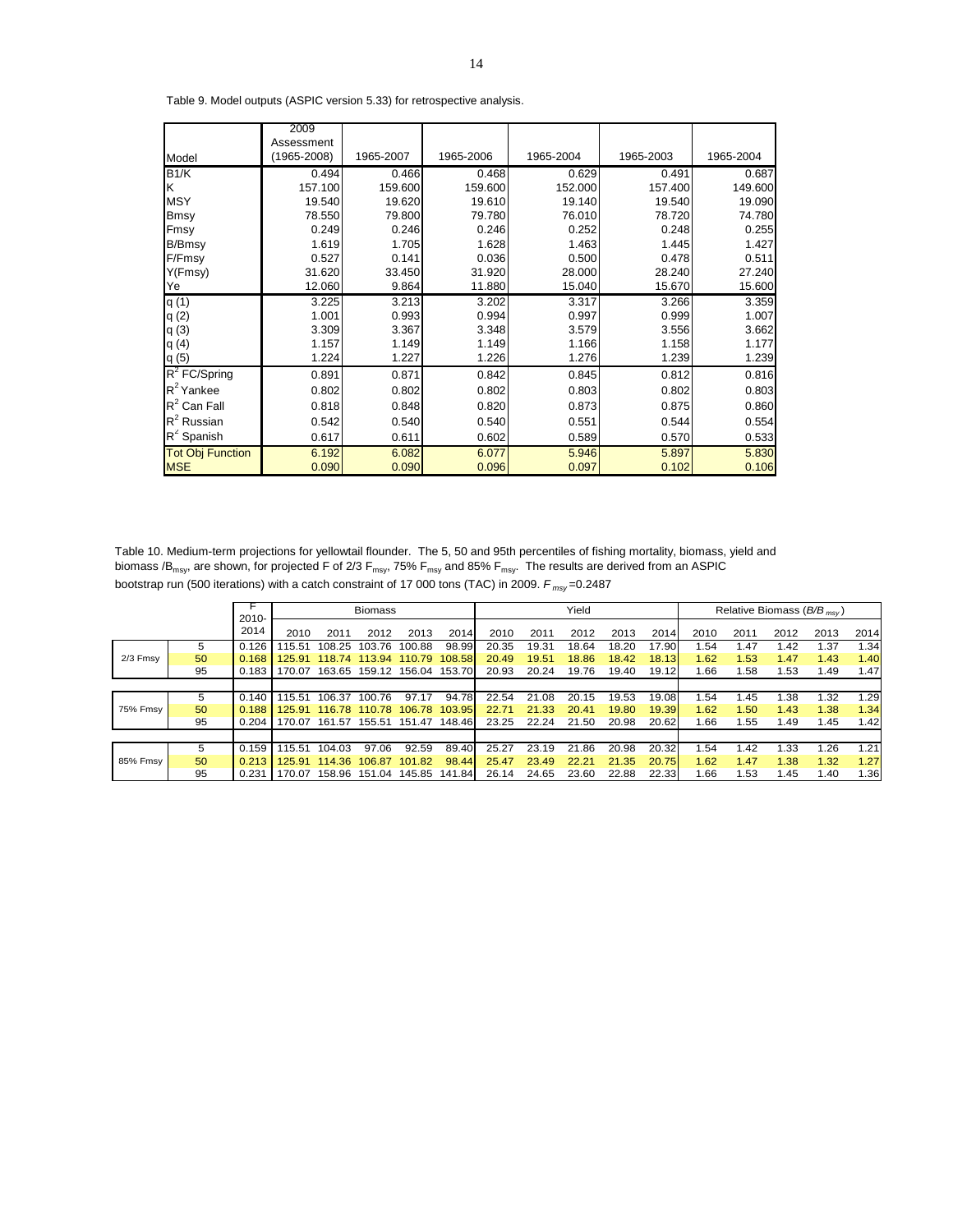

Figure 1. Catch (000 tons) and TAC of yellowtail flounder in NAFO Divisions 3LNO.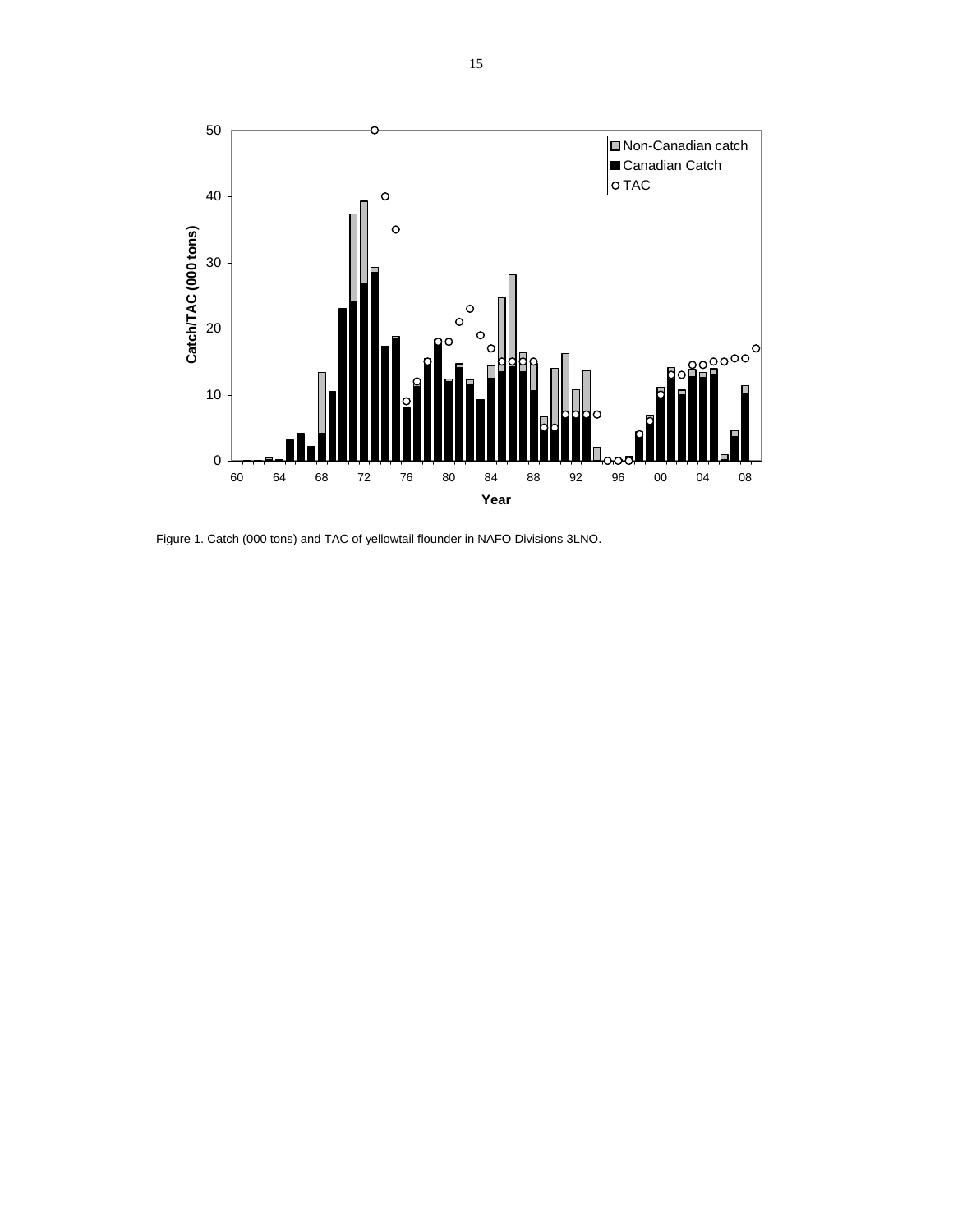

Figure 2. Abundance (millions), Biomass ('000 tons), Mean number and weight (kg) per tow for yellowtail flounder in spring surveys by NAFO division and for 3LNO combined from 1984-2008.<br>Where lower 95% confidence limit is Figure 2. Abundance (millions), Biomass ('000 tons), Mean number and weight (kg) per tow for yellowtail flounder in spring surveys by NAFO division and for 3LNO combined from 1984-2008. Where lower 95% confidence limit is less than 0, error bars are omitted (hollow symbol)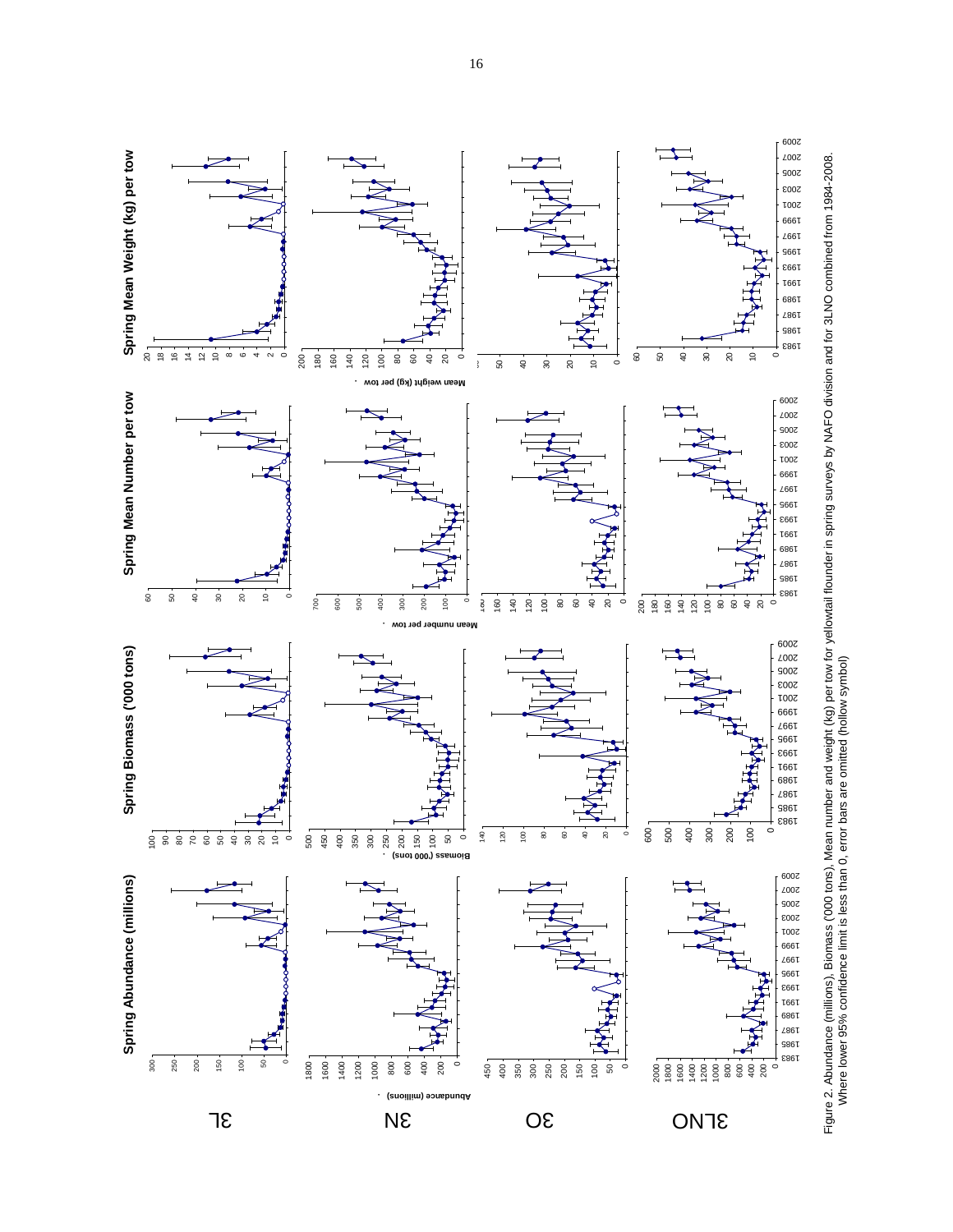

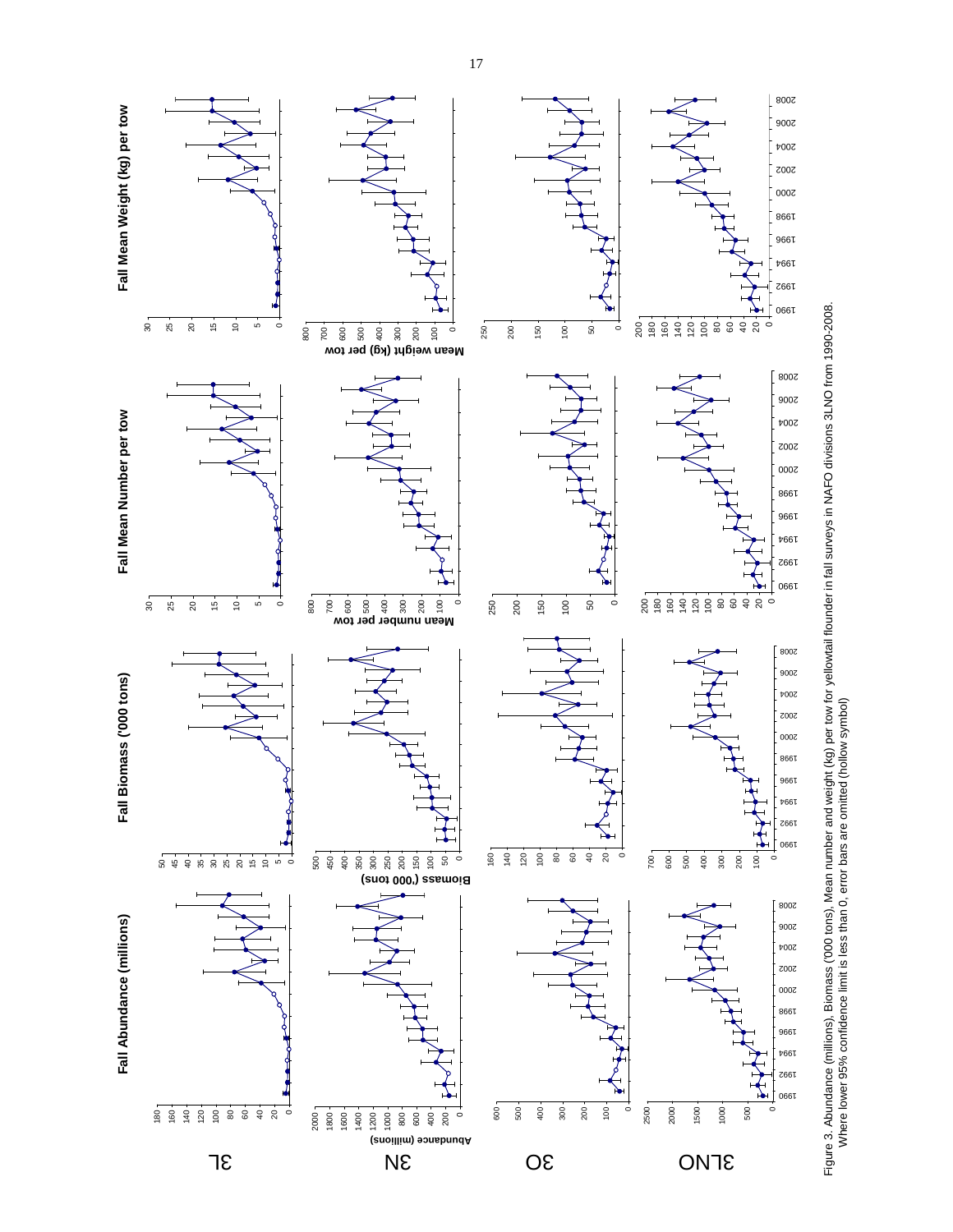

Fig. 4. Regression of Canadian spring and fall estimates of yellowtail flounder biomass in Div. 3LNO, 1990-2008.



Figure 5. Abundance at length for 3LNO yellowtail flounder from Canadian spring (1984-2008) and fall (1990-2008) surveys.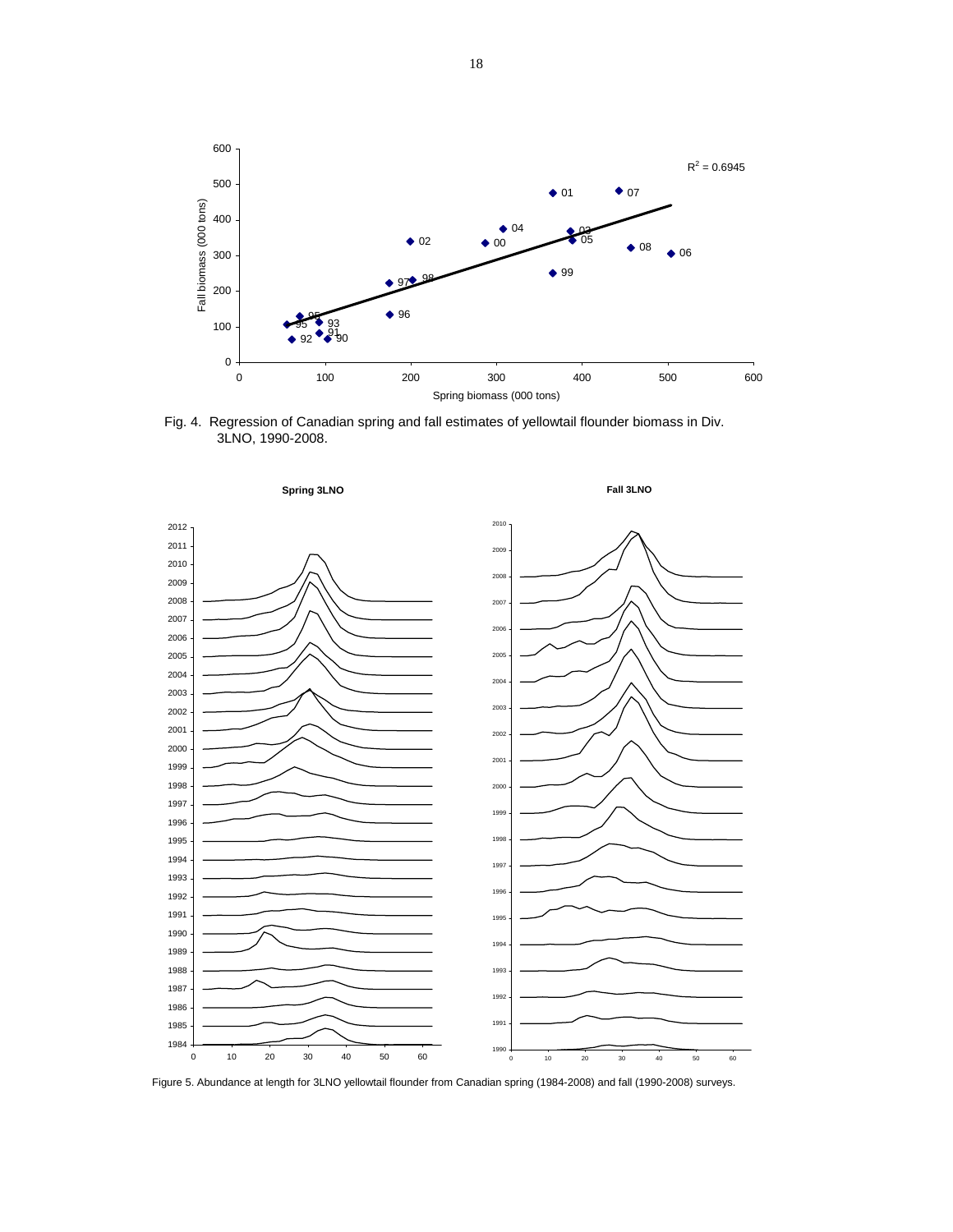

Figure 6. A. Population numbers of yellowtail flounder less than 22 cm in the Canadian and total numbers from Spanish surveys; B. regression of Canadian spring and fall estimates from 1996-2008; and C. regression of Canadian spring and fall estimates from 1996-2003.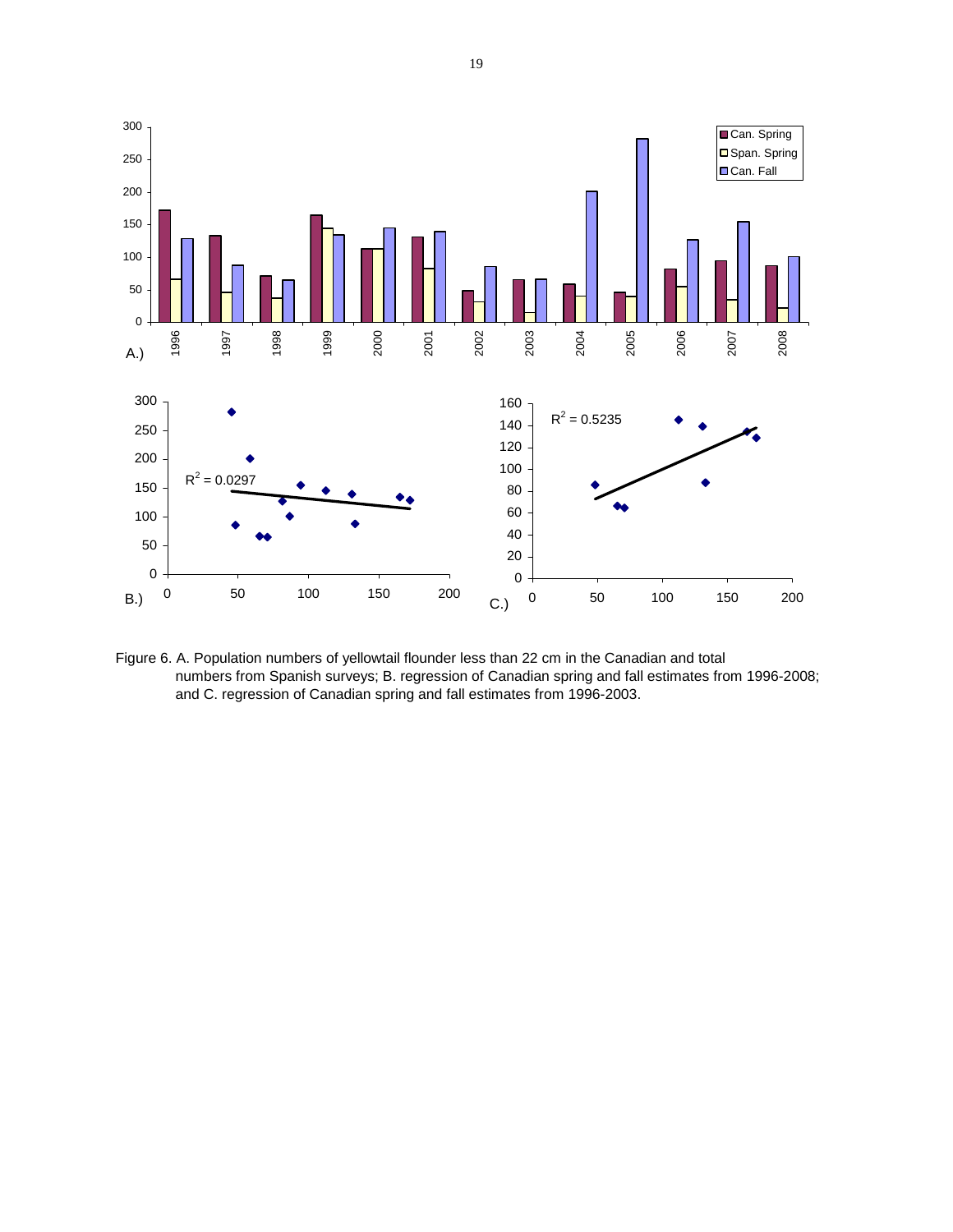



Figure 7. Converted biomass estimates from Spanish surveys in the NRA of Div. 3NO. Error bars are +1 SD.



Figure 8 Length frequencies of yellowtail flounder in the Spanish spring surveys of NAFO Divs. 3LNO, 1995-2008 (sexes combined).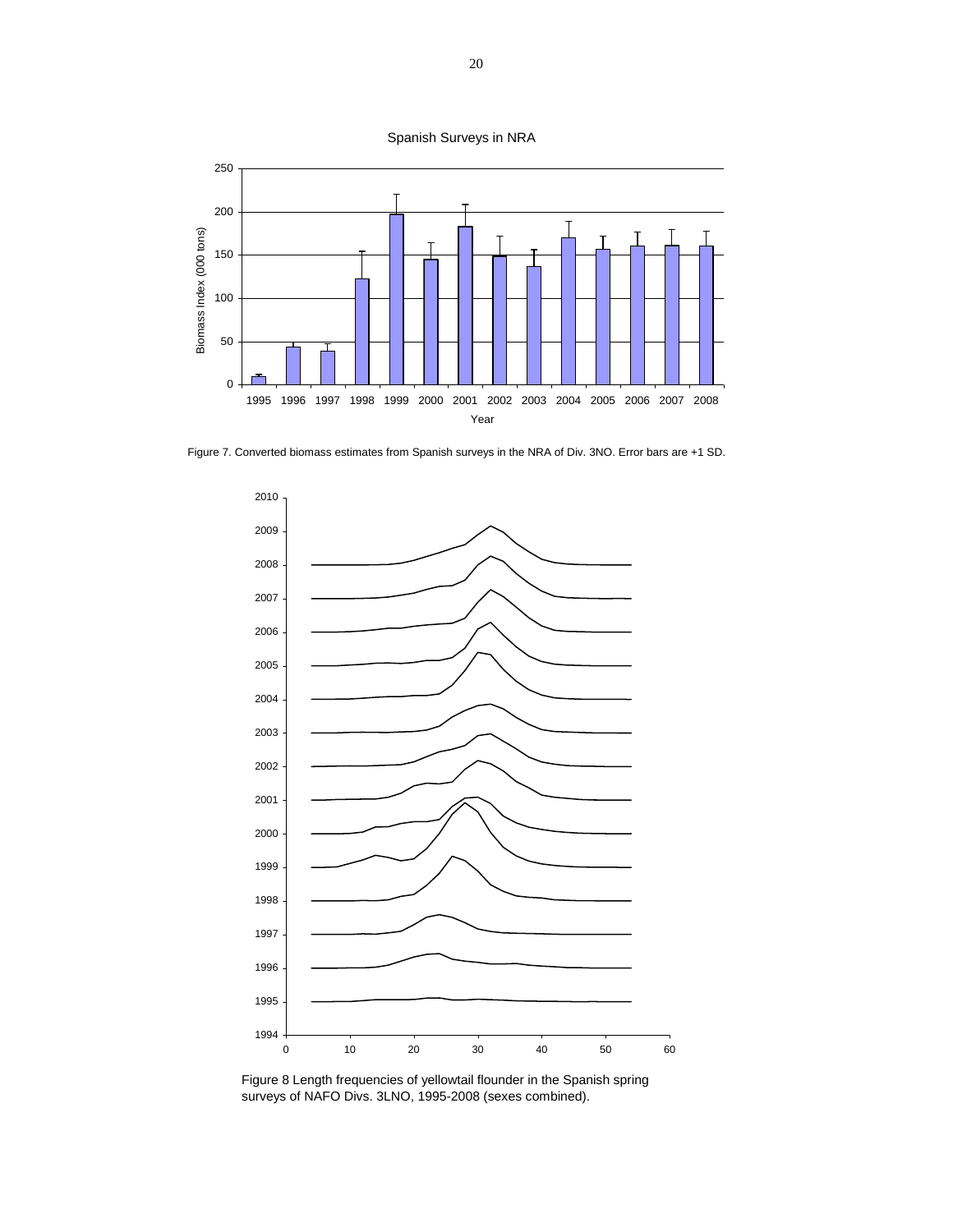

Figure 9. Relative fishing mortality (F/Fmsy) and relative biomass (B/Bmsy) estimates from 2 versions of ASPIC with 2 starting guesses for B1/K using 2008 assessment of yellowtail flounder in NAFO Divs. 3LNO.



Figure 10. Relative fishing mortality and relative biomass estimates for a sensitivity analysis of the 2008 assessment for yellowtail flounder; each run changing one starting estimate of either B1/K, MSY, K or random number seed.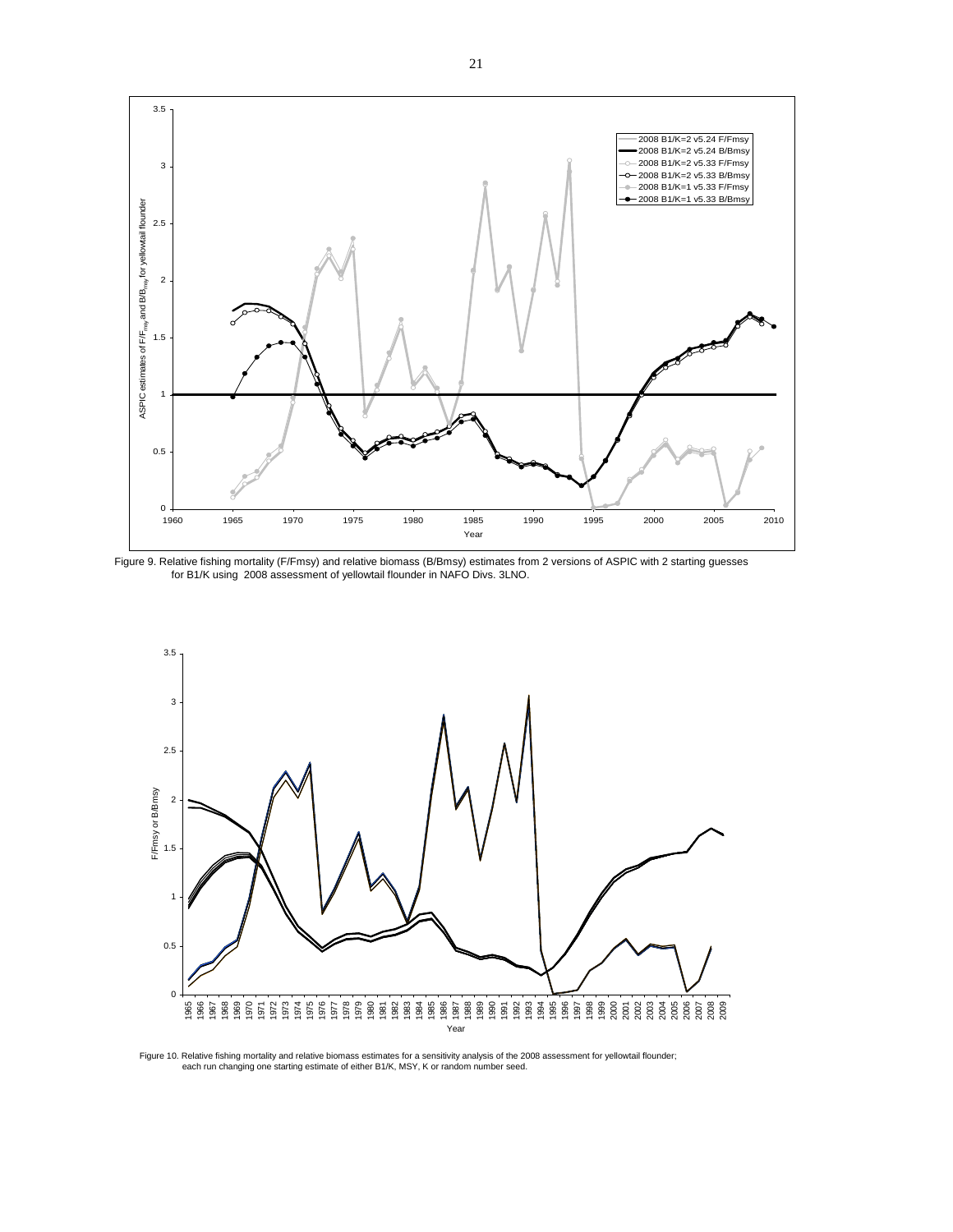

Figure 11. Nominal catch and survey series scaled to the mean in each series of the indices used in the 2009 assessment of yellowtail flounder.

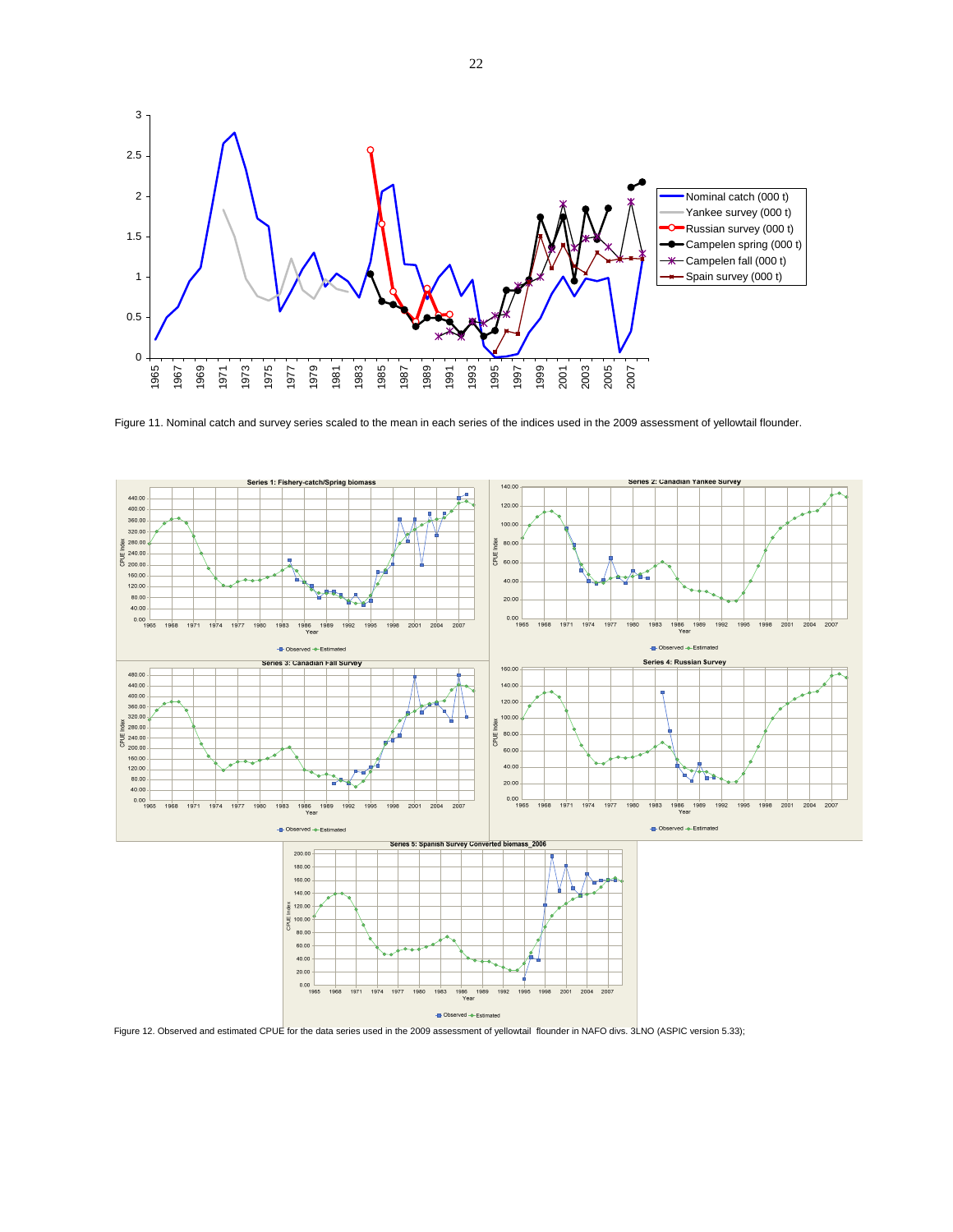



Figure 14. Yellowtail flounder in NAFO Divs. 3LNO: Relative fishing mortality (F/Fmsy) and relative biomass (B/Bmsy) estimates from the 2009 assessment (ASPIC version 5.33)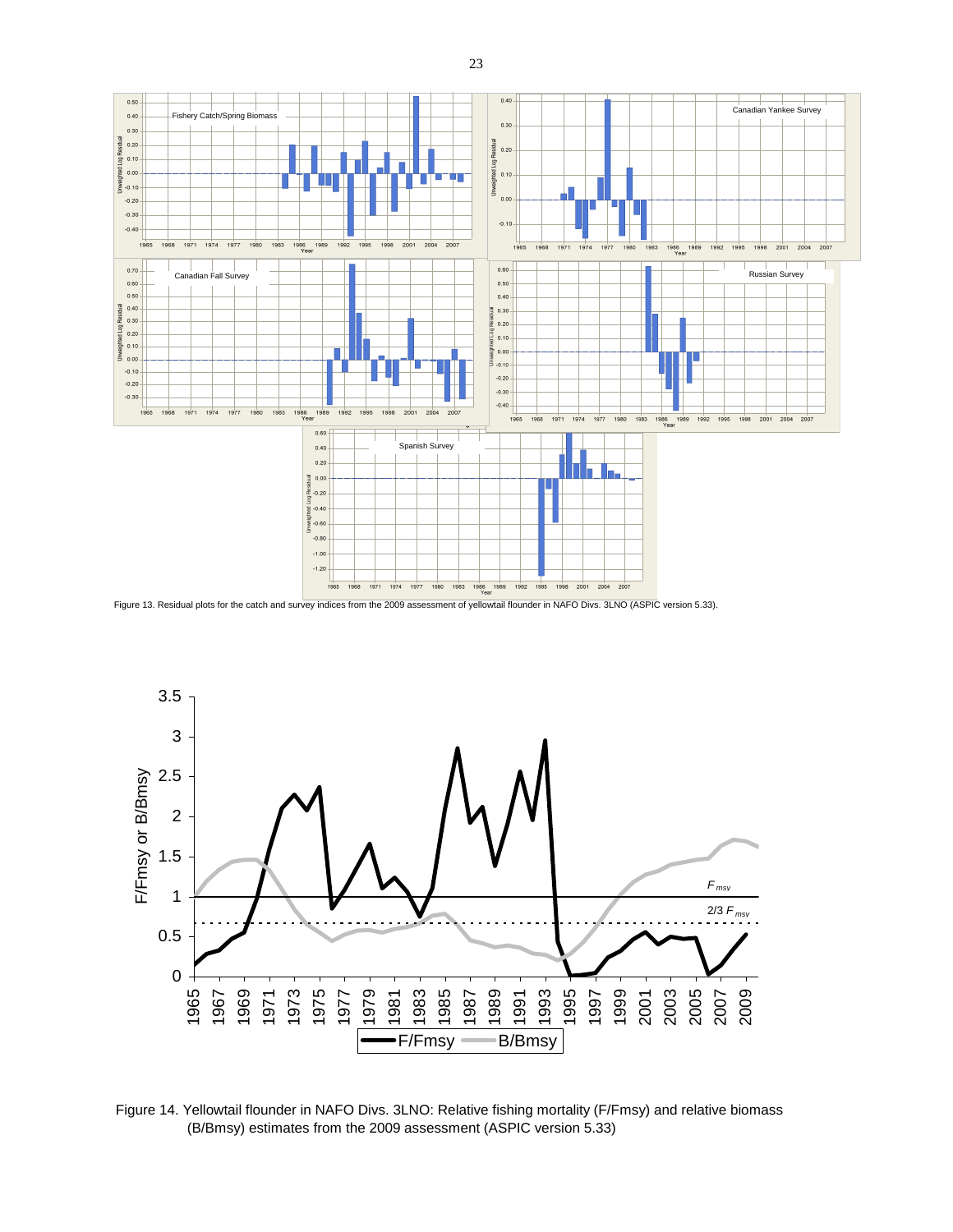

Figure 15. Retrospective view of the 2009 assessment of yellowtail flounder, dropping one year at a time 2009-2004.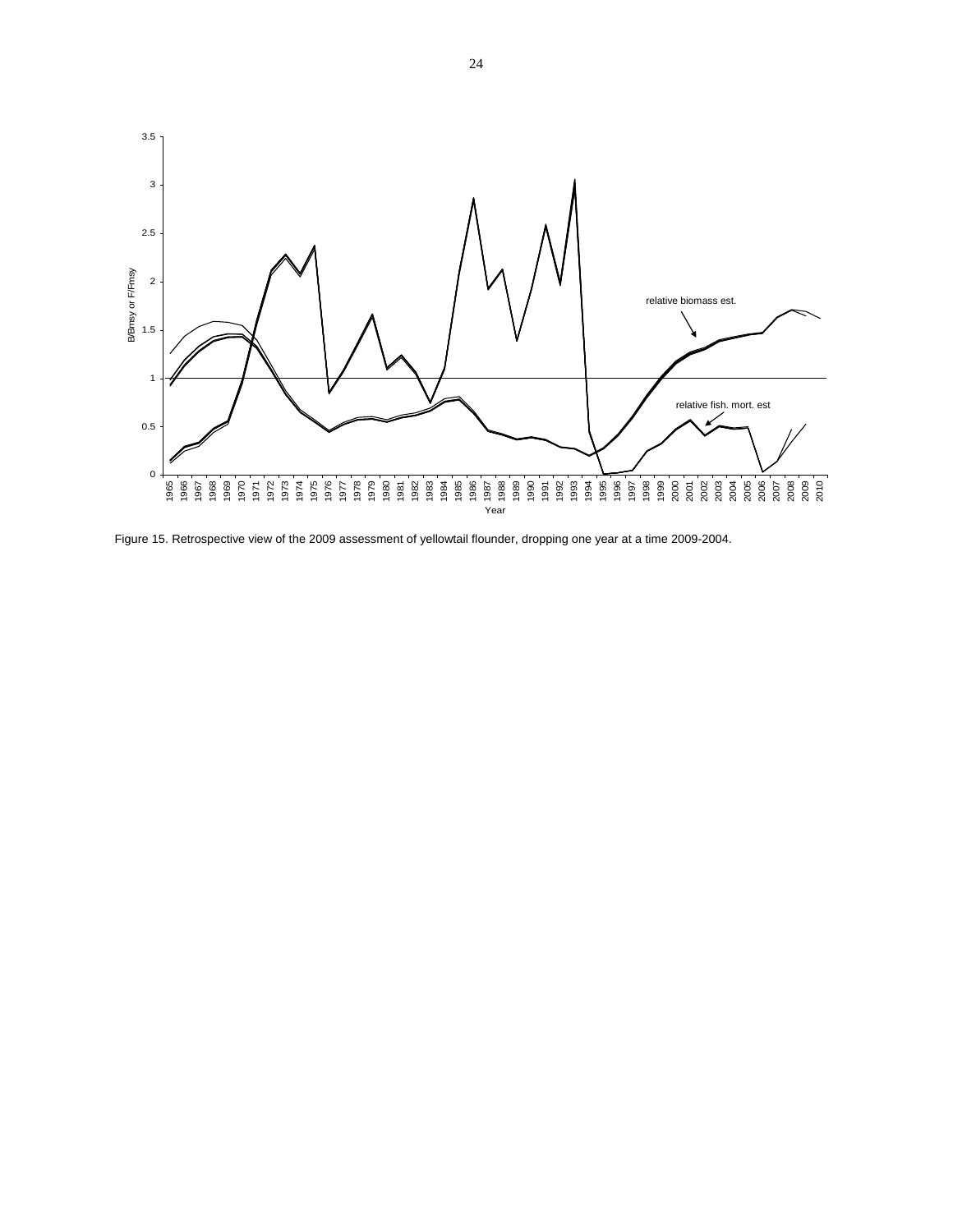

Figure 16. Yellowtail flounder in Div. 3LNO: medium term projections at 3 levels of F (2/3 Fmsy, 75% and 85% Fmsy). Top panel shows projected cumulative catch, middle panel gives projected catch, and lower panel is projected relative biomass ratios (B/Bmsy). Results are derived from an ASPIC bootstrap run (500 iterations) with a catch of 17 000 tons assumed in 2009.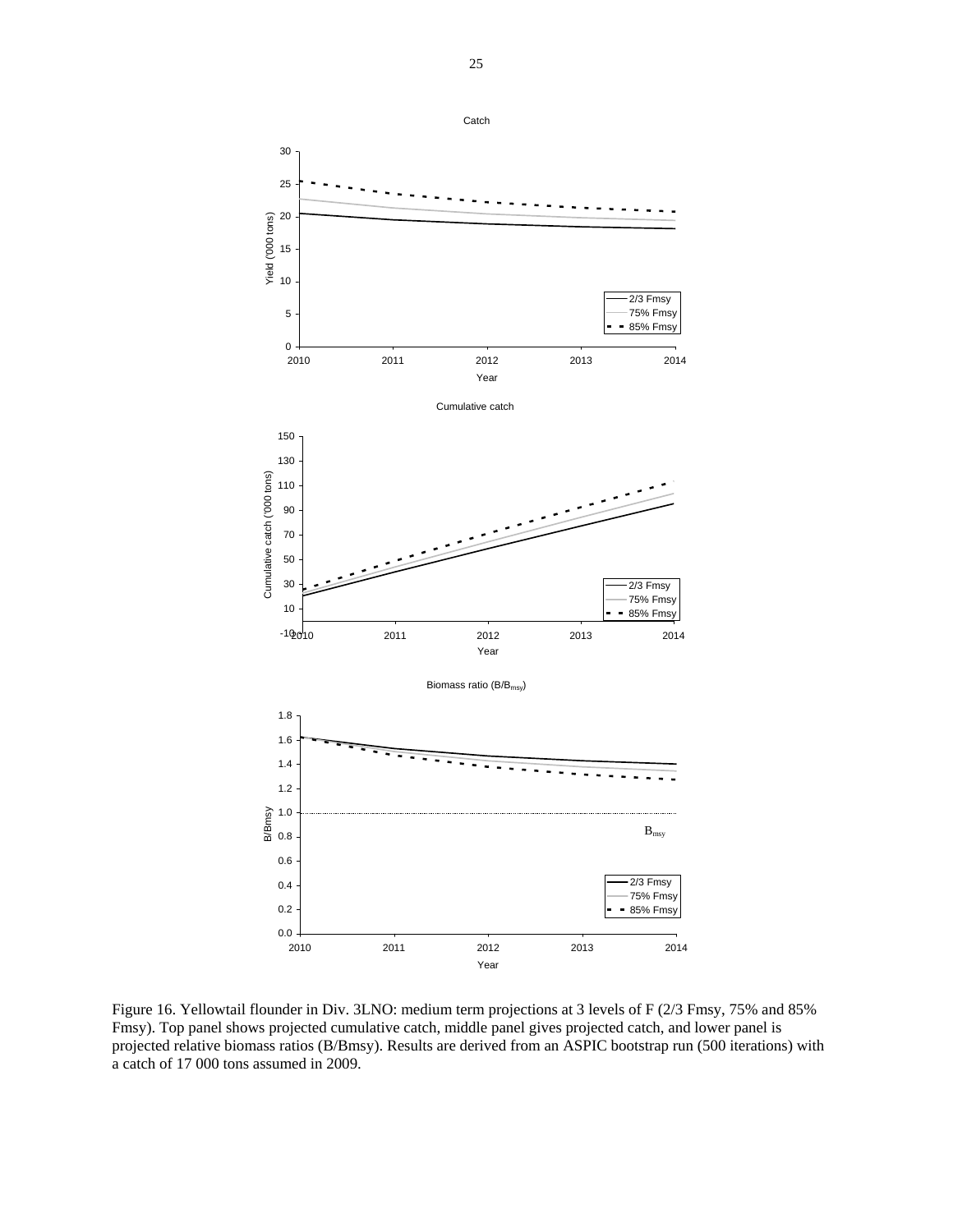## **APPENDIX 1.**

FIT *## Run type (FIT, BOT, or IRF)*  "3LNO Yellowtail SM version 5.33 (2008) 2009=TAC RUSSIA 1984-1991; 2006 Spring OUT" LOGISTIC YLD SSE *## Model type, conditioning type, objective function*  2 *## Verbosity*  500 *## Number of bootstrap trials, <= 1000*  0 50000 *## 0=no MC search, 1=search, 2=repeated srch; N trials*  1.00000d-08 *## Convergence crit. for simplex*  3.00000d-06 0 *## Convergence crit. for restarts, N restarts*  1.00000d-02 24 *## Convergence crit. for estimating effort; N steps/yr*  5.00000d00 *## Maximum F allowed in estimating effort*  1.00000d00 *## Weighting for B1 > K as residual (usually 0 or 1)*  5 *## Number of fisheries (data series)*  1.00000d00 1.00000d00 1.00000d00 1.00000d00 1.00000d00 *## Statistical weights for data series*  1.00000d00 *## B1/K (starting guess, usually 0 to 1)*  1.30000d01 *## MSY (starting guess)*  4.00000d02 *## K (carrying capacity) (starting guess)*  3.00000d00 1.00000d00 3.00000d00 1.00000d00 3.00000d00 *# q (starting guesses -- 1 per data series)*  1 1 1 1 1 1 1 1 *## Estimate flags (0 or 1) (B1/K,MSY,K,q1...qn)*  1.00000d00 5.00000d01 *## Min and max constraints -- MSY*  1.00000d01 1.00000d03 *## Min and max constraints -- K*  9114895 *## Random number seed*  45 *## Number of years of data in each series*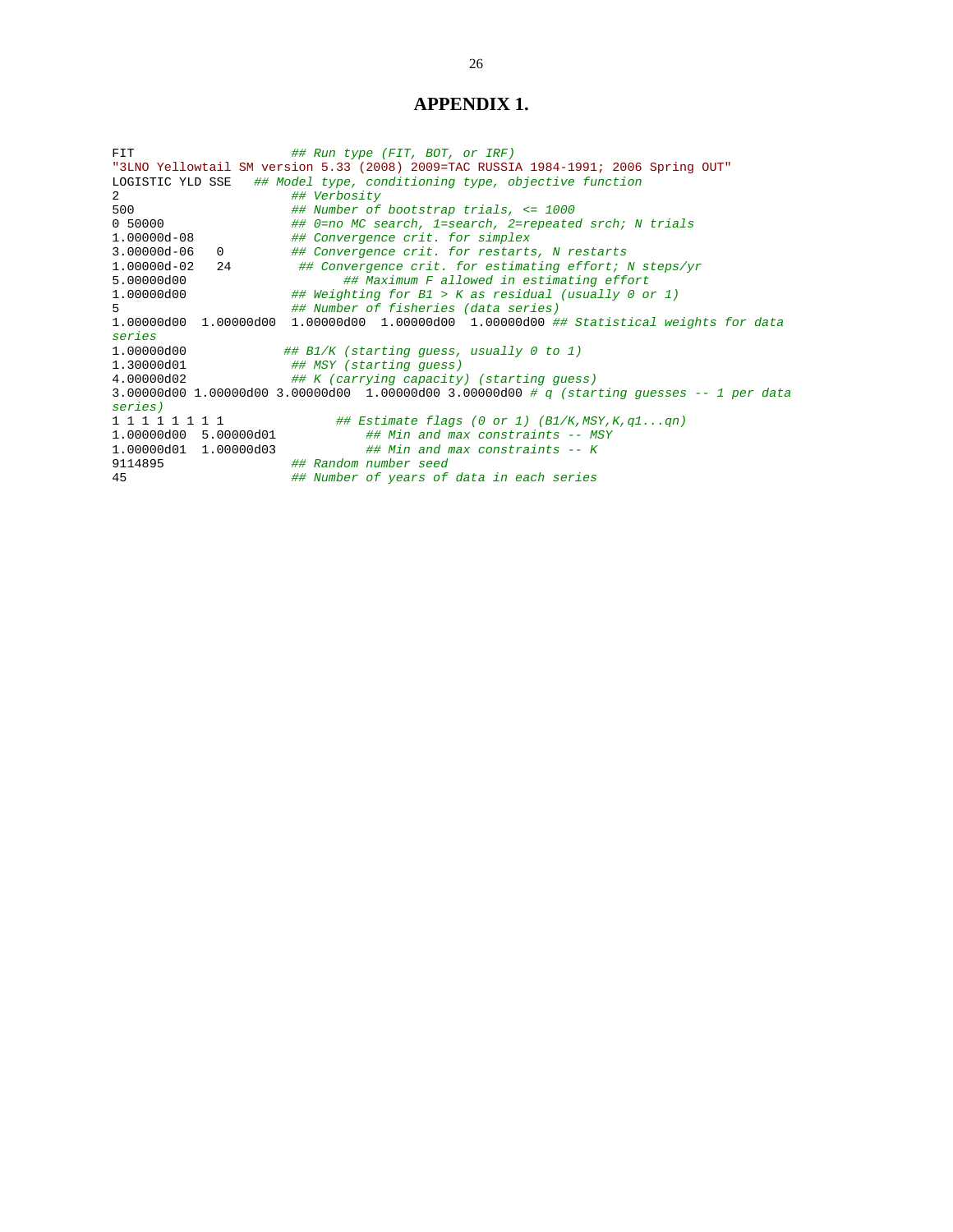# **APPENDIX 2.**

| 3LNO Yellowtail SM version 5.33 (2008) 2009=TAC RUSSIA 1984-1991; 2006 Spring OUT<br>Page 1<br>Sunday, 07 Jun 2009 at 18:23:40                                                                      |                                                                                                          |         |          |                                                                                                                |  |  |                         |                                                                                 |  |  |
|-----------------------------------------------------------------------------------------------------------------------------------------------------------------------------------------------------|----------------------------------------------------------------------------------------------------------|---------|----------|----------------------------------------------------------------------------------------------------------------|--|--|-------------------------|---------------------------------------------------------------------------------|--|--|
| ASPIC -- A Surplus-Production Model Including Covariates (Ver. 5.33)                                                                                                                                |                                                                                                          |         |          |                                                                                                                |  |  |                         |                                                                                 |  |  |
| Author:<br>Michael H. Prager; NOAA Center for Coastal Fisheries and Habitat Research<br>101 Pivers Island Road; Beaufort, North Carolina 28516 USA<br>Mike.Prager@noaa.gov                          |                                                                                                          |         |          |                                                                                                                |  |  |                         | FIT program mode<br>LOGISTIC model mode<br>YLD conditioning<br>SSE optimization |  |  |
| Reference: Prager, M. H. 1994. A suite of extensions to a nonequilibrium ASPIC User's Manual is available<br>surplus-production model. Fishery Bulletin 92: 374-389.                                |                                                                                                          |         |          |                                                                                                                |  |  | gratis from the author. |                                                                                 |  |  |
| CONTROL PARAMETERS (FROM INPUT FILE) [100] Input file: g:\009\ytail\aspic\2009 real assess\ytail_2009_assess.inp                                                                                    |                                                                                                          |         |          |                                                                                                                |  |  |                         |                                                                                 |  |  |
| Operation of ASPIC: Fit logistic (Schaefer) model by direct optimization.<br>Maximum F allowed in fitting:                                                                                          | 5.000                                                                                                    |         |          |                                                                                                                |  |  |                         |                                                                                 |  |  |
| PROGRAM STATUS INFORMATION (NON-BOOTSTRAPPED ANALYSIS)                                                                                                                                              |                                                                                                          |         |          |                                                                                                                |  |  |                         | error code 0                                                                    |  |  |
| Normal convergence<br>Number of restarts required for convergence: 77<br>CORRELATION AMONG INPUT SERIES EXPRESSED AS CPUE (NUMBER OF PAIRWISE OBSERVATIONS BELOW)<br>1 Fishery-catch/Spring biomass | 1.000                                                                                                    |         |          |                                                                                                                |  |  |                         |                                                                                 |  |  |
|                                                                                                                                                                                                     | 24                                                                                                       |         |          |                                                                                                                |  |  |                         |                                                                                 |  |  |
| 2 Canadian Yankee Survey                                                                                                                                                                            | $\begin{array}{ c c c c c c c c } \hline \quad & \quad & 0.000 & \quad & 1.000 \end{array}$<br>$0 \t 12$ |         |          |                                                                                                                |  |  |                         |                                                                                 |  |  |
| 3 Canadian Fall Survey                                                                                                                                                                              | $\begin{array}{cccc} \end{array}$ 0.873 0.000 1.000                                                      | 18 0 19 |          |                                                                                                                |  |  |                         |                                                                                 |  |  |
| 4 Russian Survey                                                                                                                                                                                    | $0.933$ $0.000$ $1.000$ $1.000$                                                                          | 8 0 2   |          | 8                                                                                                              |  |  |                         |                                                                                 |  |  |
| 5 Spanish Survey Converted biomass   0.803 0.000 0.755 0.000 1.000                                                                                                                                  |                                                                                                          |         |          | $\begin{matrix} 13 & \hspace{1.5cm} 0 & \hspace{1.5cm} 14 & \hspace{1.5cm} 0 & \hspace{1.5cm} 14 \end{matrix}$ |  |  |                         |                                                                                 |  |  |
|                                                                                                                                                                                                     |                                                                                                          |         |          | $1 \qquad 2 \qquad 3 \qquad 4 \qquad 5$                                                                        |  |  |                         |                                                                                 |  |  |
| GOODNESS-OF-FIT AND WEIGHTING (NON-BOOTSTRAPPED ANALYSIS)                                                                                                                                           |                                                                                                          |         |          |                                                                                                                |  |  |                         |                                                                                 |  |  |
|                                                                                                                                                                                                     |                                                                                                          |         | Weighted | Weighted                                                                                                       |  |  |                         |                                                                                 |  |  |

| $Loss(-1)$ | SSE in yield                               | $0.000E + 00$  |     |                       |                                         |               |       |
|------------|--------------------------------------------|----------------|-----|-----------------------|-----------------------------------------|---------------|-------|
| Loss(0)    | Penalty for B1 > K                         | $0.000E + 00$  |     | N/A                   | $1.000E + 00$                           | N/A           |       |
| Loss(1)    | Fishery-catch/Spring biomass               | $9.636E - 01$  | 2.4 | $4.380E-02$           | 1.000E+00                               | $1.321E + 00$ | 0.891 |
| Loss(2)    | Canadian Yankee Survey                     | 2.859E-01      | 12  | $2.859E-02$           | 1.000E+00                               | $2.024E + 00$ | 0.802 |
| Loss(3)    | Canadian Fall Survey                       | $1.307E + 00$  | 19  | 7.689E-02             | 1.000E+00                               | 7.528E-01     | 0.818 |
| Loss(4)    | Russian Survey                             | 8.796E-01      | 8   | $1.466E - 01$         | $1.000E + 00$                           | $3.948E - 01$ | 0.542 |
| Loss(5)    | Spanish Survey Converted biomass 2006      | 2.756E+00      | 14  | 2.296E-01             | $1.000E + 00$                           | $2.521E - 01$ | 0.617 |
|            |                                            |                |     |                       |                                         |               |       |
|            | TOTAL OBJECTIVE FUNCTION, MSE, RMSE:       | 6.19202210E+00 |     | $8.974E - 02$         | $2.996E - 01$                           |               |       |
|            | Estimated contrast index (ideal = $1.0$ ): | 0.7536         |     | $C^* = (Bmax-Bmin)/K$ |                                         |               |       |
|            | Estimated nearness index (ideal = $1.0$ ): | 1,0000         |     |                       | $N^* = 1 - \left[\min(B-Bmsy)\right]/K$ |               |       |
|            |                                            |                |     |                       |                                         |               |       |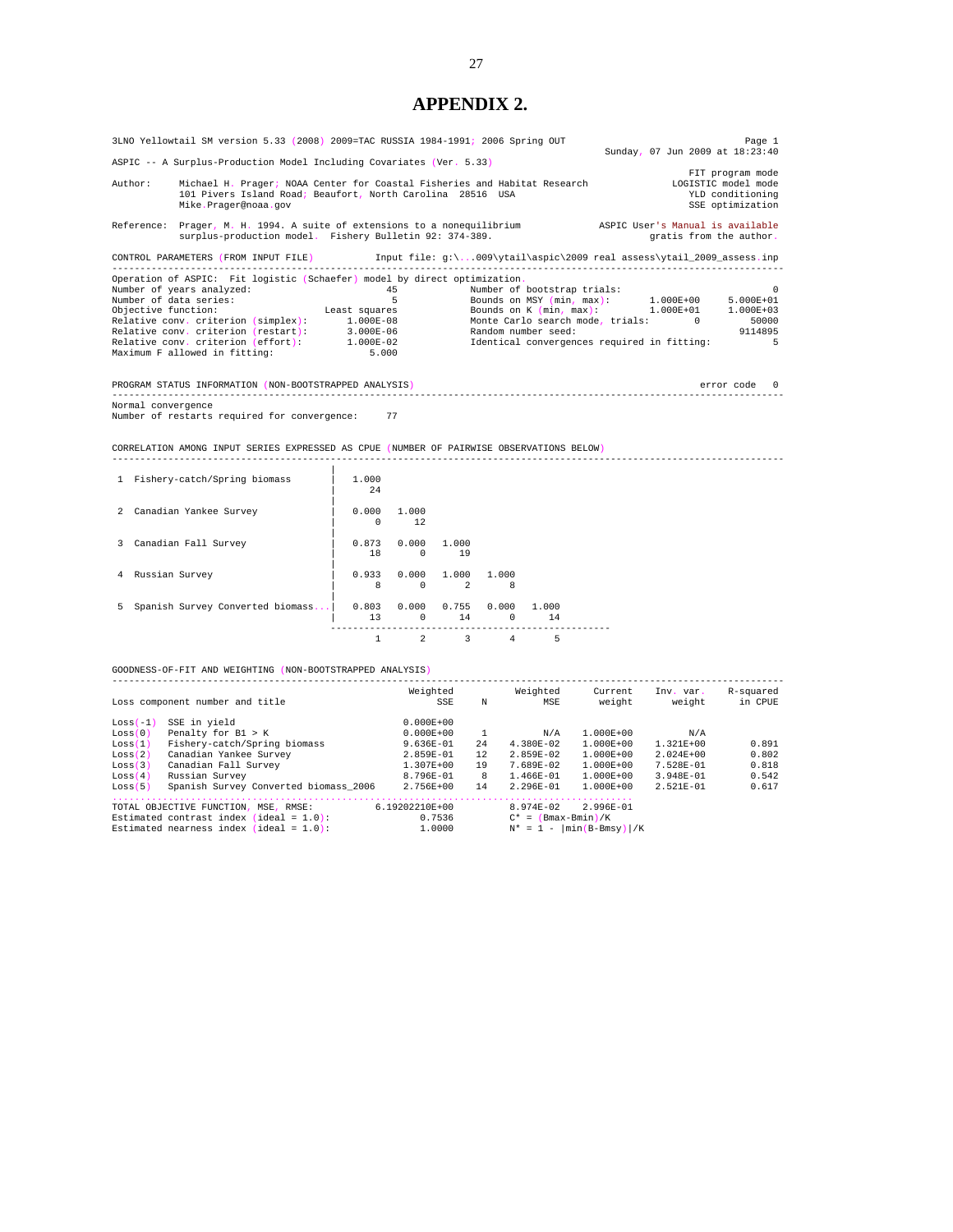| Parameter |                                          | Estimate      | User/pqm quess | 2nd quess     | Estimated | User quess |
|-----------|------------------------------------------|---------------|----------------|---------------|-----------|------------|
| B1/K      | Starting relative biomass (in 1965)      | 4.937E-01     | $1.000E + 00$  | $5.335E - 01$ |           |            |
| MSY       | Maximum sustainable yield                | $1.954E + 01$ | $1.300E + 01$  | $1.197E + 01$ |           |            |
| K         | Maximum population size                  | 1.571E+02     | $4.000E + 02$  | 7.185 $E+01$  |           |            |
| phi       | Shape of production curve (Bmsv/K)       | 0.5000        | 0.5000         | ----          | 0         |            |
|           | Catchability Coefficients by Data Series |               |                |               |           |            |
| q(1)      | Fishery-catch/Spring biomass             | 3.225E+00     | $3.000E + 00$  | $2.420E - 01$ |           |            |
| q(2)      | Canadian Yankee Survey                   | $1.001E + 00$ | $1.000E + 00$  | $6.794E - 01$ |           |            |
| q(3)      | Canadian Fall Survey                     | 3.309E+00     | $3.000E + 00$  | $1.438E - 01$ |           |            |
| q(4)      | Russian Survey                           | $1.157E + 00$ | $1.000E + 00$  | $7.001E - 01$ |           |            |
| q(5)      | Spanish Survey Converted biomass 2006    | $1.224E + 00$ | $3.000E + 00$  | $2.747E - 01$ |           |            |

MODEL PARAMETER ESTIMATES (NON-BOOTSTRAPPED)

MANAGEMENT and DERIVED PARAMETER ESTIMATES (NON-BOOTSTRAPPED)

|               | rrattommar and pontryop fragmeron motificial (non pootbingfrom       |               |                        |                          |
|---------------|----------------------------------------------------------------------|---------------|------------------------|--------------------------|
| Parameter     |                                                                      | Estimate      | Logistic formula       | General formula          |
| MSY           | Maximum sustainable yield                                            | 1.954E+01     |                        |                          |
| Bmsy          | Stock biomass giving MSY                                             | 7.855E+01     | K/2                    | $K^*n^{**}(1/(1-n))$     |
| Fmsy          | Fishing mortality rate at MSY                                        | 2.487E-01     | MSY/Bmsy               | MSY/Bmsy                 |
| n             | Exponent in production function                                      | 2,0000        |                        |                          |
| q             | Fletcher's gamma                                                     | $4.000E + 00$ |                        | $[n**(n/(n-1))] / [n-1]$ |
| B./Bmsy       | Ratio: B(2010)/Bmsy                                                  | 1.619E+00     |                        |                          |
| $F.$ / $Fmsy$ | Ratio: F(2009)/Fmsy                                                  | 5.265E-01     |                        |                          |
| Fmsy/F.       | Ratio: Fmsy/F(2009)                                                  | 1.899E+00     |                        |                          |
| Y. (Fmsv)     | Approx. yield available at Fmsy in 2010                              | $3.162E + 01$ | MSY*B./Bmsy            | MSY*B./Bmsy              |
|               | as proportion of MSY                                                 | 1.619E+00     |                        |                          |
| Ye.           | Equilibrium yield available in 2010                                  | 1.206E+01     | $4*MSY*(B/K-(B/K)**2)$ | $q*MSY*(B/K-(B/K)**n)$   |
|               | as proportion of MSY                                                 | 6.174E-01     |                        |                          |
|               | Fishing effort rate at MSY in units of each CE or CC series -------- |               |                        |                          |
| fmsy(1)       | Fishery-catch/Spring biomass                                         | 7.711E-02     | Fmsy/q(1)              | Fmsy/q(1)                |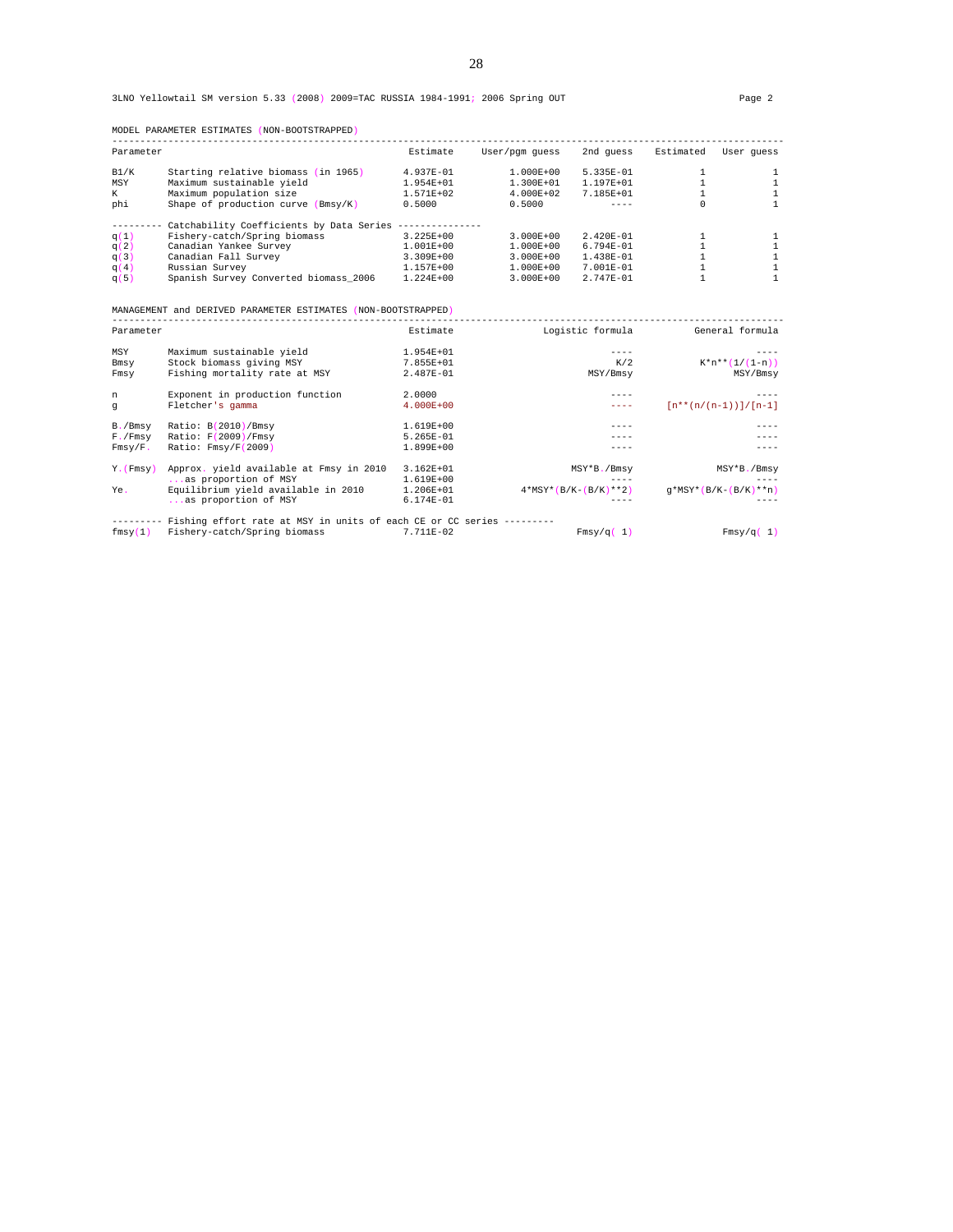ESTIMATED POPULATION TRAJECTORY (NON-BOOTSTRAPPED)

------------------------------------------------------------------------------------------------------------------------

|                |       | Estimated | Estimated     | Estimated     | Observed      | Model         | Estimated     | Ratio of      | Ratio of      |
|----------------|-------|-----------|---------------|---------------|---------------|---------------|---------------|---------------|---------------|
|                | Year  | total     | starting      | average       | total         | total         | surplus       | F mort        | biomass       |
| Obs            | or ID | F mort    | biomass       | biomass       | yield         | yield         | production    | to Fmsy       | to Bmsy       |
|                |       |           |               |               |               |               |               |               |               |
| 1              | 1965  | 0.036     | 7.757E+01     | 8.577E+01     | $3.130E + 00$ | 3.130E+00     | 1.930E+01     | 1.467E-01     | 9.875E-01     |
| 2              | 1966  | 0.071     | 9.374E+01     | 9.948E+01     | 7.026E+00     | 7.026E+00     | $1.812E+01$   | 2.840E-01     | 1.193E+00     |
| 3              | 1967  | 0.082     | 1.048E+02     | 1.089E+02     | 8.878E+00     | 8.878E+00     | $1.661E + 01$ | 3.279E-01     | 1.335E+00     |
| $\overline{4}$ | 1968  | 0.117     | 1.126E+02     | 1.138E+02     | 1.334E+01     | 1.334E+01     | 1.561E+01     | 4.715E-01     | 1.433E+00     |
| 5              | 1969  | 0.137     | 1.148E+02     | 1.147E+02     | 1.571E+01     | 1.571E+01     | 1.541E+01     | 5.507E-01     | $1.462E + 00$ |
| 6              | 1970  | 0.242     | 1.145E+02     | $1.092E + 02$ | 2.643E+01     | 2.643E+01     | 1.654E+01     | 9.726E-01     | 1.458E+00     |
| 7              | 1971  | 0.395     | 1.046E+02     | $9.447E + 01$ | 3.734E+01     | 3.734E+01     | $1.862E + 01$ | 1.589E+00     | 1.332E+00     |
| 8              | 1972  | 0.523     | 8.592E+01     | 7.506E+01     | 3.926E+01     | 3.926E+01     | 1.935E+01     | $2.103E + 00$ | 1.094E+00     |
| 9              | 1973  | 0.565     | $6.602E + 01$ | 5.804E+01     | 3.281E+01     | 3.281E+01     | 1.811E+01     | 2.273E+00     | 8.404E-01     |
| 10             | 1974  | 0.517     | 5.131E+01     | 4.707E+01     | 2.431E+01     | 2.431E+01     | 1.636E+01     | 2.077E+00     | 6.532E-01     |
| 11             | 1975  | 0.589     | 4.336E+01     | 3.885E+01     | 2.289E+01     | 2.289E+01     | 1.450E+01     | 2.369E+00     | 5.520E-01     |
| 12             | 1976  | 0.212     | 3.497E+01     | 3.807E+01     | 8.057E+00     | 8.057E+00     | 1.434E+01     | 8.510E-01     | $4.452E-01$   |
| 13             | 1977  | 0.269     | 4.125E+01     | 4.319E+01     | 1.164E+01     | 1.164E+01     | 1.557E+01     | 1.084E+00     | 5.251E-01     |
| 14             | 1978  | 0.340     | 4.518E+01     | 4.548E+01     | 1.547E+01     | 1.547E+01     | 1.607E+01     | $1.367E+00$   | 5.752E-01     |
| 15             | 1979  | 0.413     | 4.579E+01     | 4.447E+01     | 1.835E+01     | 1.835E+01     | 1.585E+01     | 1.659E+00     | 5.829E-01     |
| 16             | 1980  | 0.275     | 4.329E+01     | 4.506E+01     | 1.238E+01     | 1.238E+01     | 1.598E+01     | 1.104E+00     | 5.511E-01     |
| 17             | 1981  | 0.307     | 4.689E+01     | 4.776E+01     | 1.468E+01     | 1.468E+01     | 1.653E+01     | 1.236E+00     | 5.969E-01     |
| 18             | 1982  | 0.263     | 4.874E+01     | $5.058E + 01$ | 1.332E+01     | 1.332E+01     | 1.705E+01     | 1.059E+00     | $6.204E-01$   |
| 19             | 1983  | 0.186     | 5.247E+01     | $5.624E+01$   | 1.047E+01     | 1.047E+01     | 1.795E+01     | 7.487E-01     | 6.679E-01     |
| 20             | 1984  | 0.275     | 5.994E+01     | $6.079E + 01$ | 1.673E+01     | 1.673E+01     | 1.852E+01     | 1.107E+00     | 7.631E-01     |
| 21             | 1985  | 0.520     | 6.173E+01     | 5.571E+01     | 2.896E+01     | 2.896E+01     | 1.782E+01     | 2.090E+00     | 7.859E-01     |
| 22             | 1986  | 0.710     | 5.058E+01     | 4.251E+01     | 3.018E+01     | 3.018E+01     | 1.534E+01     | 2.854E+00     | $6.440E-01$   |
| 23             | 1987  | 0.478     | 3.574E+01     | 3.413E+01     | 1.631E+01     | 1.631E+01     | 1.328E+01     | $1.922E + 00$ | 4.550E-01     |
| 24             | 1988  | 0.528     | 3.271E+01     | $3.061E + 01$ | 1.616E+01     | 1.616E+01     | 1.224E+01     | 2.122E+00     | 4.164E-01     |
| 25             | 1989  | 0.344     | 2.879E+01     | 2.967E+01     | $1.021E+01$   | 1.021E+01     | 1.197E+01     | $1.383E+00$   | 3.666E-01     |
| 26             | 1990  | 0.476     | $3.056E + 01$ | 2.941E+01     | 1.399E+01     | 1.399E+01     | 1.188E+01     | 1.912E+00     | 3.890E-01     |
| 27             | 1991  | 0.637     | 2.845E+01     | 2.544E+01     | 1.620E+01     | 1.620E+01     | 1.058E+01     | $2.561E+00$   | 3.622E-01     |
| 28             | 1992  | 0.487     | 2.282E+01     | 2.212E+01     | 1.076E+01     | 1.076E+01     | $9.448E + 00$ | 1.956E+00     | 2.906E-01     |
| 29             | 1993  | 0.734     | 2.151E+01     | 1.855E+01     | $1.362E + 01$ | $1.362E + 01$ | 8.111E+00     | $2.952E + 00$ | 2.738E-01     |
| 30             | 1994  | 0.109     | 1.601E+01     | 1.897E+01     | 2.069E+00     | 2.069E+00     | 8.288E+00     | 4.386E-01     | 2.038E-01     |
| 31             | 1995  | 0.002     | 2.223E+01     | 2.752E+01     | 6.700E-02     | 6.700E-02     | 1.126E+01     | 9.788E-03     | 2.829E-01     |
| 32             | 1996  | 0.006     | 3.342E+01     | $4.046E + 01$ | 2.320E-01     | 2.320E-01     | 1.488E+01     | 2.306E-02     | 4.254E-01     |
| 33             | 1997  | 0.012     | 4.807E+01     | $5.652E + 01$ | $6.580E-01$   | 6.580E-01     | 1.792E+01     | 4.681E-02     | 6.120E-01     |
| 34             | 1998  | 0.060     | 6.533E+01     | 7.285E+01     | 4.386E+00     | 4.386E+00     | 1.937E+01     | 2.421E-01     | 8.317E-01     |
| 35             | 1999  | 0.080     | 8.032E+01     | 8.663E+01     | $6.894E+00$   | $6.894E + 00$ | 1.929E+01     | $3.200E-01$   | 1.023E+00     |
| 36             | 2000  | 0.116     | 9.271E+01     | $9.652E + 01$ | 1.116E+01     | 1.116E+01     | 1.850E+01     | 4.649E-01     | 1.180E+00     |
| 37             | 2001  | 0.139     | 1.000E+02     | $1.020E + 02$ | 1.414E+01     | 1.414E+01     | 1.780E+01     | 5.578E-01     | 1.274E+00     |
| 38             | 2002  | 0.100     | 1.037E+02     | 1.069E+02     | 1.070E+01     | 1.070E+01     | 1.696E+01     | 4.022E-01     | 1.320E+00     |
| 39             | 2003  | 0.124     | 1.100E+02     | 1.112E+02     | 1.381E+01     | 1.381E+01     | 1.616E+01     | 4.992E-01     | 1.400E+00     |
| 40             |       |           |               |               |               |               |               |               |               |
|                | 2004  | 0.118     | 1.123E+02     | 1.135E+02     | 1.335E+01     | 1.335E+01     | 1.565E+01     | 4.732E-01     | 1.430E+00     |
| 41             | 2005  | 0.121     | 1.146E+02     | 1.153E+02     | 1.393E+01     | 1.393E+01     | 1.525E+01     | 4.858E-01     | 1.459E+00     |
| 42             | 2006  | 0.008     | 1.159E+02     | 1.225E+02     | $9.300E - 01$ | 9.300E-01     | 1.339E+01     | $3.053E-02$   | 1.476E+00     |
| 43             | 2007  | 0.035     | 1.284E+02     | 1.316E+02     | 4.617E+00     | 4.617E+00     | $1.062E + 01$ | 1.411E-01     | 1.635E+00     |
| 44             | 2008  | 0.085     | 1.344E+02     | 1.336E+02     | 1.140E+01     | 1.140E+01     | $9.933E+00$   | 3.431E-01     | 1.711E+00     |
| 45             | 2009  | 0.131     | 1.329E+02     | 1.298E+02     | 1.700E+01     | 1.700E+01     | 1.121E+01     | 5.265E-01     | $1.692E + 00$ |
| 46             | 2010  |           | 1.271E+02     |               |               |               |               |               | 1.619E+00     |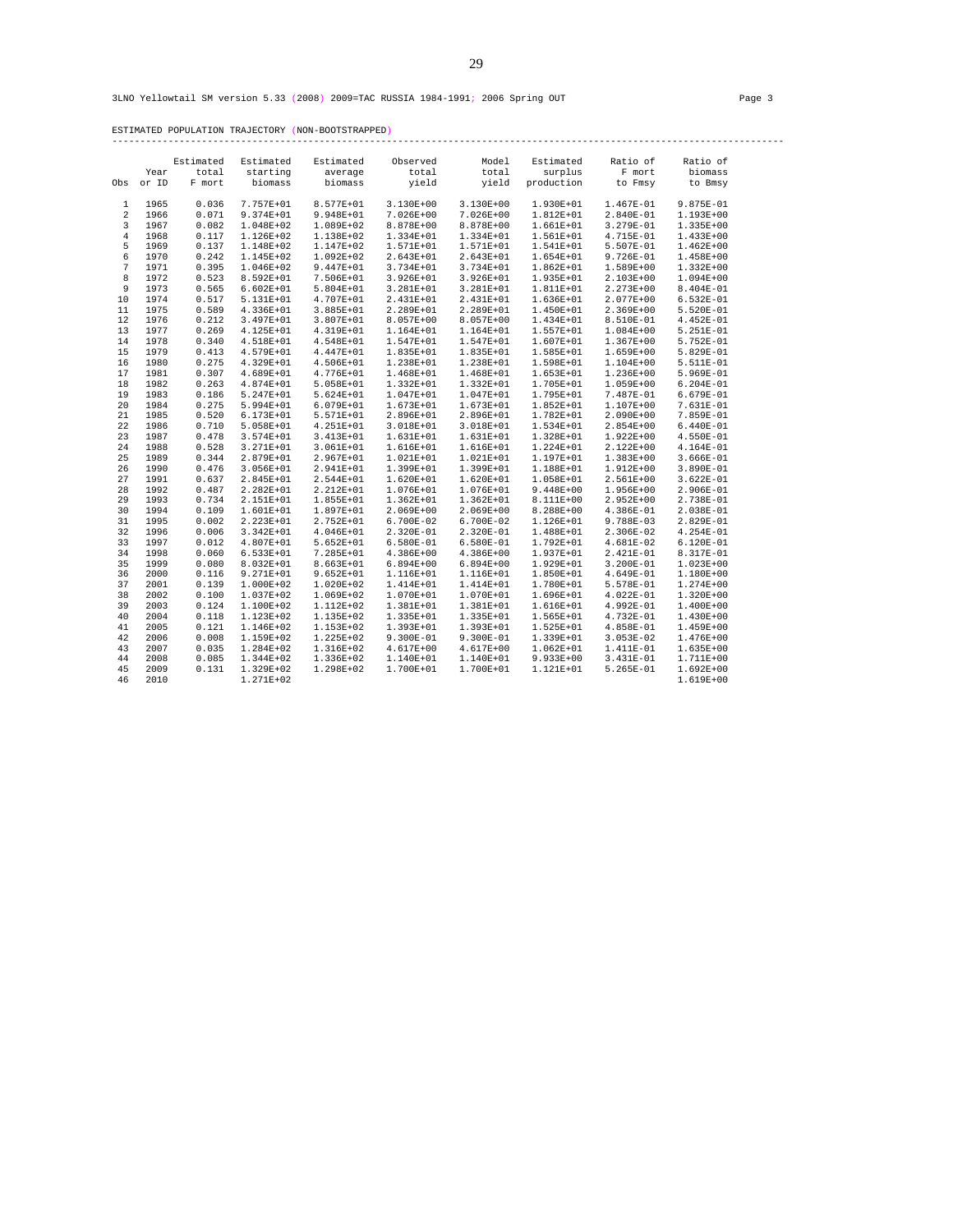|                | RESULTS FOR DATA SERIES # 1 (NON-BOOTSTRAPPED)<br>Fishery-catch/Spring biomass<br>---------------------------------- |                                 |             |             |               |             |            |               |                      |  |  |  |  |  |
|----------------|----------------------------------------------------------------------------------------------------------------------|---------------------------------|-------------|-------------|---------------|-------------|------------|---------------|----------------------|--|--|--|--|--|
|                |                                                                                                                      | Data type CC: CPUE-catch series |             |             |               |             |            |               | Series weight: 1.000 |  |  |  |  |  |
|                |                                                                                                                      | Observed                        | Estimated   | Estim       | Observed      | Model       | Resid in   | Statist       |                      |  |  |  |  |  |
| Obs            | Year                                                                                                                 | CPUE                            | CPUE        | $\mathbf F$ | yield         | yield       | log scale  | weight        |                      |  |  |  |  |  |
| 1              | 1965                                                                                                                 | $\star$                         | 2.766E+02   | 0.0365      | 3.130E+00     | 3.130E+00   | 0.00000    | 1.000E+00     |                      |  |  |  |  |  |
| $\overline{2}$ | 1966                                                                                                                 | $\star$                         | 3.209E+02   | 0.0706      | 7.026E+00     | 7.026E+00   | 0.00000    | $1.000E + 00$ |                      |  |  |  |  |  |
| 3              | 1967                                                                                                                 | $\star$                         | 3.512E+02   | 0.0815      | 8.878E+00     | 8.878E+00   | 0.00000    | 1.000E+00     |                      |  |  |  |  |  |
| $\bf 4$        | 1968                                                                                                                 | $\star$                         | 3.670E+02   | 0.1173      | 1.334E+01     | 1.334E+01   | 0.00000    | $1.000E + 00$ |                      |  |  |  |  |  |
| 5              | 1969                                                                                                                 | $\star$                         | 3.699E+02   | 0.1370      | 1.571E+01     | 1.571E+01   | 0.00000    | 1.000E+00     |                      |  |  |  |  |  |
| 6              | 1970                                                                                                                 | $\star$                         | $3.524E+02$ | 0.2419      | 2.643E+01     | 2.643E+01   | 0.00000    | $1.000E + 00$ |                      |  |  |  |  |  |
| 7              | 1971                                                                                                                 | $\star$                         | 3.047E+02   | 0.3953      | 3.734E+01     | 3.734E+01   | 0.00000    | 1.000E+00     |                      |  |  |  |  |  |
| 8              | 1972                                                                                                                 | $\star$                         | 2.421E+02   | 0.5230      | 3.926E+01     | 3.926E+01   | 0.00000    | 1.000E+00     |                      |  |  |  |  |  |
| 9              | 1973                                                                                                                 | $\star$                         | 1.872E+02   | 0.5654      | 3.281E+01     | 3.281E+01   | 0.00000    | $1.000E + 00$ |                      |  |  |  |  |  |
| 10             | 1974                                                                                                                 | $\star$                         | 1.518E+02   | 0.5166      | 2.431E+01     | 2.431E+01   | 0.00000    | 1.000E+00     |                      |  |  |  |  |  |
| 11             | 1975                                                                                                                 | $\star$                         | 1.253E+02   | 0.5892      | 2.289E+01     | 2.289E+01   | 0.00000    | $1.000E + 00$ |                      |  |  |  |  |  |
| 12             | 1976                                                                                                                 | $\star$                         | 1.228E+02   | 0.2117      | 8.057E+00     | 8.057E+00   | 0.00000    | 1.000E+00     |                      |  |  |  |  |  |
| 13             | 1977                                                                                                                 | $\star$                         | 1.393E+02   | 0.2695      | 1.164E+01     | 1.164E+01   | 0.00000    | $1.000E + 00$ |                      |  |  |  |  |  |
| 14             | 1978                                                                                                                 | $\star$                         | 1.467E+02   | 0.3401      | 1.547E+01     | 1.547E+01   | 0.00000    | $1.000E + 00$ |                      |  |  |  |  |  |
| 15             | 1979                                                                                                                 | $\star$                         | 1.434E+02   | 0.4127      | 1.835E+01     | 1.835E+01   | 0.00000    | 1.000E+00     |                      |  |  |  |  |  |
| 16             | 1980                                                                                                                 | $\star$                         | 1.453E+02   | 0.2747      | 1.238E+01     | 1.238E+01   | 0.00000    | 1.000E+00     |                      |  |  |  |  |  |
| 17             | 1981                                                                                                                 | $\star$                         | 1.540E+02   | 0.3074      | 1.468E+01     | 1.468E+01   | 0.00000    | $1.000E + 00$ |                      |  |  |  |  |  |
| 18             | 1982                                                                                                                 | $\star$                         | 1.631E+02   | 0.2633      | 1.332E+01     | 1.332E+01   | 0.00000    | $1.000E + 00$ |                      |  |  |  |  |  |
| 19             | 1983                                                                                                                 | $\star$                         | 1.814E+02   | 0.1862      | 1.047E+01     | 1.047E+01   | 0.00000    | $1.000E + 00$ |                      |  |  |  |  |  |
| 20             | 1984                                                                                                                 | 2.177E+02                       | 1.961E+02   | 0.2753      | 1.673E+01     | 1.673E+01   | $-0.10465$ | $1.000E + 00$ |                      |  |  |  |  |  |
| 21             | 1985                                                                                                                 | 1.468E+02                       | 1.797E+02   | 0.5199      | 2.896E+01     | 2.896E+01   | 0.20220    | $1.000E + 00$ |                      |  |  |  |  |  |
| 22             | 1986                                                                                                                 | 1.382E+02                       | 1.371E+02   | 0.7099      | 3.018E+01     | 3.018E+01   | $-0.00792$ | 1.000E+00     |                      |  |  |  |  |  |
| 23             | 1987                                                                                                                 | 1.246E+02                       | 1.101E+02   | 0.4779      | 1.631E+01     | 1.631E+01   | $-0.12371$ | 1.000E+00     |                      |  |  |  |  |  |
| 24             | 1988                                                                                                                 | 8.100E+01                       | 9.874E+01   | 0.5278      | 1.616E+01     | 1.616E+01   | 0.19809    | 1.000E+00     |                      |  |  |  |  |  |
| 25             | 1989                                                                                                                 | 1.038E+02                       | 9.569E+01   | 0.3440      | 1.021E+01     | 1.021E+01   | $-0.08134$ | $1.000E + 00$ |                      |  |  |  |  |  |
| 26             | 1990                                                                                                                 | 1.031E+02                       | 9.486E+01   | 0.4755      | 1.399E+01     | 1.399E+01   | $-0.08325$ | $1.000E + 00$ |                      |  |  |  |  |  |
| 27             | 1991                                                                                                                 | 9.340E+01                       | 8.205E+01   | 0.6370      | 1.620E+01     | 1.620E+01   | $-0.12961$ | $1.000E + 00$ |                      |  |  |  |  |  |
| 28             | 1992                                                                                                                 | 6.140E+01                       | 7.134E+01   | 0.4866      | 1.076E+01     | 1.076E+01   | 0.15004    | $1.000E + 00$ |                      |  |  |  |  |  |
| 29             | 1993                                                                                                                 | $9.330E + 01$                   | 5.982E+01   | 0.7341      | $1.362E + 01$ | 1.362E+01   | $-0.44446$ | $1.000E + 00$ |                      |  |  |  |  |  |
| 30             | 1994                                                                                                                 | 5.560E+01                       | 6.118E+01   | 0.1091      | 2.069E+00     | 2.069E+00   | 0.09567    | 1.000E+00     |                      |  |  |  |  |  |
| 31             | 1995                                                                                                                 | 7.060E+01                       | 8.877E+01   | 0.0024      | 6.700E-02     | 6.700E-02   | 0.22906    | 1.000E+00     |                      |  |  |  |  |  |
| 32             | 1996                                                                                                                 | 1.756E+02                       | 1.305E+02   | 0.0057      | 2.320E-01     | 2.320E-01   | $-0.29690$ | 1.000E+00     |                      |  |  |  |  |  |
| 33             | 1997                                                                                                                 | 1.749E+02                       | 1.823E+02   | 0.0116      | 6.580E-01     | $6.580E-01$ | 0.04142    | $1.000E + 00$ |                      |  |  |  |  |  |
| 34             | 1998                                                                                                                 | 2.022E+02                       | 2.350E+02   | 0.0602      | $4.386E+00$   | 4.386E+00   | 0.15022    | $1.000E + 00$ |                      |  |  |  |  |  |
| 35             | 1999                                                                                                                 | $3.657E + 02$                   | 2.794E+02   | 0.0796      | $6.894E+00$   | $6.894E+00$ | $-0.26903$ | 1.000E+00     |                      |  |  |  |  |  |
| 36             | 2000                                                                                                                 | 2.875E+02                       | 3.113E+02   | 0.1156      | 1.116E+01     | 1.116E+01   | 0.07959    | $1.000E + 00$ |                      |  |  |  |  |  |
| 37             | 2001                                                                                                                 | 3.660E+02                       | 3.289E+02   | 0.1387      | 1.414E+01     | 1.414E+01   | $-0.10700$ | 1.000E+00     |                      |  |  |  |  |  |
| 38             | 2002                                                                                                                 | 1.995E+02                       | 3.449E+02   | 0.1000      | 1.070E+01     | 1.070E+01   | 0.54757    | 1.000E+00     |                      |  |  |  |  |  |
| 39             | 2003                                                                                                                 | 3.865E+02                       | 3.587E+02   | 0.1242      | 1.381E+01     | 1.381E+01   | $-0.07470$ | 1.000E+00     |                      |  |  |  |  |  |
| 40             | 2004                                                                                                                 | 3.079E+02                       | 3.660E+02   | 0.1177      | 1.335E+01     | 1.335E+01   | 0.17288    | 1.000E+00     |                      |  |  |  |  |  |
| 41             | 2005                                                                                                                 | 3.888E+02                       | 3.719E+02   | 0.1208      | 1.393E+01     | 1.393E+01   | $-0.04434$ | 1.000E+00     |                      |  |  |  |  |  |
| 42             | 2006                                                                                                                 | $\star$                         | 3.950E+02   | 0.0076      | $9.300E-01$   | 9.300E-01   | 0.00000    | $1.000E + 00$ |                      |  |  |  |  |  |
| 43             | 2007                                                                                                                 | 4.430E+02                       | 4.244E+02   | 0.0351      | $4.617E+00$   | 4.617E+00   | $-0.04286$ | $1.000E + 00$ |                      |  |  |  |  |  |
| 44             | 2008                                                                                                                 | 4.570E+02                       | 4.309E+02   | 0.0853      | 1.140E+01     | 1.140E+01   | $-0.05882$ | $1.000E + 00$ |                      |  |  |  |  |  |
| 45             | 2009                                                                                                                 | $\star$                         | 4.187E+02   | 0.1309      | 1.700E+01     | 1.700E+01   | 0.00000    | $1.000E + 00$ |                      |  |  |  |  |  |

\* Asterisk indicates missing value(s).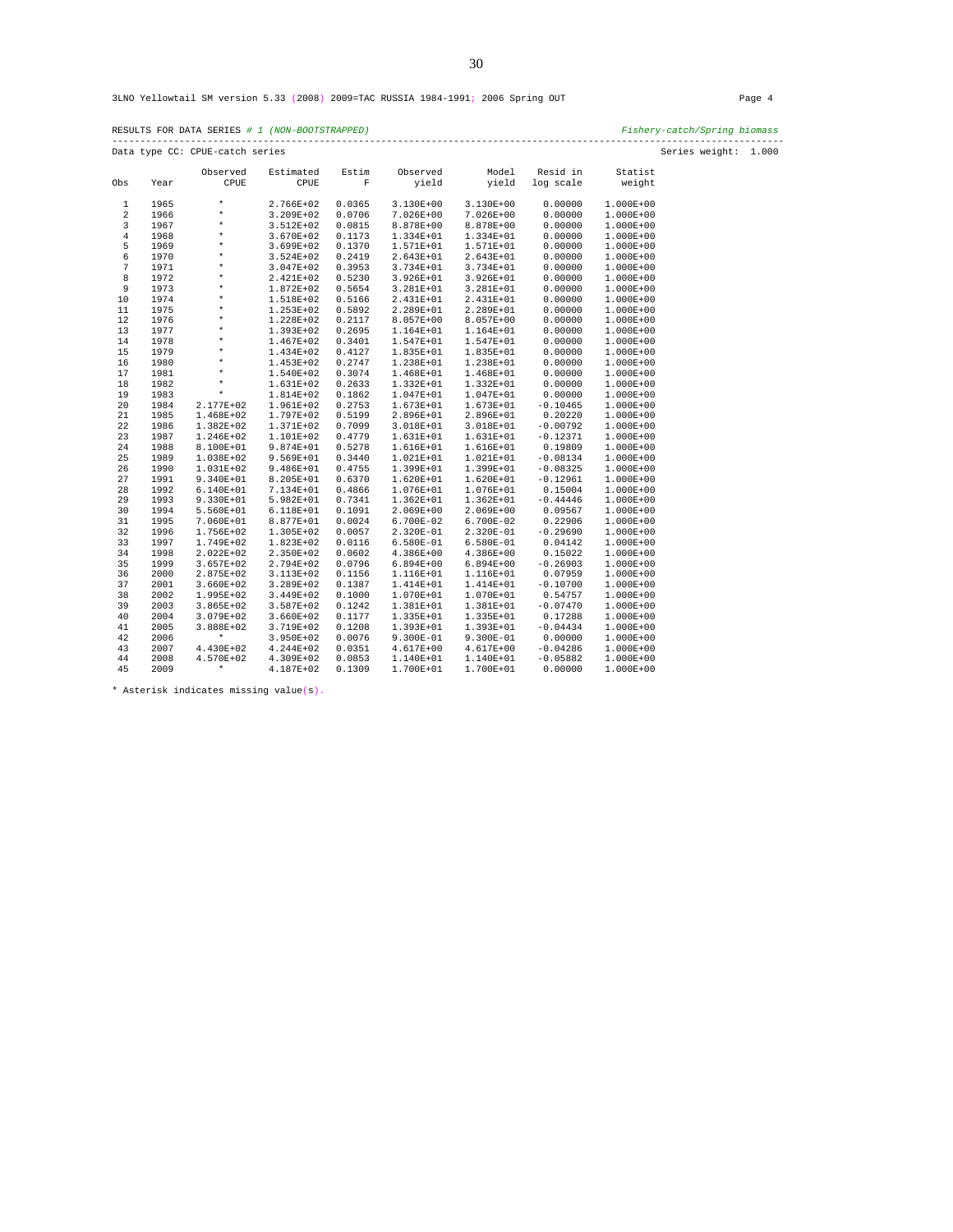|      | UNWEIGHTED LOG RESIDUAL PLOT FOR DATA SERIES # 1 |      |                               |        |        |         |                    |                 |                        |          |     |                               |              |
|------|--------------------------------------------------|------|-------------------------------|--------|--------|---------|--------------------|-----------------|------------------------|----------|-----|-------------------------------|--------------|
|      |                                                  | $-1$ | $-0.75$                       | $-0.5$ |        | $-0.25$ |                    | $\mathbf 0$     |                        | 0.25     | 0.5 | 0.75                          | $\mathbf{1}$ |
| Year | Residual                                         |      | $\mathbf{r}$                  |        | $\sim$ |         | $\sim$             |                 | ×,                     | $\Delta$ |     | ×                             |              |
| 1965 | 0.0000                                           |      |                               |        |        |         |                    |                 |                        |          |     |                               |              |
| 1966 | 0.0000                                           |      |                               |        |        |         |                    |                 |                        |          |     |                               |              |
| 1967 | 0.0000                                           |      |                               |        |        |         |                    |                 |                        |          |     |                               |              |
| 1968 | 0.0000                                           |      |                               |        |        |         |                    |                 |                        |          |     |                               |              |
| 1969 | 0.0000                                           |      |                               |        |        |         |                    |                 |                        |          |     |                               |              |
| 1970 | 0.0000                                           |      |                               |        |        |         |                    |                 |                        |          |     |                               |              |
| 1971 | 0.0000                                           |      |                               |        |        |         |                    |                 |                        |          |     |                               |              |
| 1972 | 0.0000                                           |      |                               |        |        |         |                    |                 |                        |          |     |                               |              |
| 1973 | 0.0000                                           |      |                               |        |        |         |                    |                 |                        |          |     |                               |              |
| 1974 | 0.0000                                           |      |                               |        |        |         |                    |                 |                        |          |     |                               |              |
| 1975 | 0.0000                                           |      |                               |        |        |         |                    |                 |                        |          |     |                               |              |
| 1976 | 0.0000                                           |      |                               |        |        |         |                    |                 |                        |          |     |                               |              |
| 1977 | 0.0000                                           |      |                               |        |        |         |                    |                 |                        |          |     |                               |              |
| 1978 | 0.0000                                           |      |                               |        |        |         |                    |                 |                        |          |     |                               |              |
| 1979 | 0.0000                                           |      |                               |        |        |         |                    |                 |                        |          |     |                               |              |
| 1980 | 0.0000                                           |      |                               |        |        |         |                    |                 |                        |          |     |                               |              |
| 1981 | 0.0000                                           |      |                               |        |        |         |                    |                 |                        |          |     |                               |              |
| 1982 | 0.0000                                           |      |                               |        |        |         |                    |                 |                        |          |     |                               |              |
| 1983 | 0.0000                                           |      |                               |        |        |         |                    |                 |                        |          |     |                               |              |
| 1984 | $-0.1046$                                        |      |                               |        |        |         |                    | $= = = =$       |                        |          |     |                               |              |
| 1985 | 0.2022                                           |      |                               |        |        |         |                    |                 | <b>SESSESSE</b>        |          |     |                               |              |
| 1986 | $-0.0079$                                        |      |                               |        |        |         |                    |                 |                        |          |     |                               |              |
| 1987 | $-0.1237$                                        |      |                               |        |        |         |                    | $=$ $=$ $=$ $=$ |                        |          |     |                               |              |
| 1988 | 0.1981                                           |      |                               |        |        |         |                    |                 | <b>BEBEDEED</b>        |          |     |                               |              |
| 1989 | $-0.0813$                                        |      |                               |        |        |         |                    | $= = =$         |                        |          |     |                               |              |
| 1990 | $-0.0833$                                        |      |                               |        |        |         |                    | $= = =$         |                        |          |     |                               |              |
| 1991 | $-0.1296$                                        |      |                               |        |        |         |                    | $=$ $=$ $=$ $=$ |                        |          |     |                               |              |
| 1992 | 0.1500                                           |      |                               |        |        |         |                    |                 | $=$ = = = = =          |          |     |                               |              |
| 1993 | $-0.4445$                                        |      |                               |        |        |         | ================== |                 |                        |          |     |                               |              |
| 1994 | 0.0957                                           |      |                               |        |        |         |                    |                 | $=$ $=$ $=$            |          |     |                               |              |
| 1995 | 0.2291                                           |      |                               |        |        |         |                    |                 | =========              |          |     |                               |              |
| 1996 | $-0.2969$                                        |      |                               |        |        |         | ============       |                 |                        |          |     |                               |              |
| 1997 | 0.0414                                           |      |                               |        |        |         |                    |                 | $=$                    |          |     |                               |              |
| 1998 | 0.1502                                           |      |                               |        |        |         |                    |                 | $= 12222222$           |          |     |                               |              |
| 1999 | $-0.2690$                                        |      |                               |        |        |         | <b>COOCCOOCCO</b>  |                 |                        |          |     |                               |              |
| 2000 | 0.0796                                           |      |                               |        |        |         |                    |                 | $=$ $=$ $=$            |          |     |                               |              |
| 2001 | $-0.1070$                                        |      |                               |        |        |         |                    | $= = = =$       |                        |          |     |                               |              |
| 2002 | 0.5476                                           |      |                               |        |        |         |                    |                 | ====================== |          |     |                               |              |
| 2003 | $-0.0747$                                        |      |                               |        |        |         |                    | $=$ $=$ $=$     |                        |          |     |                               |              |
| 2004 | 0.1729                                           |      |                               |        |        |         |                    |                 | <b>SEESSEE</b>         |          |     |                               |              |
| 2005 | $-0.0443$                                        |      |                               |        |        |         |                    | $=$             |                        |          |     |                               |              |
| 2006 | 0.0000                                           |      |                               |        |        |         |                    |                 |                        |          |     |                               |              |
| 2007 | $-0.0429$                                        |      |                               |        |        |         |                    | $=$             |                        |          |     |                               |              |
| 2008 | $-0.0588$                                        |      |                               |        |        |         |                    | $=$             |                        |          |     |                               |              |
| 2009 | 0.0000                                           |      |                               |        |        |         |                    |                 |                        |          |     |                               |              |
|      |                                                  |      | ----------------------------- |        |        |         |                    |                 |                        |          |     | ----------------------------- |              |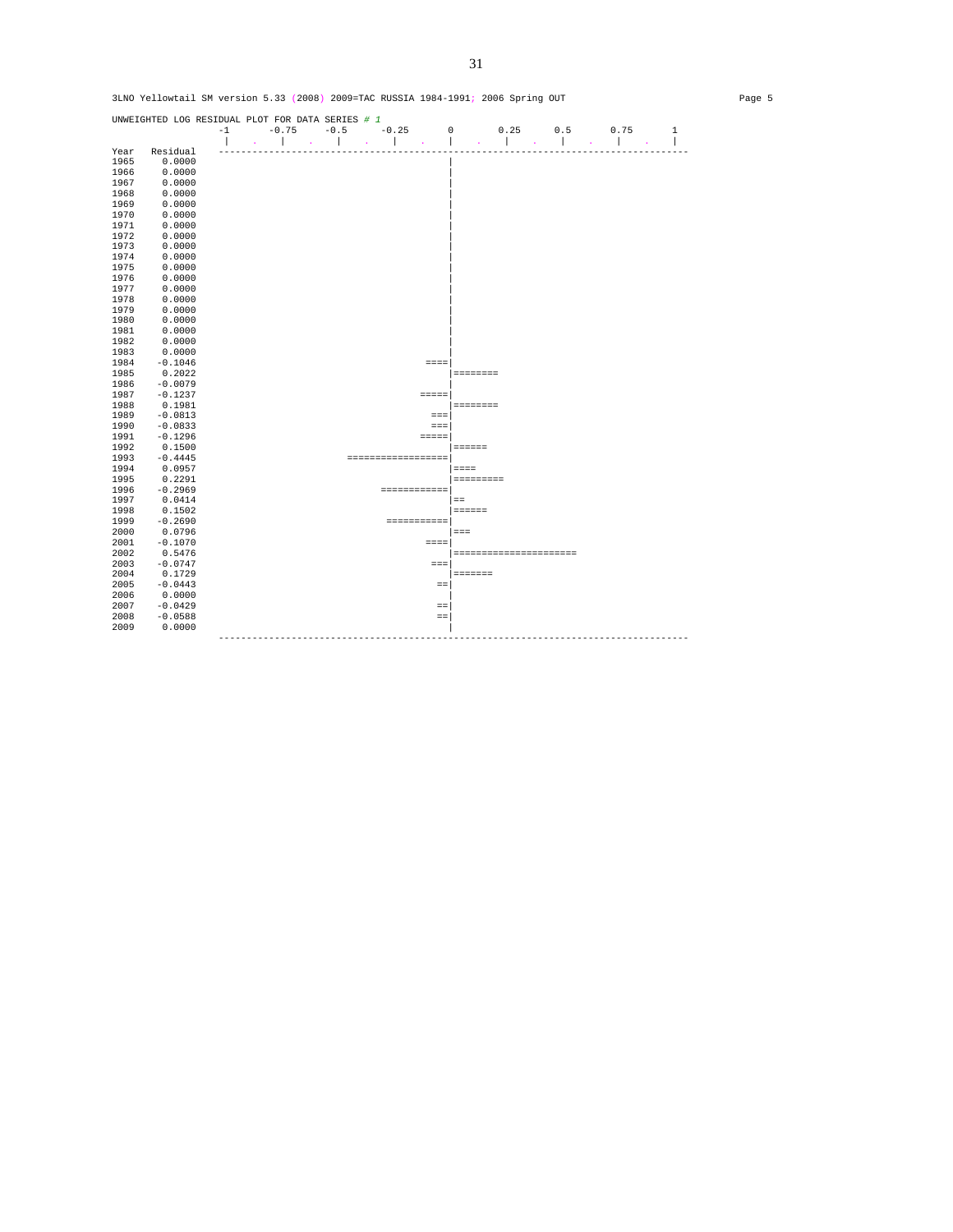|                |      |               | RESULTS FOR DATA SERIES # 2 (NON-BOOTSTRAPPED) |                   |             |               |            |               | Canadian Yankee Survey<br>------------ |  |
|----------------|------|---------------|------------------------------------------------|-------------------|-------------|---------------|------------|---------------|----------------------------------------|--|
|                |      |               | Data type I1: Abundance index (annual average) |                   |             |               |            |               | Series weight: 1.000                   |  |
|                |      | Observed      | Estimated                                      | Estim             | Observed    | Model         | Resid in   | Statist       |                                        |  |
| Obs            | Year | effort        | effort                                         | F                 | index       | index         | log index  | weight        |                                        |  |
| $\mathbf{1}$   | 1965 | $0.000E + 00$ | $0.000E + 00$                                  | $- -$             | $\star$     | 8.589E+01     | 0.00000    | 1.000E+00     |                                        |  |
| $\overline{2}$ | 1966 | $0.000E + 00$ | $0.000E + 00$                                  | $- -$             | $\star$     | $9.962E + 01$ | 0.00000    | 1.000E+00     |                                        |  |
| 3              | 1967 | $0.000E + 00$ | $0.000E + 00$                                  | $ -$              | $\star$     | 1.090E+02     | 0.00000    | 1.000E+00     |                                        |  |
| 4              | 1968 | $0.000E + 00$ | $0.000E + 00$                                  | $- -$             | $\star$     | 1.139E+02     | 0.00000    | 1.000E+00     |                                        |  |
| 5              | 1969 | $0.000E + 00$ | $0.000E + 00$                                  | $\qquad \qquad -$ | $\star$     | 1.148E+02     | 0.00000    | 1.000E+00     |                                        |  |
| 6              | 1970 | $0.000E + 00$ | $0.000E + 00$                                  | $- -$             | $\star$     | 1.094E+02     | 0.00000    | 1.000E+00     |                                        |  |
| 7              | 1971 | 1.000E+00     | 1.000E+00                                      | $- -$             | 9.690E+01   | 9.461E+01     | 0.02391    | $1.000E + 00$ |                                        |  |
| 8              | 1972 | $1.000E + 00$ | $1.000E + 00$                                  | $- \, -$          | 7.920E+01   | 7.517E+01     | 0.05224    | 1.000E+00     |                                        |  |
| 9              | 1973 | $1.000E + 00$ | $1.000E + 00$                                  | $- -$             | 5.170E+01   | 5.813E+01     | $-0.11717$ | 1.000E+00     |                                        |  |
| 10             | 1974 | $1.000E + 00$ | $1.000E + 00$                                  | $- -$             | 4.030E+01   | 4.714E+01     | $-0.15668$ | $1.000E + 00$ |                                        |  |
| 11             | 1975 | $1.000E + 00$ | $1.000E + 00$                                  | $- -$             | 3.740E+01   | 3.891E+01     | $-0.03958$ | 1.000E+00     |                                        |  |
| 12             | 1976 | $1.000E + 00$ | 1.000E+00                                      | $- -$             | 4.170E+01   | 3.812E+01     | 0.08974    | 1.000E+00     |                                        |  |
| 13             | 1977 | $1.000E + 00$ | $1.000E + 00$                                  | $\qquad \qquad -$ | $6.500E+01$ | 4.325E+01     | 0.40743    | 1.000E+00     |                                        |  |
| 14             | 1978 | $1.000E + 00$ | $1.000E + 00$                                  | $- -$             | 4.430E+01   | 4.554E+01     | $-0.02768$ | 1.000E+00     |                                        |  |
| 15             | 1979 | $1.000E + 00$ | $1.000E + 00$                                  | $- -$             | 3.850E+01   | 4.453E+01     | $-0.14560$ | $1.000E + 00$ |                                        |  |
| 16             | 1980 | $1.000E + 00$ | $1.000E + 00$                                  | $- -$             | 5.140E+01   | 4.512E+01     | 0.13024    | $1.000E + 00$ |                                        |  |
| 17             | 1981 | $1.000E + 00$ | 1.000E+00                                      | $- -$             | 4.500E+01   | 4.783E+01     | $-0.06096$ | 1.000E+00     |                                        |  |
| 18             | 1982 | $1.000E + 00$ | 1.000E+00                                      | $\qquad \qquad -$ | 4.310E+01   | $5.065E+01$   | $-0.16147$ | 1.000E+00     |                                        |  |
| 19             | 1983 |               |                                                | $- -$             | $\star$     |               |            |               |                                        |  |
|                |      | $0.000E + 00$ | $0.000E + 00$                                  | $- -$             | $\star$     | 5.633E+01     | 0.00000    | 1.000E+00     |                                        |  |
| 20             | 1984 | $0.000E + 00$ | $0.000E + 00$                                  |                   | $\star$     | $6.088E + 01$ | 0.00000    | $1.000E + 00$ |                                        |  |
| 21<br>22       | 1985 | $0.000E + 00$ | $0.000E + 00$                                  | $- -$             | $\star$     | 5.579E+01     | 0.00000    | 1.000E+00     |                                        |  |
|                | 1986 | $0.000E + 00$ | $0.000E + 00$                                  | $- -$             | $\star$     | 4.257E+01     | 0.00000    | 1.000E+00     |                                        |  |
| 23             | 1987 | $0.000E + 00$ | $0.000E + 00$                                  | $-\,-$            | $\star$     | 3.418E+01     | 0.00000    | 1.000E+00     |                                        |  |
| 24             | 1988 | $0.000E + 00$ | $0.000E + 00$                                  | $- -$             |             | 3.066E+01     | 0.00000    | 1.000E+00     |                                        |  |
| 25             | 1989 | $0.000E + 00$ | $0.000E + 00$                                  | $- -$             | $\star$     | 2.971E+01     | 0.00000    | 1.000E+00     |                                        |  |
| 26             | 1990 | $0.000E + 00$ | $0.000E + 00$                                  | $\qquad \qquad -$ | $\star$     | 2.945E+01     | 0.00000    | 1.000E+00     |                                        |  |
| 27             | 1991 | $0.000E + 00$ | $0.000E + 00$                                  | $- -$             | $\star$     | 2.547E+01     | 0.00000    | 1.000E+00     |                                        |  |
| 28             | 1992 | $0.000E + 00$ | $0.000E + 00$                                  | $ -$              | $\star$     | 2.215E+01     | 0.00000    | 1.000E+00     |                                        |  |
| 29             | 1993 | $0.000E + 00$ | $0.000E + 00$                                  | $- -$             | $\star$     | 1.857E+01     | 0.00000    | 1.000E+00     |                                        |  |
| 30             | 1994 | $0.000E + 00$ | $0.000E + 00$                                  | $- -$             | $\star$     | 1.900E+01     | 0.00000    | 1.000E+00     |                                        |  |
| 31             | 1995 | $0.000E + 00$ | $0.000E + 00$                                  | $- -$             | $\star$     | 2.756E+01     | 0.00000    | 1.000E+00     |                                        |  |
| 32             | 1996 | $0.000E + 00$ | $0.000E + 00$                                  | $- -$             | $\star$     | 4.052E+01     | 0.00000    | 1.000E+00     |                                        |  |
| 33             | 1997 | $0.000E + 00$ | $0.000E + 00$                                  | $- -$             | $\star$     | 5.660E+01     | 0.00000    | 1.000E+00     |                                        |  |
| 34             | 1998 | $0.000E + 00$ | $0.000E + 00$                                  | $- -$             | $\star$     | 7.296E+01     | 0.00000    | $1.000E + 00$ |                                        |  |
| 35             | 1999 | $0.000E + 00$ | $0.000E + 00$                                  | $ -$              | $\star$     | 8.676E+01     | 0.00000    | 1.000E+00     |                                        |  |
| 36             | 2000 | $0.000E + 00$ | $0.000E + 00$                                  | $- -$             | $\star$     | $9.666E + 01$ | 0.00000    | 1.000E+00     |                                        |  |
| 37             | 2001 | $0.000E + 00$ | $0.000E + 00$                                  | $- -$             | $\star$     | 1.021E+02     | 0.00000    | 1.000E+00     |                                        |  |
| 38             | 2002 | $0.000E + 00$ | $0.000E + 00$                                  | $- -$             | $\star$     | 1.071E+02     | 0.00000    | $1.000E + 00$ |                                        |  |
| 39             | 2003 | $0.000E + 00$ | $0.000E + 00$                                  | $- -$             | $\star$     | 1.114E+02     | 0.00000    | 1.000E+00     |                                        |  |
| 40             | 2004 | $0.000E + 00$ | $0.000E + 00$                                  | $\qquad \qquad -$ | $\star$     | 1.136E+02     | 0.00000    | 1.000E+00     |                                        |  |
| 41             | 2005 | $0.000E + 00$ | $0.000E + 00$                                  | $\qquad \qquad -$ | $\star$     | 1.155E+02     | 0.00000    | 1.000E+00     |                                        |  |
| 42             | 2006 | $0.000E + 00$ | $0.000E + 00$                                  | $- -$             | $\star$     | 1.226E+02     | 0.00000    | 1.000E+00     |                                        |  |
| 43             | 2007 | $0.000E + 00$ | $0.000E + 00$                                  | $- -$             | $\star$     | 1.318E+02     | 0.00000    | 1.000E+00     |                                        |  |
| 44             | 2008 | $0.000E + 00$ | $0.000E + 00$                                  | $- -$             | $\star$     | 1.338E+02     | 0.00000    | 1.000E+00     |                                        |  |
| 45             | 2009 | $0.000E + 00$ | $0.000E + 00$                                  | $- -$             | $\star$     | 1.300E+02     | 0.00000    | 1.000E+00     |                                        |  |

\* Asterisk indicates missing value(s).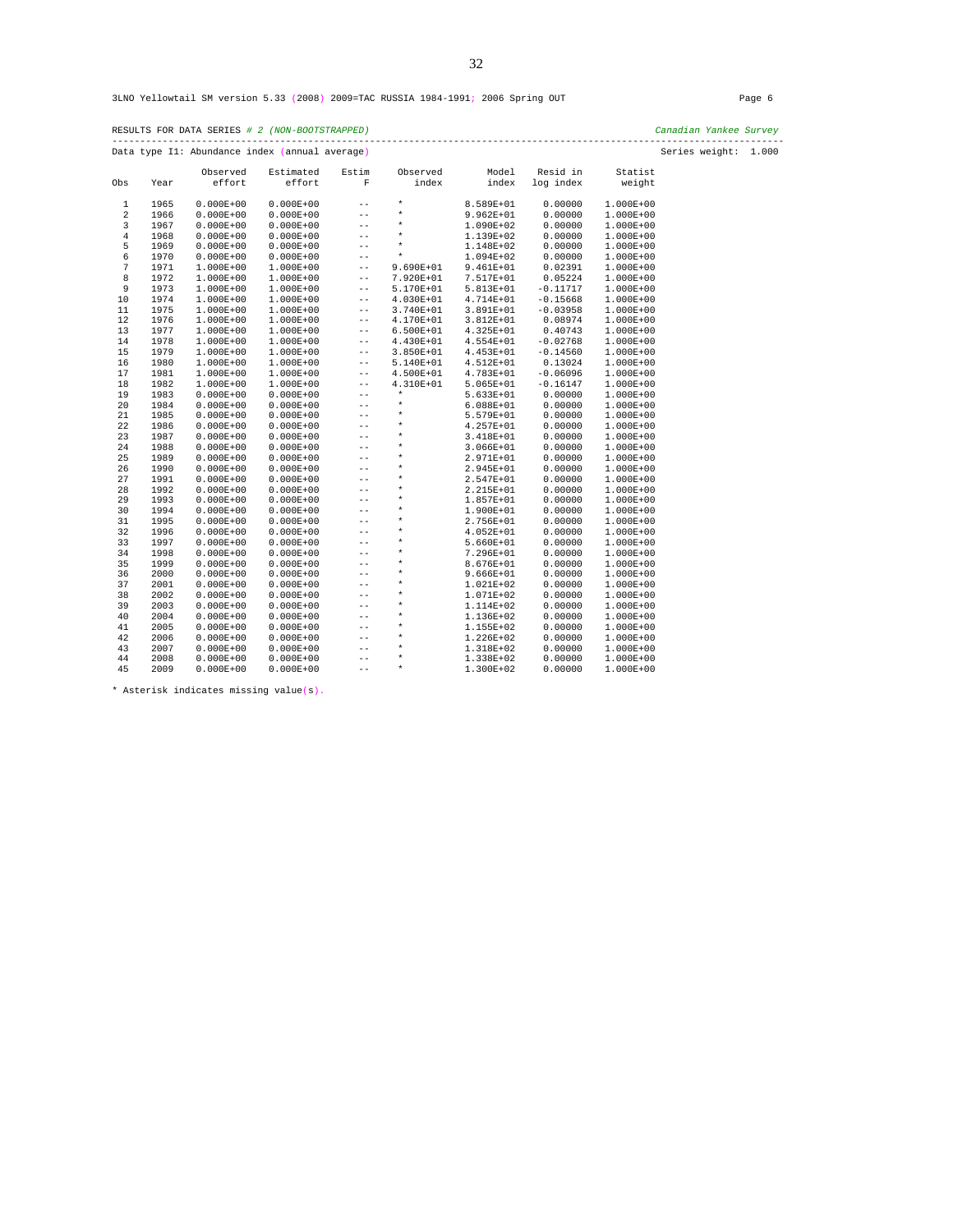

33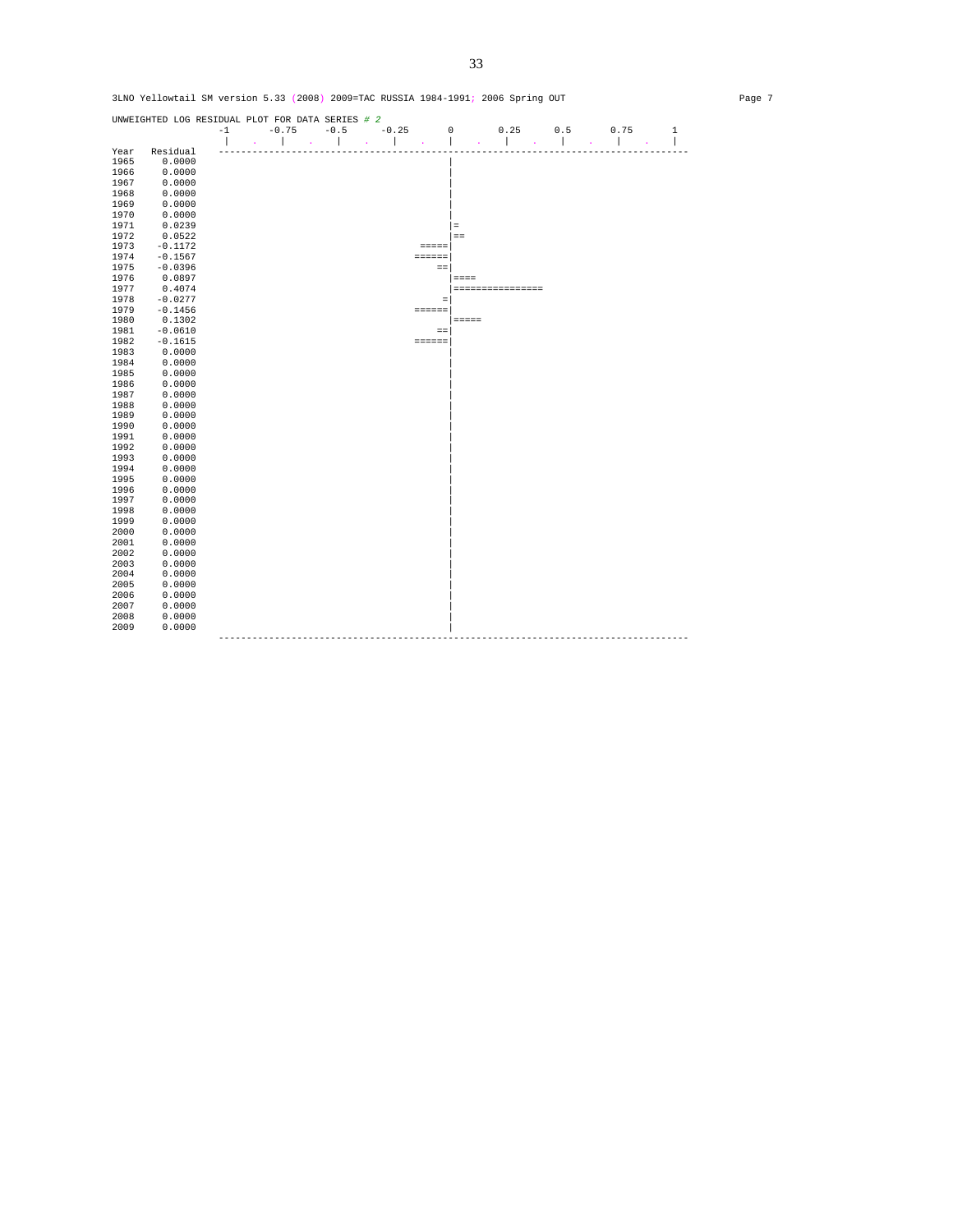| RESULTS FOR DATA SERIES # 3 (NON-BOOTSTRAPPED) | Canadian Fall Survey |
|------------------------------------------------|----------------------|
| Data type I2: Abundance index (end of year)    | Series weight: 1.000 |

|                |              | Observed                       | Estimated                      | Estim                      | Observed                   | Model                  | Resid in                 | Statist                        |
|----------------|--------------|--------------------------------|--------------------------------|----------------------------|----------------------------|------------------------|--------------------------|--------------------------------|
| Obs            | Year         | effort                         | effort                         | F                          | index                      | index                  | log index                | weight                         |
| 1              | 1965         | $0.000E + 00$                  | $0.000E + 00$                  | $-$                        | $\star$                    | 3.102E+02              | 0.00000                  | 1.000E+00                      |
| 2              | 1966         | $0.000E + 00$                  | $0.000E + 00$                  | $- -$                      | $\star$                    | 3.469E+02              | 0.00000                  | $1.000E + 00$                  |
| 3              | 1967         | $0.000E + 00$                  | $0.000E + 00$                  | $- -$                      | $^\star$                   | 3.725E+02              | 0.00000                  | 1.000E+00                      |
| $\overline{4}$ | 1968         | $0.000E + 00$                  | $0.000E + 00$                  | $-$                        | $^\star$                   | 3.800E+02              | 0.00000                  | $1.000E + 00$                  |
| 5              | 1969         | $0.000E + 00$                  | $0.000E + 00$                  | $- -$                      | $\star$                    | 3.790E+02              | 0.00000                  | $1.000E + 00$                  |
| 6              | 1970         | $0.000E + 00$                  | $0.000E + 00$                  | $ -$                       | $\star$                    | 3.463E+02              | 0.00000                  | $1.000E + 00$                  |
| 7              | 1971         | $0.000E + 00$                  | $0.000E + 00$                  | $- -$                      | $\star$                    | 2.843E+02              | 0.00000                  | $1.000E + 00$                  |
| 8              | 1972         | $0.000E + 00$                  | $0.000E + 00$                  | $-$                        | $\star$                    | 2.185E+02              | 0.00000                  | $1.000E + 00$                  |
| 9              | 1973         | $0.000E + 00$                  | $0.000E + 00$                  | $- -$                      | $\star$                    | 1.698E+02              | 0.00000                  | $1.000E + 00$                  |
| 10             | 1974         | $0.000E + 00$                  | $0.000E + 00$                  | $- -$                      | $\star$                    |                        |                          |                                |
|                | 1975         |                                |                                | $ -$                       | $\star$                    | 1.435E+02              | 0.00000<br>0.00000       | $1.000E + 00$                  |
| 11             | 1976         | $0.000E + 00$                  | $0.000E + 00$                  | $- -$                      | $\star$                    | 1.157E+02              | 0.00000                  | $1.000E + 00$                  |
| 12             |              | $0.000E + 00$                  | $0.000E + 00$                  | $-$                        | $\star$                    | 1.365E+02              | 0.00000                  | $1.000E + 00$                  |
| 13<br>14       | 1977<br>1978 | $0.000E + 00$<br>$0.000E + 00$ | $0.000E + 00$                  | $- -$                      | $\star$                    | 1.495E+02              | 0.00000                  | $1.000E + 00$                  |
| 15             | 1979         | $0.000E + 00$                  | $0.000E + 00$<br>$0.000E + 00$ | $- -$                      | $\star$                    | 1.515E+02<br>1.432E+02 | 0.00000                  | $1.000E + 00$<br>$1.000E + 00$ |
| 16             | 1980         | $0.000E + 00$                  | $0.000E + 00$                  | $- -$                      | $\star$                    | 1.552E+02              | 0.00000                  | $1.000E + 00$                  |
| 17             | 1981         | $0.000E + 00$                  | $0.000E + 00$                  | $- -$                      | $^\star$                   | 1.613E+02              | 0.00000                  | $1.000E + 00$                  |
|                |              |                                |                                | $ -$                       | $\star$                    |                        | 0.00000                  |                                |
| 18<br>19       | 1982<br>1983 | $0.000E + 00$<br>$0.000E + 00$ | $0.000E + 00$<br>$0.000E + 00$ |                            | $\star$                    | 1.736E+02<br>1.983E+02 | 0.00000                  | $1.000E + 00$                  |
|                | 1984         |                                |                                | $- -$<br>$- -$             | $\star$                    |                        |                          | $1.000E + 00$                  |
| 20<br>21       | 1985         | $0.000E + 00$<br>$0.000E + 00$ | $0.000E + 00$<br>$0.000E + 00$ |                            | $^\star$                   | 2.043E+02              | 0.00000<br>0.00000       | $1.000E + 00$                  |
| 22             |              |                                |                                | $- -$<br>$- -$             | $^\star$                   | 1.674E+02              | 0.00000                  | $1.000E + 00$                  |
| 23             | 1986         | $0.000E + 00$                  | $0.000E + 00$                  | $- -$                      | $\star$                    | 1.183E+02              | 0.00000                  | $1.000E + 00$                  |
|                | 1987         | $0.000E + 00$                  | $0.000E + 00$                  | $ -$                       | $\star$                    | 1.082E+02              |                          | $1.000E + 00$                  |
| 24             | 1988         | $0.000E + 00$                  | $0.000E + 00$                  | $- -$                      | $\star$                    | 9.528E+01              | 0.00000                  | 1.000E+00                      |
| 25<br>26       | 1989<br>1990 | $0.000E + 00$<br>$1.000E + 00$ | $0.000E + 00$<br>1.000E+00     | $- -$                      | $6.580E + 01$              | 1.011E+02<br>9.414E+01 | 0.00000<br>$-0.35814$    | $1.000E + 00$<br>$1.000E + 00$ |
|                | 1991         |                                |                                |                            |                            |                        |                          |                                |
| 27             |              | 1.000E+00                      | 1.000E+00                      | $- -$                      | 8.240E+01                  | 7.553E+01              | 0.08712                  | $1.000E + 00$                  |
| 28             | 1992         | $1.000E + 00$                  | 1.000E+00                      | $- -$                      | $6.450E + 01$              | 7.118E+01              | $-0.09850$               | 1.000E+00                      |
| 29             | 1993         | $1.000E + 00$                  | 1.000E+00                      | $\qquad \qquad -$          | 1.128E+02                  | 5.296E+01              | 0.75601                  | $1.000E + 00$                  |
| 30             | 1994         | $1.000E + 00$                  | 1.000E+00                      | $- -$<br>$\qquad \qquad -$ | 1.064E+02                  | 7.354E+01              | 0.36934                  | $1.000E + 00$                  |
| 31<br>32       | 1995         | 1.000E+00                      | 1.000E+00                      |                            | 1.298E+02                  | 1.106E+02              | 0.16029                  | $1.000E + 00$                  |
|                | 1996         | $1.000E + 00$                  | 1.000E+00                      | $- -$                      | 1.343E+02                  | 1.591E+02              | $-0.16923$               | $1.000E + 00$                  |
| 33             | 1997         | $1.000E + 00$                  | 1.000E+00                      | $- -$                      | 2.229E+02                  | 2.162E+02              | 0.03059                  | $1.000E + 00$                  |
| 34             | 1998         | $1.000E + 00$                  | 1.000E+00                      | $- -$                      | 2.316E+02                  | 2.658E+02              | $-0.13765$               | $1.000E + 00$                  |
| 35             | 1999         | $1.000E + 00$                  | 1.000E+00                      | $\qquad \qquad -$          | 2.499E+02                  | 3.068E+02              | $-0.20509$               | $1.000E + 00$                  |
| 36             | 2000         | 1.000E+00                      | 1.000E+00                      | $- -$                      | 3.350E+02                  | 3.311E+02              | 0.01181                  | $1.000E + 00$                  |
| 37             | 2001         | $1.000E + 00$                  | 1.000E+00                      | $- -$                      | 4.758E+02                  | 3.431E+02              | 0.32684                  | $1.000E + 00$                  |
| 38<br>39       | 2002<br>2003 | $1.000E + 00$                  | 1.000E+00                      | $- -$                      | 3.397E+02<br>$3.683E + 02$ | 3.639E+02<br>3.717E+02 | $-0.06875$<br>$-0.00908$ | $1.000E + 00$                  |
|                |              | $1.000E + 00$                  | 1.000E+00                      | $- -$                      |                            |                        |                          | $1.000E + 00$                  |
| 40             | 2004<br>2005 | $1.000E + 00$                  | 1.000E+00                      | $- -$                      | 3.747E+02                  | 3.793E+02              | $-0.01211$               | 1.000E+00                      |
| 41             |              | $1.000E + 00$                  | 1.000E+00                      | $- -$                      | 3.427E+02                  | 3.836E+02              | $-0.11285$               | $1.000E + 00$                  |
| 42             | 2006         | $1.000E + 00$                  | 1.000E+00                      | $\qquad \qquad -$          | $3.055E + 02$              | 4.249E+02              | $-0.32982$               | $1.000E + 00$                  |
| 43<br>44       | 2007<br>2008 | $1.000E + 00$                  | 1.000E+00                      | $- -$                      | 4.824E+02<br>3.220E+02     | 4.447E+02              | 0.08130                  | $1.000E + 00$                  |
| 45             |              | $1.000E + 00$                  | $1.000E + 00$                  | $- -$<br>$ -$              | $\star$                    | 4.399E+02              | $-0.31194$               | $1.000E + 00$                  |
|                | 2009         | $0.000E + 00$                  | $0.000E + 00$                  |                            |                            | 4.207E+02              | 0.00000                  | $1.000E + 00$                  |

\* Asterisk indicates missing value(s).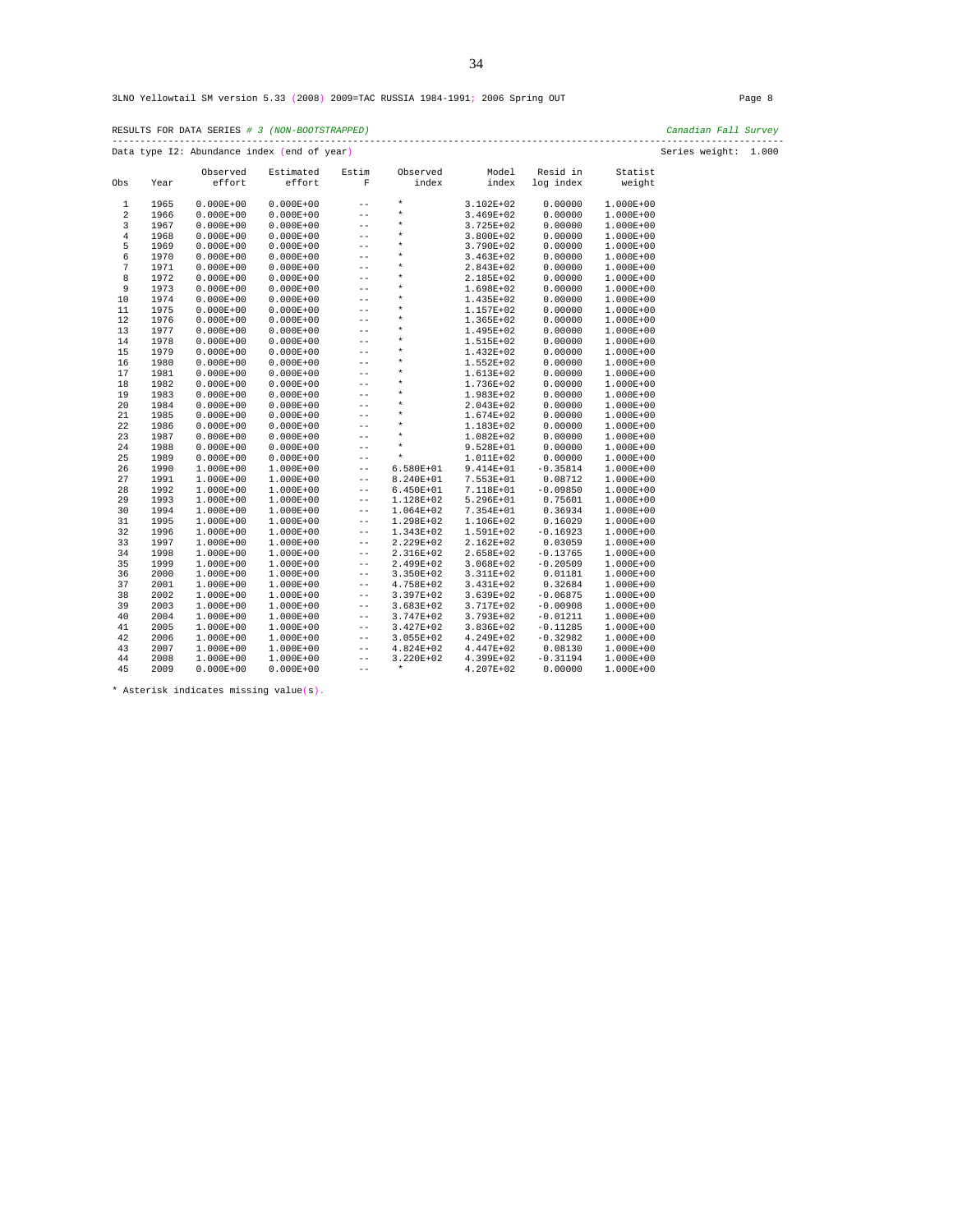UNWEIGHTED LOG RESIDUAL PLOT FOR DATA SERIES *# 3*  -1 -0.75 -0.5 -0.25 0 0.25 0.5 0.75 1 | . | . | . | . | . | . | . | . | Year Residual ------------------------------------------------------------------------------------ 1965 Residual<br>1965 0.0000<br>1966 0.0000 1966 0.0000<br>1967 0.0000<br>1968 0.0000 1967 0.0000 | 1968 0.0000 | 1969 0.0000<br>1970 0.0000 1970 0.0000 | 1971 0.0000 |  $1972$  0.0000  $\blacksquare$ 1973 0.0000<br>1974 0.0000<br>1975 0.0000 1974 0.0000 | 1975 0.0000 | 1976 0.0000 | 1977 0.0000 | 1978 0.0000<br>1979 0.0000  $1979$  0.0000 | 1980 0.0000<br>1981 0.0000 1981 0.0000 | 1982 0.0000<br>1983 0.0000  $0.0000$  $\begin{array}{ccc} 1984 & \quad & 0.0000 \\ 1985 & \quad & 0.0000 \end{array}$ 1985 0.0000<br>1986 0.0000  $1986$  0.0000 | 1987 0.0000<br>1988 0.0000<br>1989 0.0000 1988 0.0000 | 1989 0.0000 | 1990 -0.3581 ===============|<br>1991 0.0871 =======================| 1991 0.0871 |=== 1992 -0.0985<br>1992 -0.0985 ====<br>1993 0.7560 1993 0.7560 |============================== 1994 0.3693 |=============== 1995 0.1603 |====== 1996 -0.1692 =======| 1997 0.0306 |= 1998 -0.1377 ======| 1999 -0.2051 ========| 2000 0.0118<br>2001 0.3268 2001 0.3268 |=============  $2002$  -0.0688 ===|<br>2003 -0.0091  $2004$  -0.0121<br>2005 -0.1128 =====  $2005$   $-0.1128$ <br> $2006$   $-0.3298$ 2006 -0.3298 =============| 2007 0.0813 |=== 2008 -0.3119 ============|  $2009$  0.0000  $\blacksquare$ ------------------------------------------------------------------------------------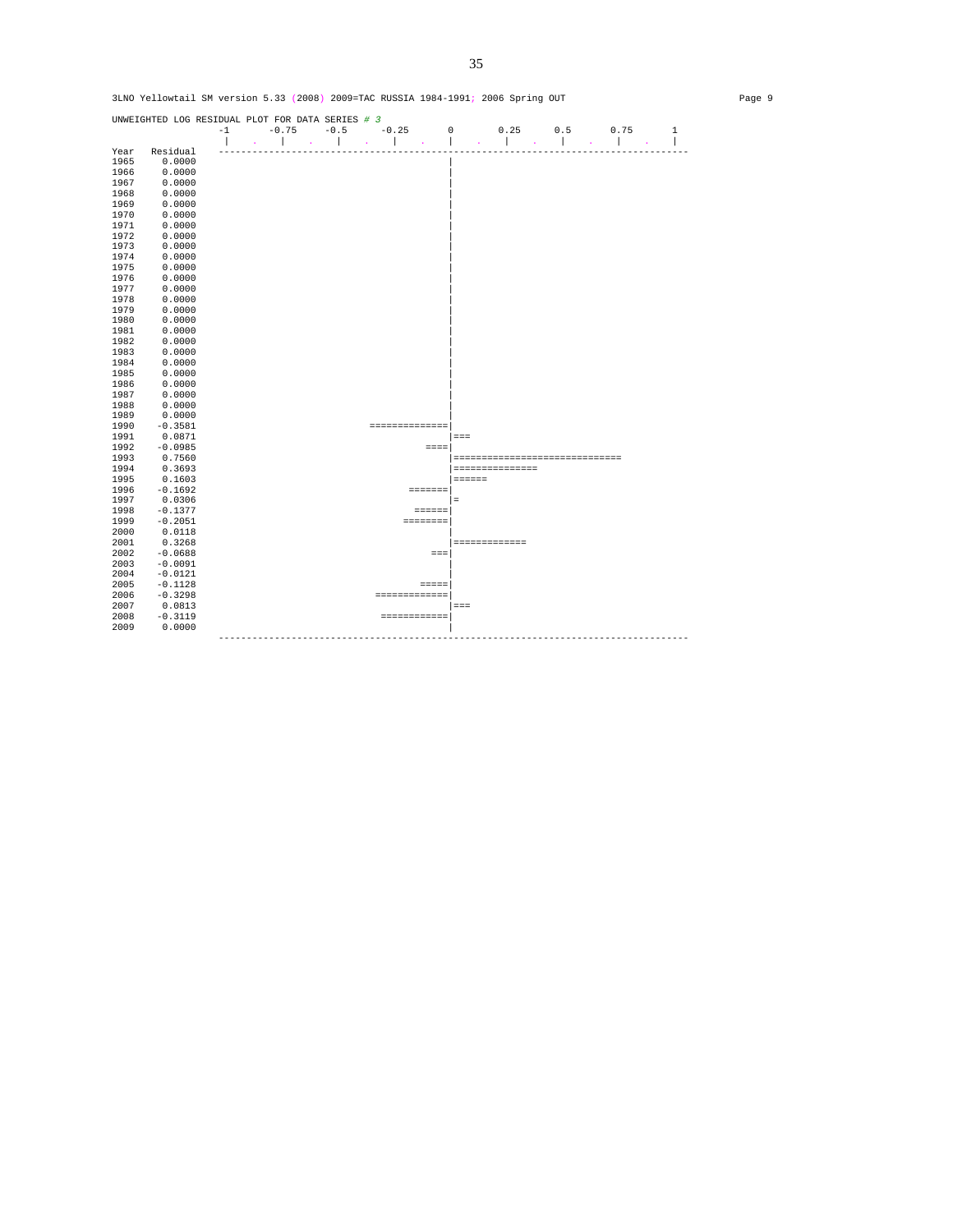| RESULTS FOR DATA SERIES # 4 (NON-BOOTSTRAPPED) | Russian Survev       |
|------------------------------------------------|----------------------|
| Data type I1: Abundance index (annual average) | Series weight: 1.000 |

|                |      | Observed      | Estimated     | Estim          | Observed  | Model         | Resid in   | Statist       |
|----------------|------|---------------|---------------|----------------|-----------|---------------|------------|---------------|
| Obs            | Year | effort        | effort        | F              | index     | index         | log index  | weight        |
| $\mathbf{1}$   | 1965 | $0.000E + 00$ | $0.000E + 00$ | $-$            | $\star$   | 9.920E+01     | 0.00000    | $1.000E + 00$ |
| 2              | 1966 | $0.000E + 00$ | $0.000E + 00$ | $- -$          | $^\star$  | 1.151E+02     | 0.00000    | $1.000E + 00$ |
| 3              | 1967 | $0.000E + 00$ | $0.000E + 00$ | $-$            | *         | 1.259E+02     | 0.00000    | $1.000E + 00$ |
| $\overline{4}$ | 1968 | $0.000E + 00$ | $0.000E + 00$ | $-$            | *         | 1.316E+02     | 0.00000    | 1.000E+00     |
| 5              | 1969 | $0.000E + 00$ | $0.000E + 00$ | $-$            | *         | 1.326E+02     | 0.00000    | $1.000E + 00$ |
| 6              | 1970 | $0.000E + 00$ | $0.000E + 00$ | $-$            | *         | 1.264E+02     | 0.00000    | 1.000E+00     |
| 7              | 1971 | $0.000E + 00$ | $0.000E + 00$ | $-$            | *         | 1.093E+02     | 0.00000    | $1.000E + 00$ |
| 8              | 1972 | $0.000E + 00$ | $0.000E + 00$ | $-$            | *         | 8.682E+01     | 0.00000    | $1.000E + 00$ |
| 9              | 1973 | $0.000E + 00$ | $0.000E + 00$ | --             | $\star$   | 6.713E+01     | 0.00000    | $1.000E + 00$ |
| 10             | 1974 | $0.000E + 00$ | $0.000E + 00$ | $-$            | $\star$   | 5.444E+01     | 0.00000    | $1.000E + 00$ |
| 11             | 1975 | $0.000E + 00$ | $0.000E + 00$ | $-$            | *         | 4.494E+01     | 0.00000    | $1.000E + 00$ |
| 12             | 1976 | $0.000E + 00$ | $0.000E + 00$ | --             | *         | 4.403E+01     | 0.00000    | $1.000E + 00$ |
| 13             | 1977 | $0.000E + 00$ | $0.000E + 00$ | --             | $^\star$  | 4.995E+01     | 0.00000    | $1.000E + 00$ |
| 14             | 1978 | $0.000E + 00$ | $0.000E + 00$ | $-$            | *         | 5.260E+01     | 0.00000    | $1.000E + 00$ |
| 15             | 1979 | $0.000E + 00$ | $0.000E + 00$ | $-$            | *         | 5.143E+01     | 0.00000    | $1.000E + 00$ |
| 16             | 1980 | $0.000E + 00$ | $0.000E + 00$ | $-$            | *         | 5.211E+01     | 0.00000    | $1.000E + 00$ |
| 17             | 1981 | $0.000E + 00$ | $0.000E + 00$ | $- -$          | *         | 5.524E+01     | 0.00000    | 1.000E+00     |
| 18             | 1982 | $0.000E + 00$ | $0.000E + 00$ | $-$            | $^\star$  | 5.850E+01     | 0.00000    | 1.000E+00     |
| 19             | 1983 | $0.000E + 00$ | $0.000E + 00$ | $- -$          | $\star$   | 6.505E+01     | 0.00000    | 1.000E+00     |
| 20             | 1984 | 1.000E+00     | 1.000E+00     | $- -$          | 1.320E+02 | 7.031E+01     | 0.62992    | $1.000E + 00$ |
| 21             | 1985 | $1.000E + 00$ | 1.000E+00     | $-$            | 8.500E+01 | $6.444E + 01$ | 0.27696    | 1.000E+00     |
| 22             | 1986 | 1.000E+00     | 1.000E+00     | $- -$          | 4.200E+01 | 4.917E+01     | $-0.15752$ | $1.000E + 00$ |
| 23             | 1987 | 1.000E+00     | 1.000E+00     | $- -$          | 3.000E+01 | 3.948E+01     | $-0.27462$ | $1.000E + 00$ |
| 24             | 1988 | $1.000E + 00$ | 1.000E+00     | $- -$          | 2.300E+01 | 3.541E+01     | $-0.43146$ | $1.000E + 00$ |
| 25             | 1989 | 1.000E+00     | 1.000E+00     | $- -$          | 4.400E+01 | 3.431E+01     | 0.24865    | $1.000E + 00$ |
| 26             | 1990 | 1.000E+00     | 1.000E+00     | $- -$          | 2.700E+01 | $3.402E + 01$ | $-0.23103$ | 1.000E+00     |
| 27             | 1991 | $1.000E + 00$ | 1.000E+00     | $- -$          | 2.750E+01 | 2.942E+01     | $-0.06751$ | $1.000E + 00$ |
| 28             | 1992 | $0.000E + 00$ | $0.000E + 00$ | $-$            | $\star$   | 2.558E+01     | 0.00000    | $1.000E + 00$ |
| 29             | 1993 | $0.000E + 00$ | $0.000E + 00$ | --             | $\star$   | 2.145E+01     | 0.00000    | $1.000E + 00$ |
| 30             | 1994 | $0.000E + 00$ | $0.000E + 00$ | $-$            | $\star$   | 2.194E+01     | 0.00000    | 1.000E+00     |
| 31             | 1995 | $0.000E + 00$ | $0.000E + 00$ | $-$            | *         | 3.183E+01     | 0.00000    | $1.000E + 00$ |
| 32             | 1996 | $0.000E + 00$ | $0.000E + 00$ | $- -$          | $\star$   | 4.679E+01     | 0.00000    | $1.000E + 00$ |
| 33             | 1997 | $0.000E + 00$ | $0.000E + 00$ | $-$            | *         | $6.537E + 01$ | 0.00000    | $1.000E + 00$ |
| 34             | 1998 | $0.000E + 00$ | $0.000E + 00$ | $-$            | *         | 8.426E+01     | 0.00000    | $1.000E + 00$ |
| 35             | 1999 | $0.000E + 00$ | $0.000E + 00$ | $-$            | *         | $1.002E + 02$ | 0.00000    | 1.000E+00     |
| 36             | 2000 | $0.000E + 00$ | $0.000E + 00$ | $-$            | *         | 1.116E+02     | 0.00000    | $1.000E + 00$ |
| 37             | 2001 | $0.000E + 00$ | $0.000E + 00$ | $-$            | *         | 1.179E+02     | 0.00000    | 1.000E+00     |
| 38             | 2002 | $0.000E + 00$ | $0.000E + 00$ | $ -$           | *         | 1.237E+02     | 0.00000    | $1.000E + 00$ |
| 39             | 2003 | $0.000E + 00$ | $0.000E + 00$ | $-$            | *         | 1.286E+02     | 0.00000    | $1.000E + 00$ |
| 40             | 2004 | $0.000E + 00$ | $0.000E + 00$ | --             | $\star$   | 1.312E+02     | 0.00000    | $1.000E + 00$ |
| 41             | 2005 | $0.000E + 00$ | $0.000E + 00$ | --             | $\star$   | 1.334E+02     | 0.00000    | 1.000E+00     |
| 42             | 2006 | $0.000E + 00$ | $0.000E + 00$ |                | *         | 1.416E+02     | 0.00000    | $1.000E + 00$ |
| 43             | 2007 | $0.000E + 00$ | $0.000E + 00$ | --             | *         | 1.522E+02     | 0.00000    | $1.000E + 00$ |
| 44             | 2008 | $0.000E + 00$ | $0.000E + 00$ | --             | $\ast$    | 1.545E+02     | 0.00000    | 1.000E+00     |
| 45             | 2009 | $0.000E + 00$ | $0.000E + 00$ | $- -$<br>$- -$ | $\star$   | 1.502E+02     | 0.00000    | 1.000E+00     |
|                |      |               |               |                |           |               |            |               |

\* Asterisk indicates missing value(s).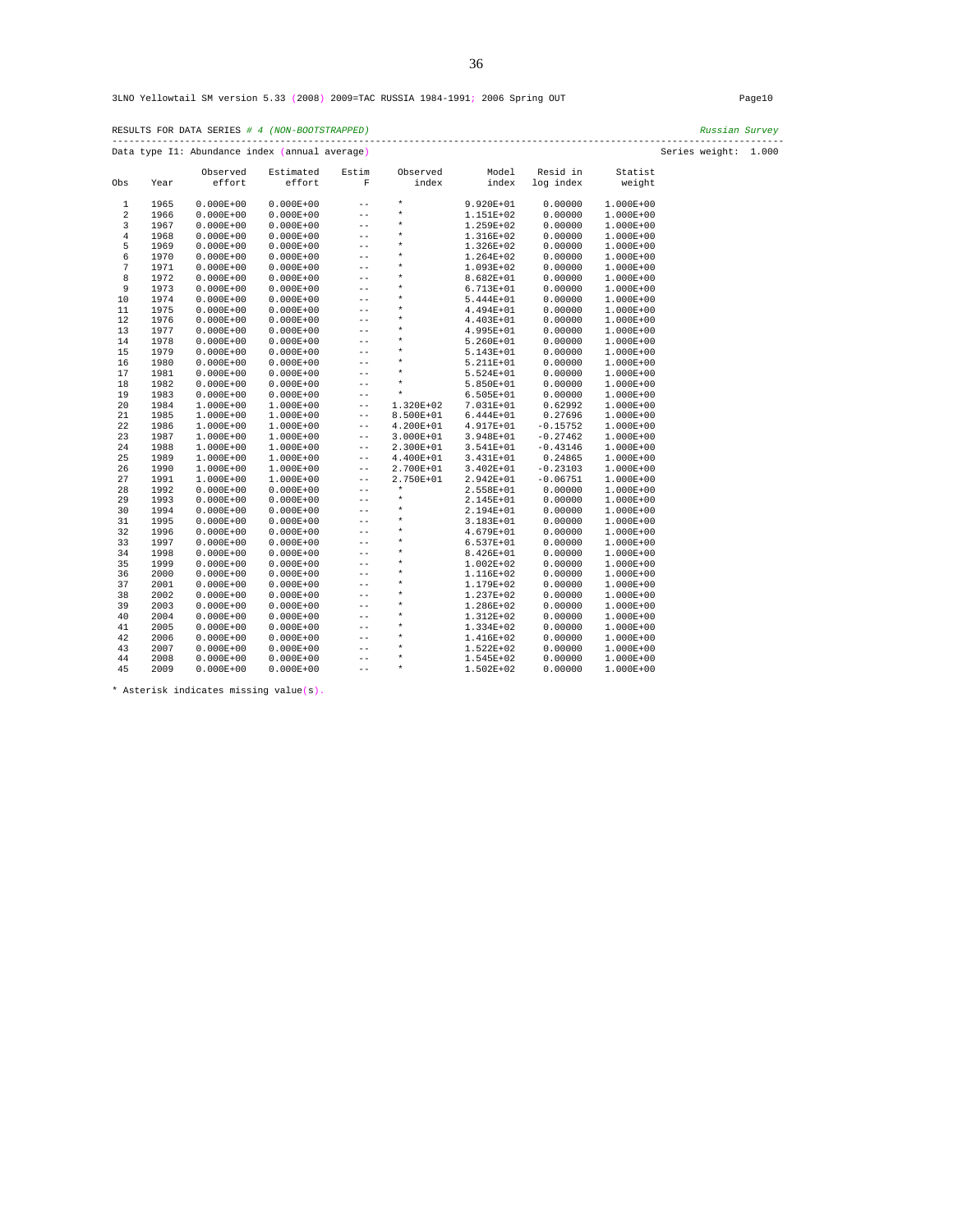UNWEIGHTED LOG RESIDUAL PLOT FOR DATA SERIES *# 4*  -1 -0.75 -0.5 -0.25 0 0.25 0.5 0.75 1 | . | . | . | . | . | . | . | . | Year Residual ------------------------------------------------------------------------------------ 1965 Residual<br>1965 0.0000<br>1966 0.0000 1966 0.0000<br>1967 0.0000<br>1968 0.0000 1967 0.0000 | 1968 0.0000 | 1969 0.0000<br>1970 0.0000 1970 0.0000 | 1971 0.0000 |  $1972$  0.0000  $\blacksquare$ 1973 0.0000<br>1974 0.0000<br>1975 0.0000 1974 0.0000 | 1975 0.0000 | 1976 0.0000 | 1977 0.0000 | 1978 0.0000<br>1979 0.0000  $1979$  0.0000 | 1980 0.0000<br>1981 0.0000 1981 0.0000 | 1982 0.0000<br>1983 0.0000<br>1983 0.0000 0.0000<br>0.6299<br>0.2770 1984 0.6299 |========================= 1985 0.2770 |=========== 1986 -0.1575<br>1987 -0.2746 1987 -0.2746 ===========| 1988 -0.4315 =================| 1989 0.2486 |========== 1990 -0.2310 =========| 1991 -0.0675 ===| 1992 0.0000<br>1993 0.0000 1993 0.0000 | 1994 0.0000<br>1995 0.0000 1995 0.0000 | 1996 0.0000 | 1997 0.0000<br>1998 0.0000  $1998$  0.0000  $\blacksquare$  $1999$  0.0000<br>  $2000$  0.0000<br>  $2001$  0.0000 2000 0.0000 | 2001 0.0000 | 2002 0.0000 | 2003 0.0000 | 2004 0.0000<br>2005 0.0000  $2005$  0.0000  $\blacksquare$ 2006 0.0000<br>2007 0.0000 2007 0.0000 | 2008 0.0000 | 2009 0.0000 | ------------------------------------------------------------------------------------

3LNO Yellowtail SM version 5.33 (2008) 2009=TAC RUSSIA 1984-1991; 2006 Spring OUT Page11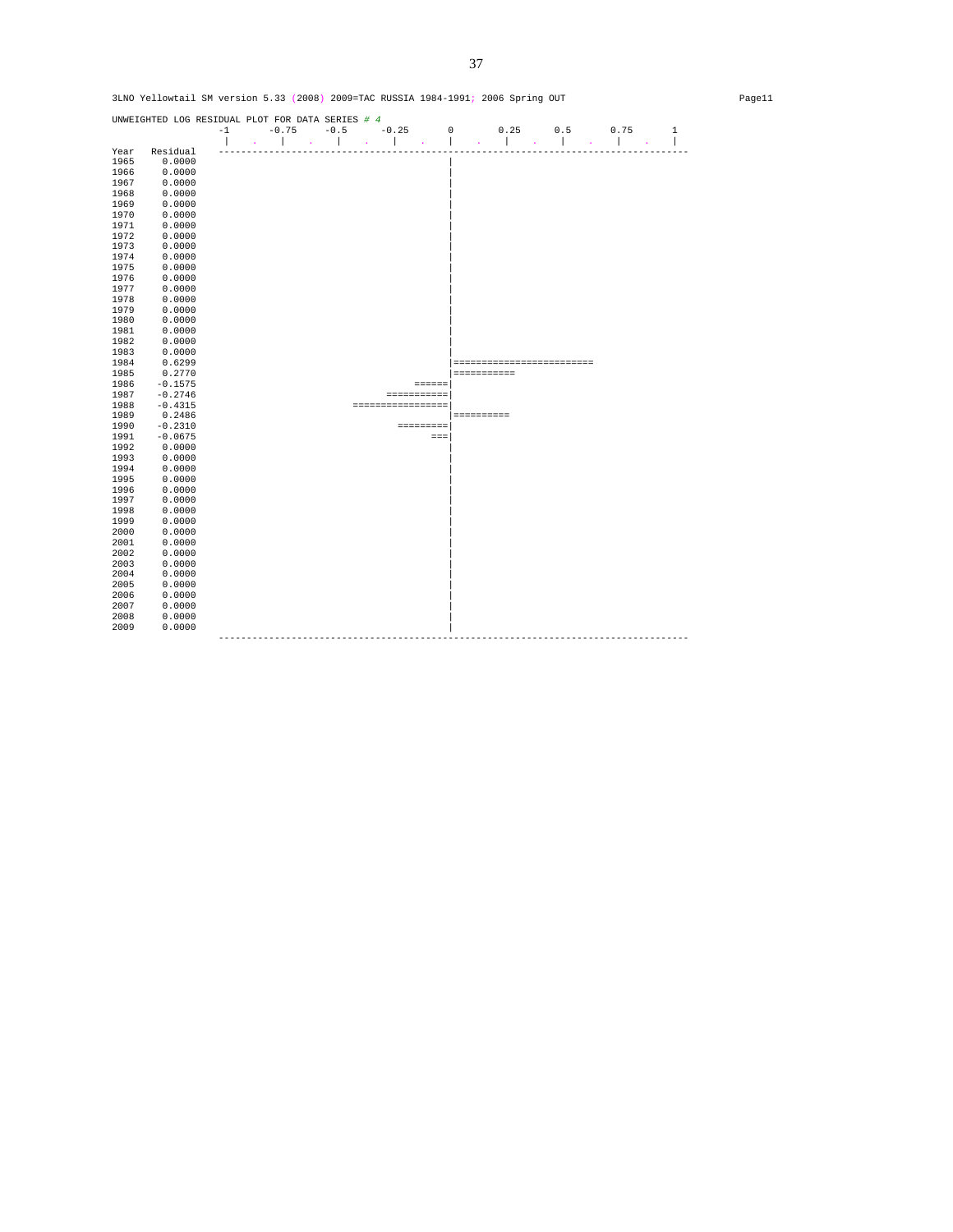|                |      |               | Data type I1: Abundance index (annual average) |                   |               |               |            |               | Series weight: 1.000 |  |
|----------------|------|---------------|------------------------------------------------|-------------------|---------------|---------------|------------|---------------|----------------------|--|
|                |      | Observed      | Estimated                                      | Estim             | Observed      | Model         | Resid in   | Statist       |                      |  |
| Obs            | Year | effort        | effort                                         | $\mathbf F$       | index         | index         | log index  | weight        |                      |  |
| 1              | 1965 | $0.000E + 00$ | $0.000E + 00$                                  | $ -$              | $\star$       | 1.050E+02     | 0.00000    | 1.000E+00     |                      |  |
| $\overline{2}$ | 1966 | $0.000E + 00$ | $0.000E + 00$                                  | $\qquad \qquad -$ | $\star$       | 1.218E+02     | 0.00000    | $1.000E + 00$ |                      |  |
| 3              | 1967 | $0.000E + 00$ | $0.000E + 00$                                  | $ -$              | $\star$       | 1.333E+02     | 0.00000    | 1.000E+00     |                      |  |
| $\bf 4$        | 1968 | $0.000E + 00$ | $0.000E + 00$                                  | $\sim$ $-$        | $\star$       | 1.393E+02     | 0.00000    | 1.000E+00     |                      |  |
| 5              | 1969 | $0.000E + 00$ | $0.000E + 00$                                  | $ -$              | $\star$       | 1.404E+02     | 0.00000    | 1.000E+00     |                      |  |
| 6              | 1970 | $0.000E + 00$ | $0.000E + 00$                                  | $ -$              | $\star$       | 1.337E+02     | 0.00000    | 1.000E+00     |                      |  |
| $\sqrt{ }$     | 1971 | $0.000E + 00$ | $0.000E + 00$                                  | $ -$              | $\star$       | 1.157E+02     | 0.00000    | 1.000E+00     |                      |  |
| 8              | 1972 | $0.000E + 00$ | $0.000E + 00$                                  | $ -$              | $\star$       | 9.189E+01     | 0.00000    | 1.000E+00     |                      |  |
| 9              | 1973 | $0.000E + 00$ | $0.000E + 00$                                  | $-\,-$            | $\star$       | 7.106E+01     | 0.00000    | 1.000E+00     |                      |  |
| 10             | 1974 | $0.000E + 00$ | $0.000E + 00$                                  | $- \, -$          | $\star$       | 5.762E+01     | 0.00000    | 1.000E+00     |                      |  |
| 11             | 1975 | $0.000E + 00$ | $0.000E + 00$                                  | $ -$              | $\star$       | 4.757E+01     | 0.00000    | 1.000E+00     |                      |  |
| 12             | 1976 | $0.000E + 00$ | $0.000E + 00$                                  | $ -$              | $\star$       | 4.660E+01     | 0.00000    | 1.000E+00     |                      |  |
| 13             | 1977 | $0.000E + 00$ | $0.000E + 00$                                  | $ -$              | $\star$       | 5.287E+01     | 0.00000    | 1.000E+00     |                      |  |
| 14             | 1978 | $0.000E + 00$ | $0.000E + 00$                                  | $ -$              | $\star$       | 5.567E+01     | 0.00000    | 1.000E+00     |                      |  |
| 15             | 1979 | $0.000E + 00$ | $0.000E + 00$                                  | $ -$              | $\star$       | 5.444E+01     | 0.00000    | 1.000E+00     |                      |  |
| 16             | 1980 | $0.000E + 00$ | $0.000E + 00$                                  | $-\,-$            | $\star$       | 5.516E+01     | 0.00000    | 1.000E+00     |                      |  |
| 17             | 1981 | $0.000E + 00$ | $0.000E + 00$                                  | $- \, -$          | $\star$       | 5.847E+01     | 0.00000    | 1.000E+00     |                      |  |
| 18             | 1982 | $0.000E + 00$ | $0.000E + 00$                                  | $ -$              | $\star$       | $6.192E + 01$ | 0.00000    | 1.000E+00     |                      |  |
| 19             | 1983 | $0.000E + 00$ | $0.000E + 00$                                  | $ -$              | $\star$       | $6.885E+01$   | 0.00000    | $1.000E + 00$ |                      |  |
| 20             | 1984 | $0.000E + 00$ | $0.000E + 00$                                  | $ -$              | $\star$       | 7.442E+01     | 0.00000    | 1.000E+00     |                      |  |
| 21             | 1985 | $0.000E + 00$ | $0.000E + 00$                                  | $\sim$ $-$        | $\star$       | 6.820E+01     | 0.00000    | 1.000E+00     |                      |  |
| 22             | 1986 | $0.000E + 00$ | $0.000E + 00$                                  | $ -$              | $\star$       | 5.204E+01     | 0.00000    | 1.000E+00     |                      |  |
| 23             | 1987 | $0.000E + 00$ | $0.000E + 00$                                  | $-\,-$            | $\star$       | 4.179E+01     | 0.00000    | 1.000E+00     |                      |  |
| 24             | 1988 | $0.000E + 00$ | $0.000E + 00$                                  | $ -$              | $\star$       | 3.748E+01     | 0.00000    | 1.000E+00     |                      |  |
| 25             | 1989 | $0.000E + 00$ | $0.000E + 00$                                  | $ -$              | $\star$       | $3.632E + 01$ | 0.00000    | 1.000E+00     |                      |  |
| 26             | 1990 | $0.000E + 00$ | $0.000E + 00$                                  | $- \, -$          | $\star$       | 3.601E+01     | 0.00000    | 1.000E+00     |                      |  |
| 27             | 1991 | $0.000E + 00$ | $0.000E + 00$                                  | $ -$              | $\star$       | 3.114E+01     | 0.00000    | 1.000E+00     |                      |  |
| 28             | 1992 | $0.000E + 00$ | $0.000E + 00$                                  | $ -$              | $\star$       | 2.708E+01     | 0.00000    | 1.000E+00     |                      |  |
| 29             | 1993 | $0.000E + 00$ | $0.000E + 00$                                  | $-\,-$            | $\star$       | 2.270E+01     | 0.00000    | 1.000E+00     |                      |  |
| 30             | 1994 | $0.000E + 00$ | $0.000E + 00$                                  | $\sim$ $-$        | $\star$       | 2.322E+01     | 0.00000    | 1.000E+00     |                      |  |
| 31             | 1995 | $1.000E + 00$ | 1.000E+00                                      | $ -$              | $9.300E + 00$ | 3.369E+01     | $-1.28729$ | 1.000E+00     |                      |  |
| 32             | 1996 | $1.000E + 00$ | 1.000E+00                                      | $ -$              | 4.330E+01     | 4.953E+01     | $-0.13437$ | 1.000E+00     |                      |  |
| 33             | 1997 | $1.000E + 00$ | 1.000E+00                                      | $ -$              | 3.870E+01     | 6.919E+01     | $-0.58101$ | $1.000E + 00$ |                      |  |
| 34             | 1998 | $1.000E + 00$ | 1.000E+00                                      | $- \, -$          | 1.226E+02     | 8.918E+01     | 0.31823    | 1.000E+00     |                      |  |
| 35             | 1999 | $1.000E + 00$ | 1.000E+00                                      | $ -$              | 1.970E+02     | 1.061E+02     | 0.61921    | 1.000E+00     |                      |  |
| 36             | 2000 | $1.000E + 00$ | 1.000E+00                                      | $ -$              | 1.447E+02     | 1.182E+02     | 0.20263    | 1.000E+00     |                      |  |
| 37             | 2001 | $1.000E + 00$ | 1.000E+00                                      | $ -$              | 1.827E+02     | 1.248E+02     | 0.38100    | 1.000E+00     |                      |  |
| 38             | 2002 | $1.000E + 00$ | 1.000E+00                                      | $- \, -$          | 1.485E+02     | 1.309E+02     | 0.12599    | 1.000E+00     |                      |  |
| 39             | 2003 | $1.000E + 00$ | 1.000E+00                                      | $- \, -$          | 1.368E+02     | 1.361E+02     | 0.00487    | 1.000E+00     |                      |  |
| 40             | 2004 | $1.000E + 00$ | 1.000E+00                                      | $ -$              | 1.700E+02     | 1.389E+02     | 0.20193    | 1.000E+00     |                      |  |
| 41             | 2005 | $1.000E + 00$ | 1.000E+00                                      | $- \, -$          | 1.565E+02     | 1.412E+02     | 0.10298    | 1.000E+00     |                      |  |
| 42             | 2006 | $1.000E + 00$ | 1.000E+00                                      | $ -$              | 1.601E+02     | 1.499E+02     | 0.06569    | 1.000E+00     |                      |  |
| 43             | 2007 | $1.000E + 00$ | 1.000E+00                                      | $ -$              | 1.607E+02     | 1.611E+02     | $-0.00239$ | 1.000E+00     |                      |  |
| 44             | 2008 | $1.000E + 00$ | 1.000E+00                                      | $ -$              | 1.601E+02     | 1.635E+02     | $-0.02128$ | 1.000E+00     |                      |  |
| 45             | 2009 | $0.000E + 00$ | $0.000E + 00$                                  | $ -$              | $\star$       | 1.589E+02     | 0.00000    | 1.000E+00     |                      |  |

\* Asterisk indicates missing value(s).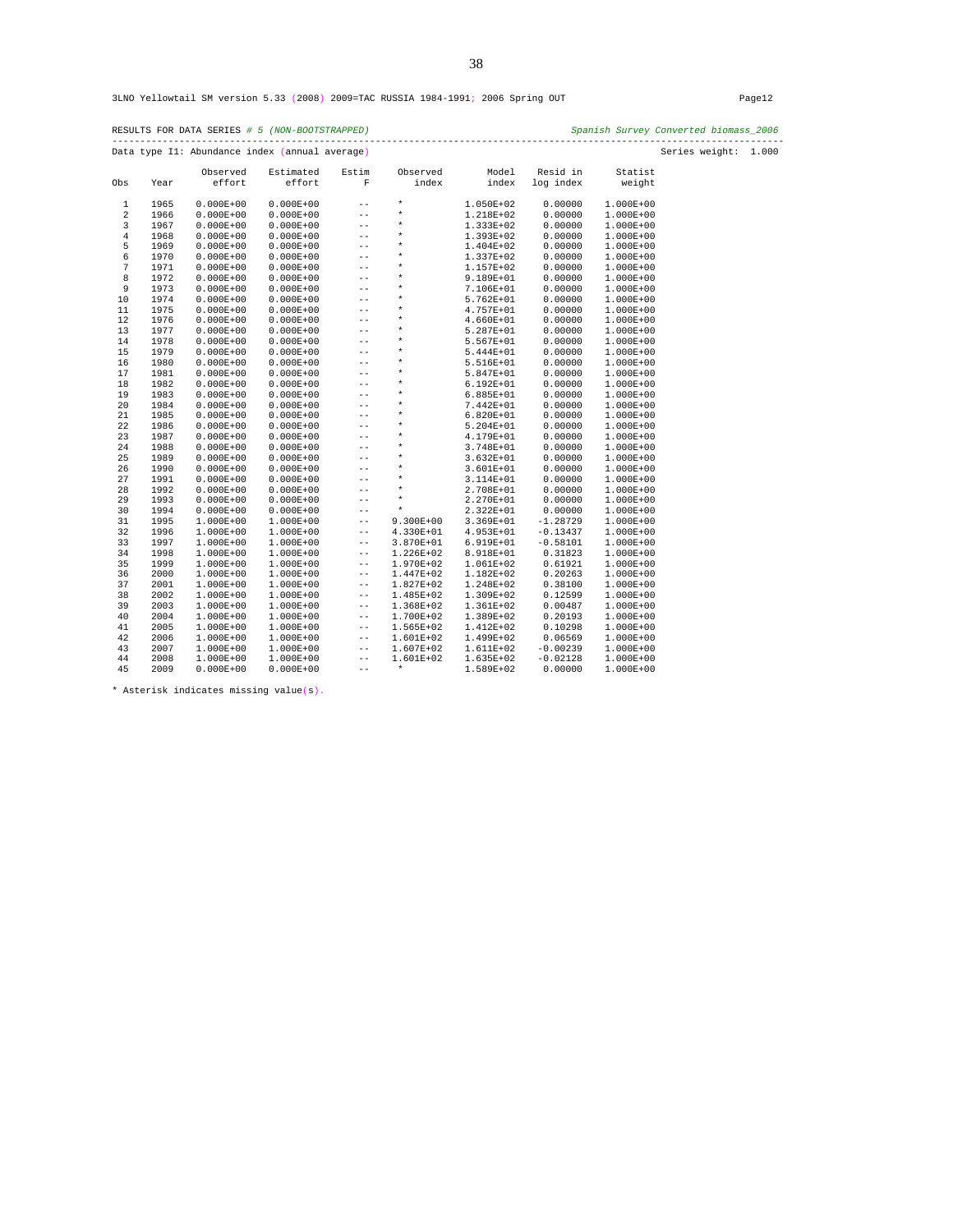UNWEIGHTED LOG RESIDUAL PLOT FOR DATA SERIES *# 5*  -2 -1.5 -1 -0.5 0 0.5 1 1.5 2 | . | . | . | . | . | . | . | . | Year Residual ------------------------------------------------------------------------------------ 1965 Residual<br>1965 0.0000<br>1966 0.0000 1966 0.0000<br>1967 0.0000<br>1968 0.0000 1967 0.0000 | 1968 0.0000 | 1969 0.0000<br>1970 0.0000 1970 0.0000 | 1971 0.0000 |  $1972$  0.0000  $\blacksquare$ 1973 0.0000<br>1974 0.0000<br>1975 0.0000 1974 0.0000 | 1975 0.0000 | 1976 0.0000 | 1977 0.0000 | 1978 0.0000<br>1979 0.0000  $1979$  0.0000 | 1980 0.0000<br>1981 0.0000 1981 0.0000 | 1982 0.0000<br>1983 0.0000  $0.0000$  $\begin{array}{ccc} 1984 & \quad & 0.0000 \\ 1985 & \quad & 0.0000 \end{array}$ 1985 0.0000<br>1986 0.0000 1986 0.0000 | 1987 0.0000 | 1988 0.0000 | 1989 0.0000 | 1990 0.0000<br>1991 0.0000 1991 0.0000 | 1992 0.0000 | 1993 0.0000 | 1994 0.0000<br>1995 -1.2873 1995 -1.2873 ==========================| 1996 -0.1344 ===| 1997 -0.5810 ============| 1998 0.3182 |====== 1999 0.6192 |============  $2000$   $0.2026$ <br>  $2001$   $0.3810$ 2001 0.3810 |======== 2002 0.1260 |=== 2003 0.0049 | 2004 0.2019 |====  $\begin{array}{ccc} 2005 && 0.1030 \\ 2006 && 0.0657 \end{array}$ 2006 0.0657<br>2007 -0.0024  $2007$   $-0.0024$   $\Big\}$ 2009 0.0000 | ------------------------------------------------------------------------------------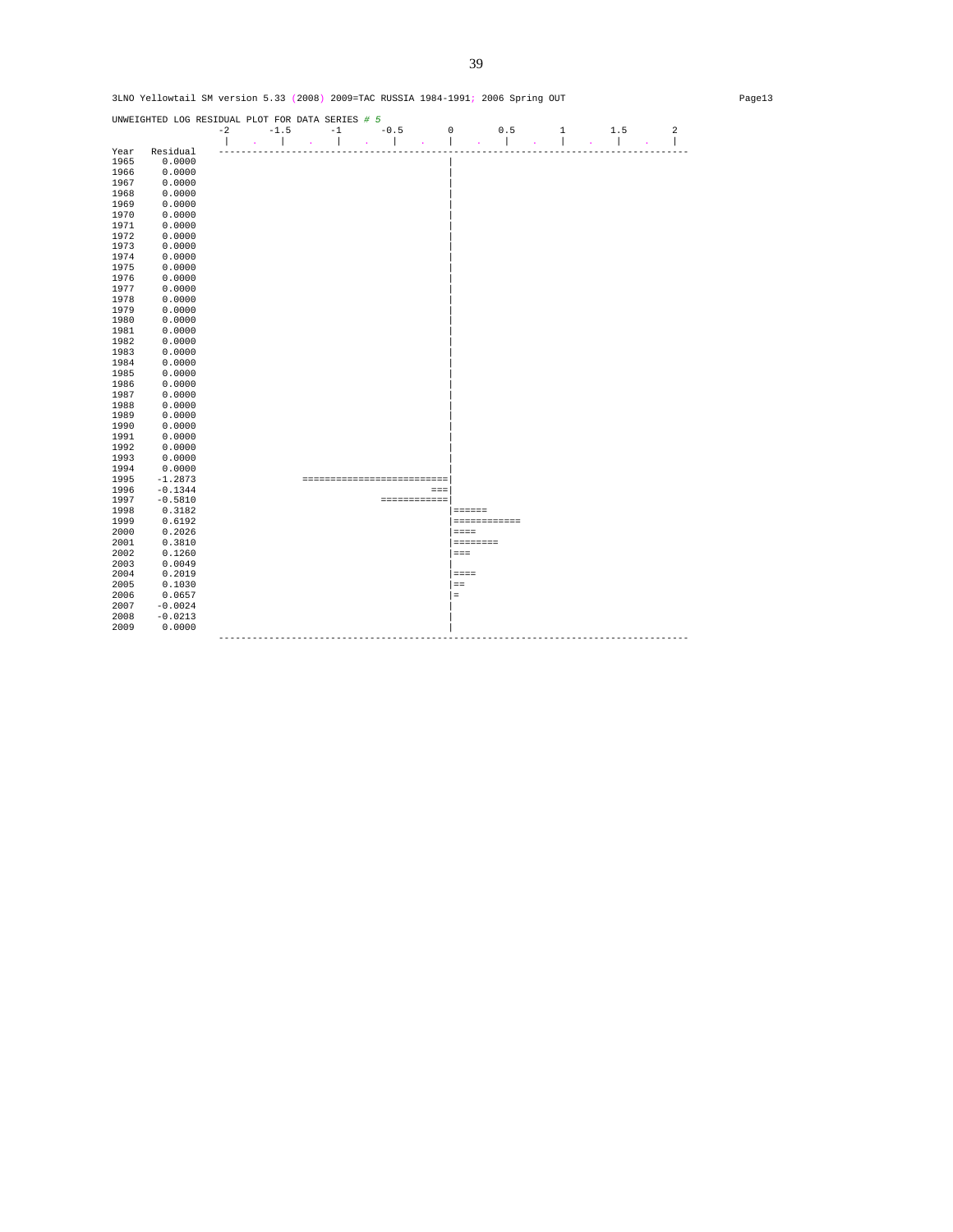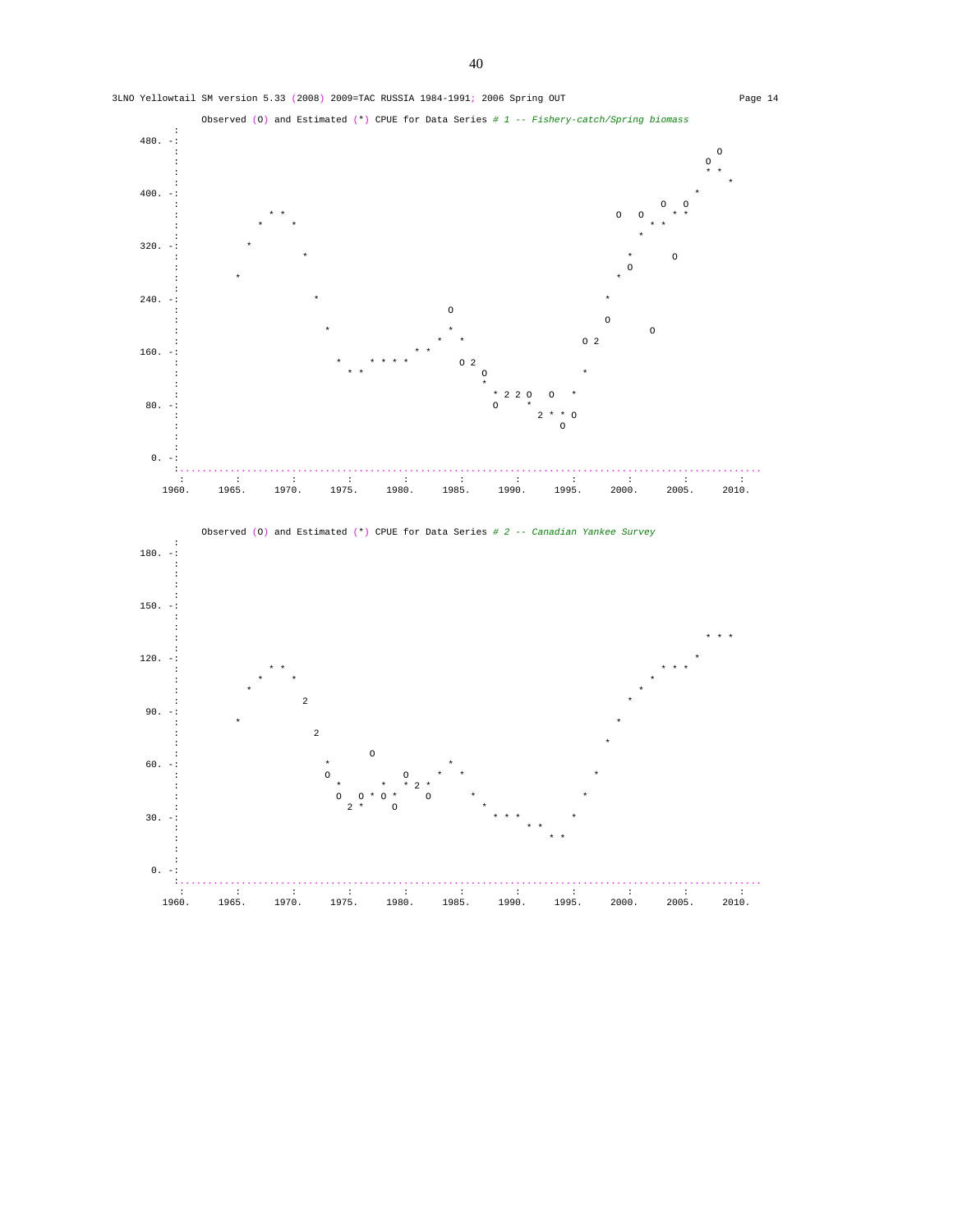

 $\mathcal{L}^{\mathcal{L}}(\mathcal{L}^{\mathcal{L}}(\mathcal{L}^{\mathcal{L}}(\mathcal{L}^{\mathcal{L}}(\mathcal{L}^{\mathcal{L}}(\mathcal{L}^{\mathcal{L}}(\mathcal{L}^{\mathcal{L}}(\mathcal{L}^{\mathcal{L}}(\mathcal{L}^{\mathcal{L}}(\mathcal{L}^{\mathcal{L}}(\mathcal{L}^{\mathcal{L}}(\mathcal{L}^{\mathcal{L}}(\mathcal{L}^{\mathcal{L}}(\mathcal{L}^{\mathcal{L}}(\mathcal{L}^{\mathcal{L}}(\mathcal{L}^{\mathcal{L}}(\mathcal{L}^{\mathcal{L$ 1960. 1965. 1970. 1975. 1980. 1985. 1990. 1995. 2000. 2005. 2010.

3LNO Yellowtail SM version 5.33 (2008) 2009=TAC RUSSIA 1984-1991; 2006 Spring OUT Page 15

41